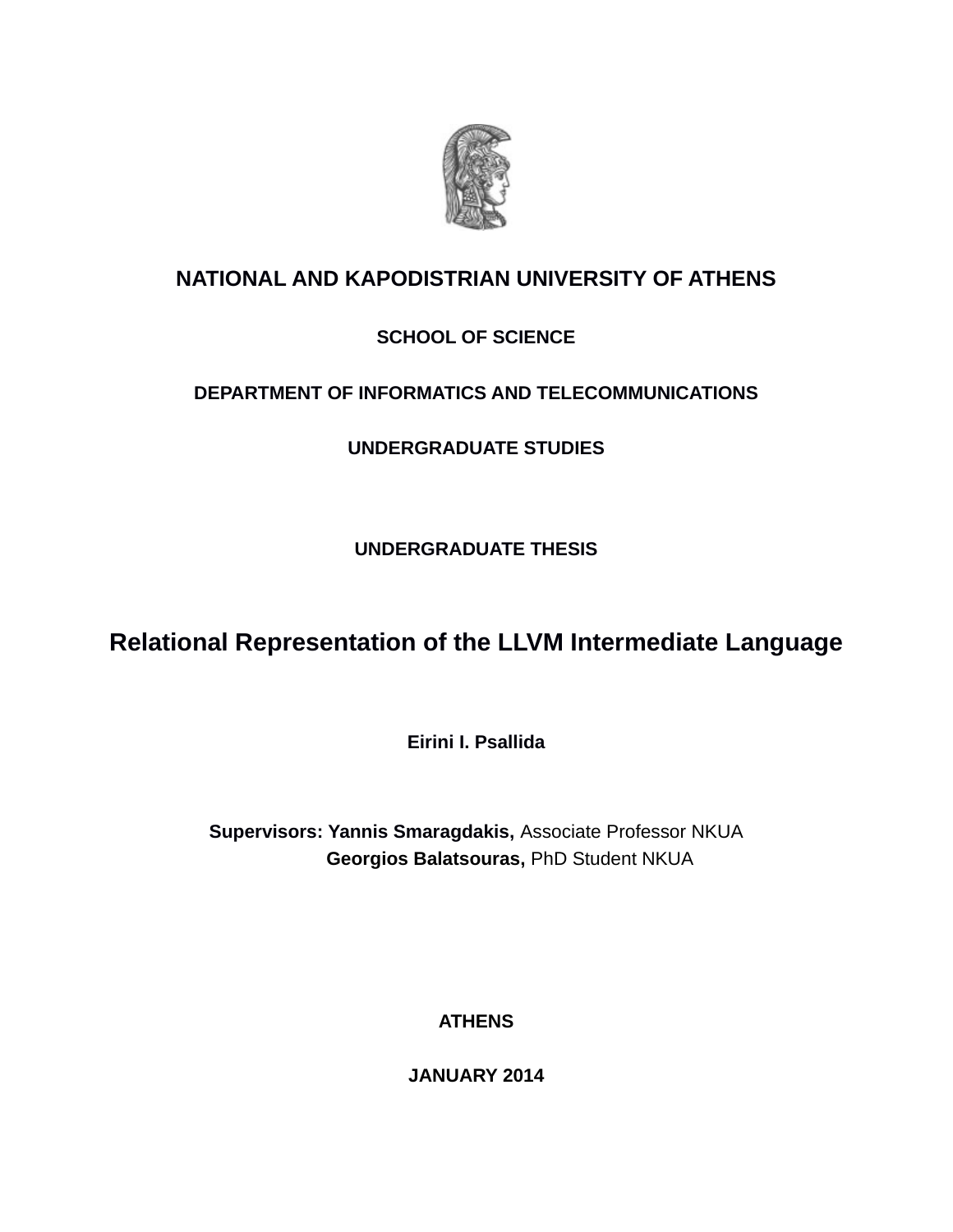

## **ΕΘΝΙΚΟ ΚΑΙ ΚΑΠΟΔΙΣΤΡΙΑΚΟ ΠΑΝΕΠΙΣΤΗΜΙΟ ΑΘΗΝΩΝ**

## **ΣΧΟΛΗ ΘΕΤΙΚΩΝ ΕΠΙΣΤΗΜΩΝ**

## **ΤΜΗΜΑ ΠΛΗΡΟΦΟΡΙΚΗΣ ΚΑΙ ΤΗΛΕΠΙΚΟΙΝΩΝΙΩΝ**

## **ΠΡΟΠΤΥΧΙΑΚΕΣ ΣΠΟΥΔΕΣ**

**ΠΤΥΧΙΑΚΗ ΕΡΓΑΣΙΑ**

# **Σχεσιακή Αναπαράσταση της Ενδιάμεσης Γλώσσας του LLVM**

**Ειρήνη Ι. Ψαλλίδα**

**Επιβλέποντες: Γιάννης Σμαραγδάκης,** Αναπληρωτής Καθηγητής ΕΚΠΑ  **Γεώργιος Μπαλατσούρας,** Διδακτορικός φοιτητής ΕΚΠΑ

**ΑΘΗΝΑ**

**ΙΑΝΟΥΑΡΙΟΣ 2014**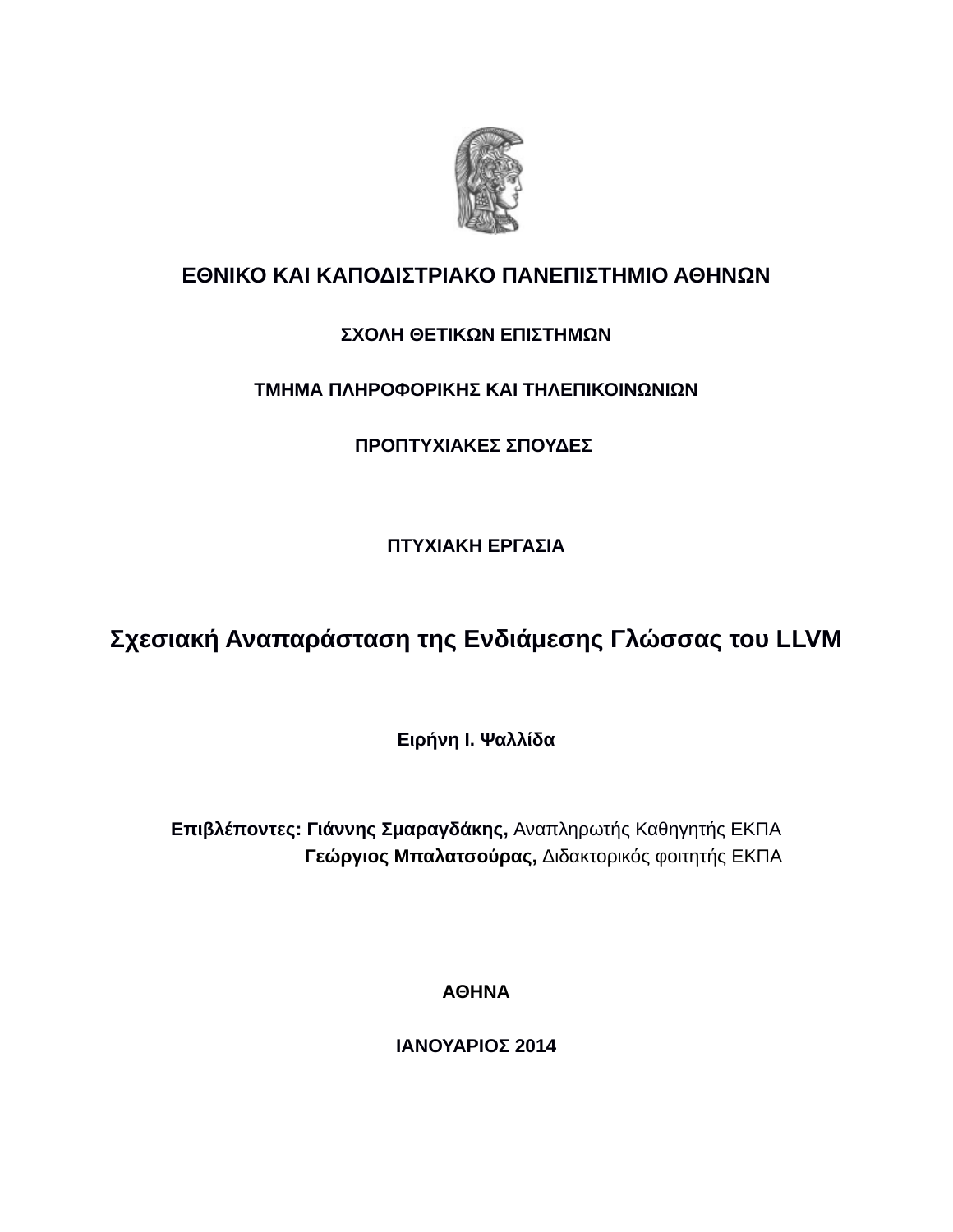## **UNDERGRADUATE THESIS**

## **Relational Representation of the LLVM Intermediate Language**

## **Eirini I. Psallida**

## R.N.: 1115200700272

**Supervisor: Yannis Smaragdakis,** Associate Professor NKUA **Georgios Balatsouras**, PhD Student NKUA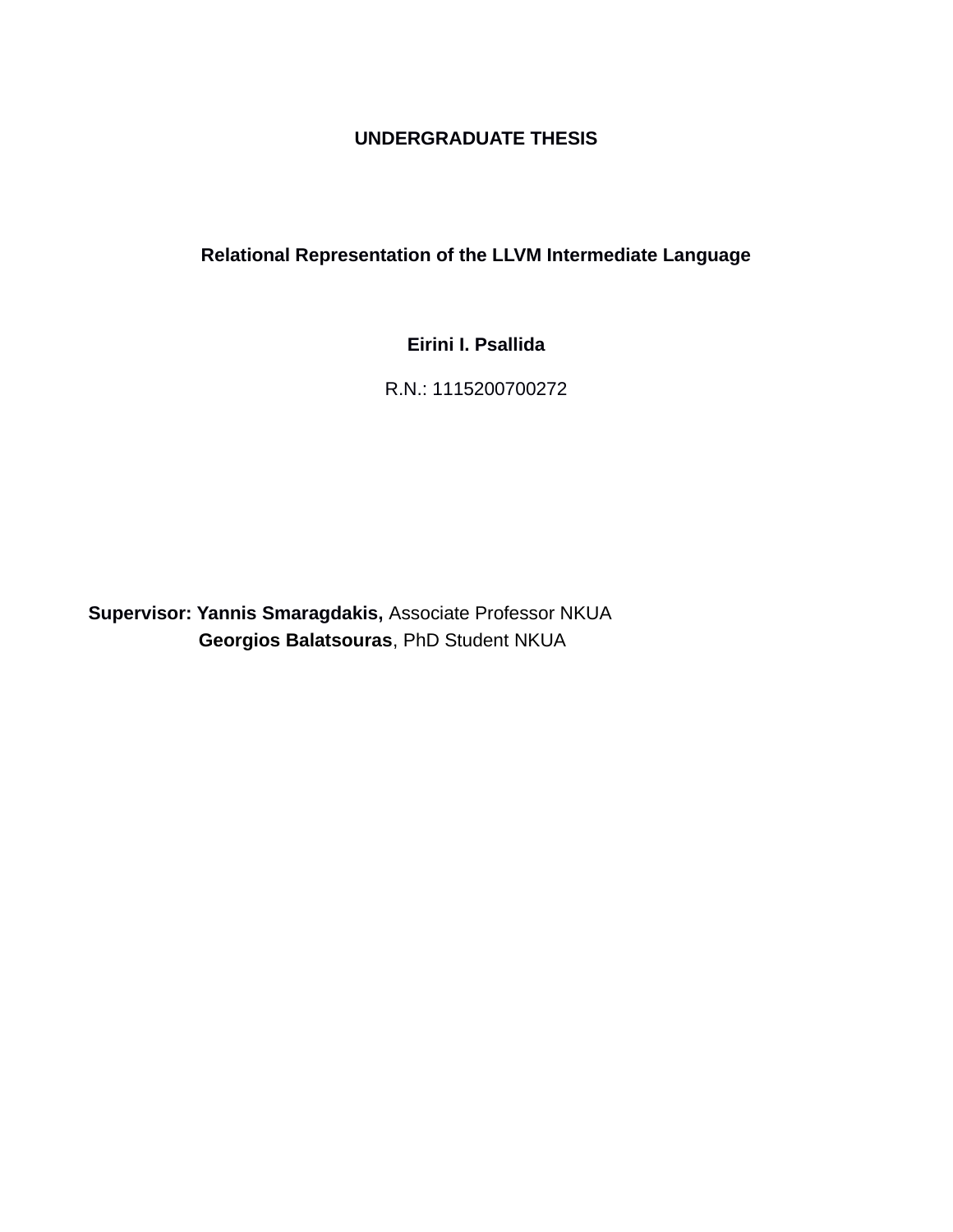## **ΠΤΥΧΙΑΚΗ ΕΡΓΑΣΙΑ**

## **Σχεσιακή Αναπαράσταση της ενδιάμεσης γλώσσας του LLVM**

**Ειρήνη Ι. Ψαλλίδα**

Α.Μ.: 1115200700272

**Επιβλέπων: Γιάννης Σμαραγδάκης,** Αναπληρωτής Καθηγητής ΕΚΠΑ  **Γεώργιος Μπαλατσούρας**, Διδακτορικός φοιτητής ΕΚΠΑ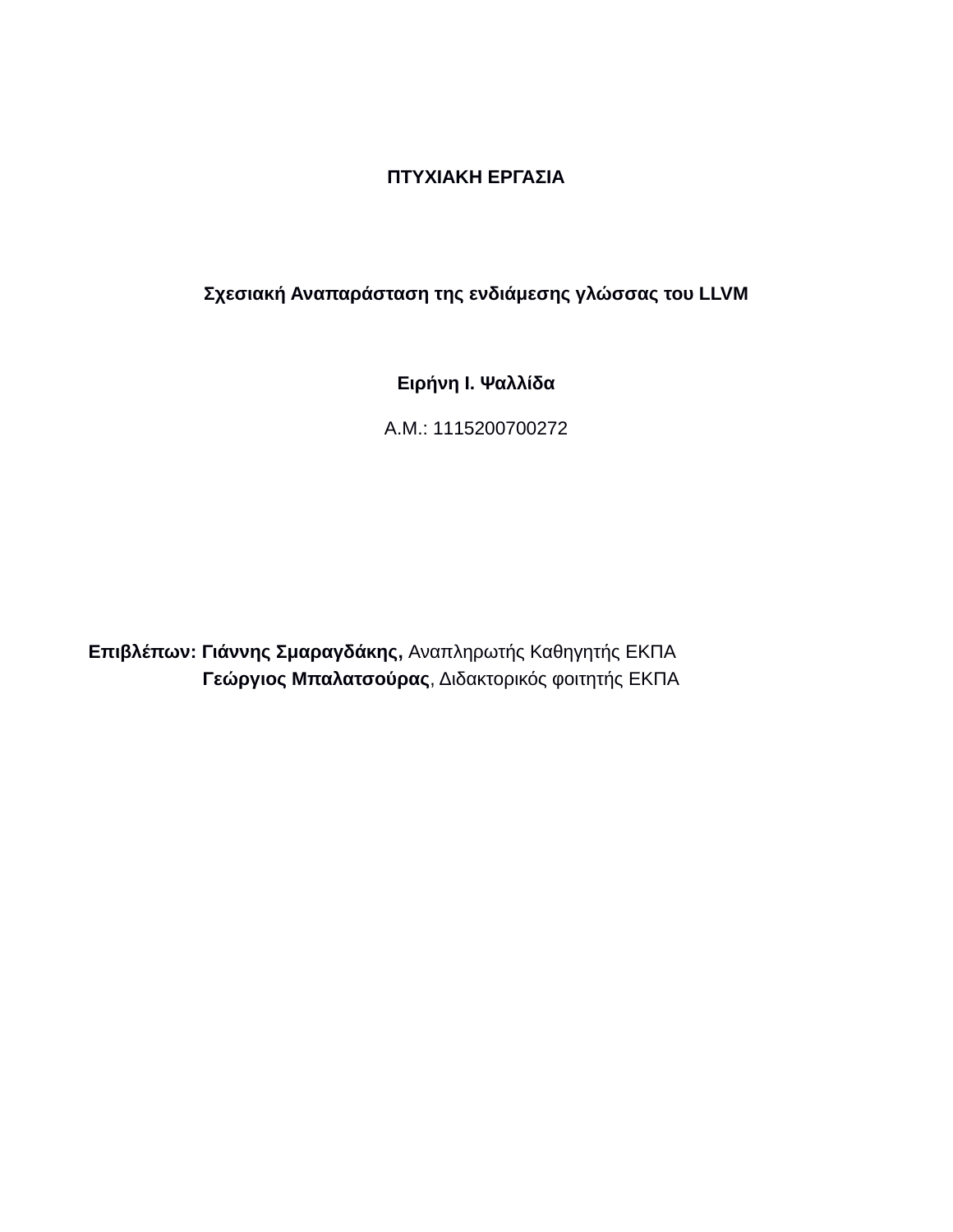## **ΠΕΡΙΛΗΨΗ**

Περιγράφουμε τη σχεσιακή αναπαράσταση της ενδιάμεσης γλώσσας του LLVM, γνωστή ως LLVM IR. Η υλοποίηση μας παράγει σχέσεις από ένα πρόγραμμα εισόδου σε ενδιάμεση μορφή LLVM. Κάθε σχέση αποθηκεύεται σαν πίνακας βάσης δεδομένων σε ένα περιβάλλον εργασίας Datalog. Αναπαριστούμε το σύστημα τύπων καθώς και το σύνολο εντολών της γλώσσας του LLVM. Υποστηρίζουμε επίσης τους περιορισμούς της γλώσσας προσδιορίζοντάς τους με χρήση της προγραμματιστικής γλώσσας Datalog.

**ΘΕΜΑΤΙΚΗ ΠΕΡΙΟΧΗ**: Μεταγλωτιστές, Γλώσσες Προγραμματισμού

**ΛΕΞΕΙΣ ΚΛΕΙΔΙΑ**: σχεσιακή αναπαράσταση, ενδιάμεση αναπαράσταση, σύστημα τύπων, σύνολο εντολών, LLVM, Datalog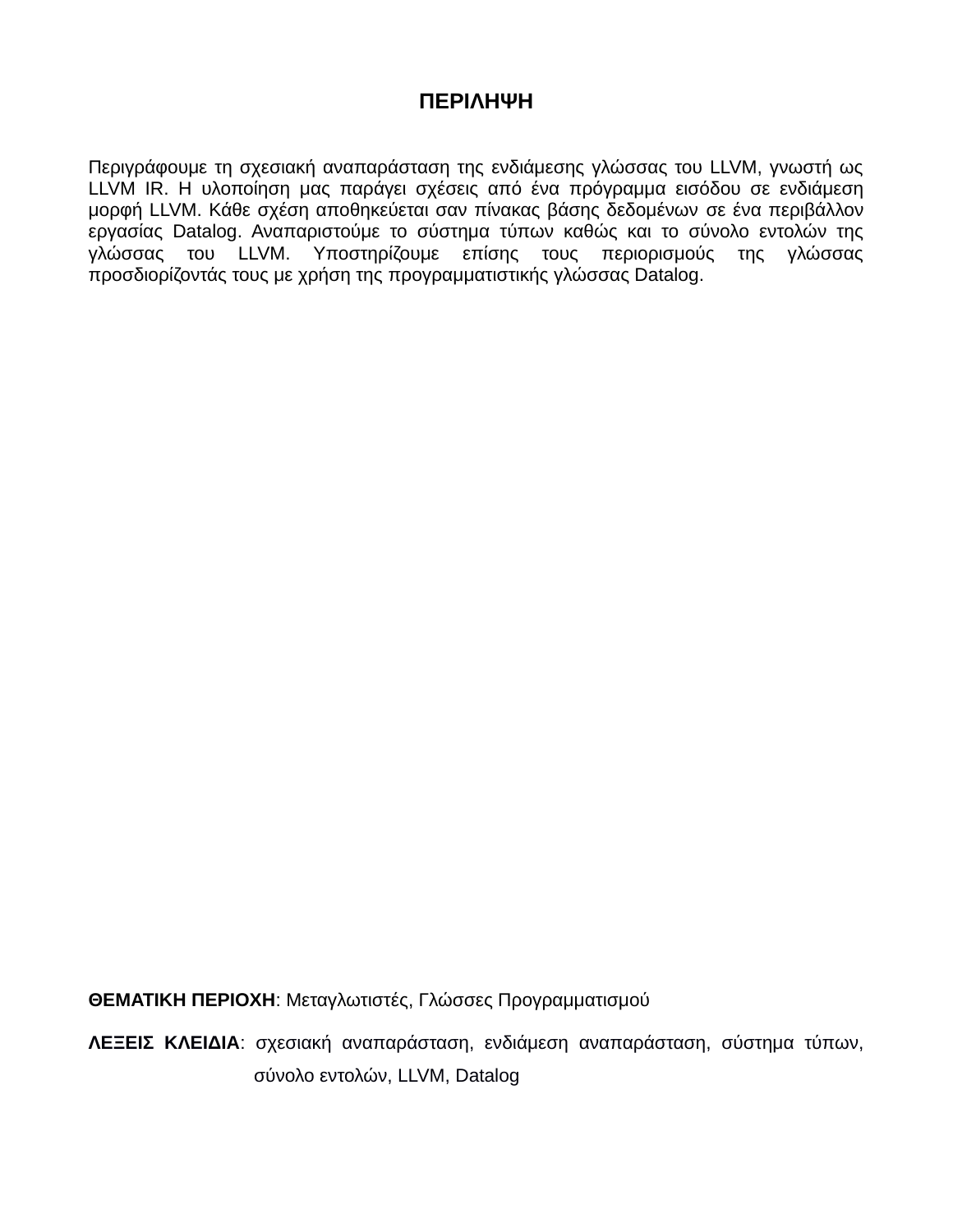## **ABSTRACT**

We describe the relational representation of the LLVM intermediate language, known as the LLVM IR. Our implementation produces the relation contents of an input program in the LLVM intermediate form. Each relation is stored as a database table into a Datalog workspace. We represent both the type system and the instruction set of the LLVM language. We also support the restrictions of the language specifying the corresponding constraints using the Datalog programming language.

**SUBJECT AREA**: Compilers, Programming Languages

**KEYWORDS**: relational representation, intermediate representation, type system,

instruction set, LLVM, Datalog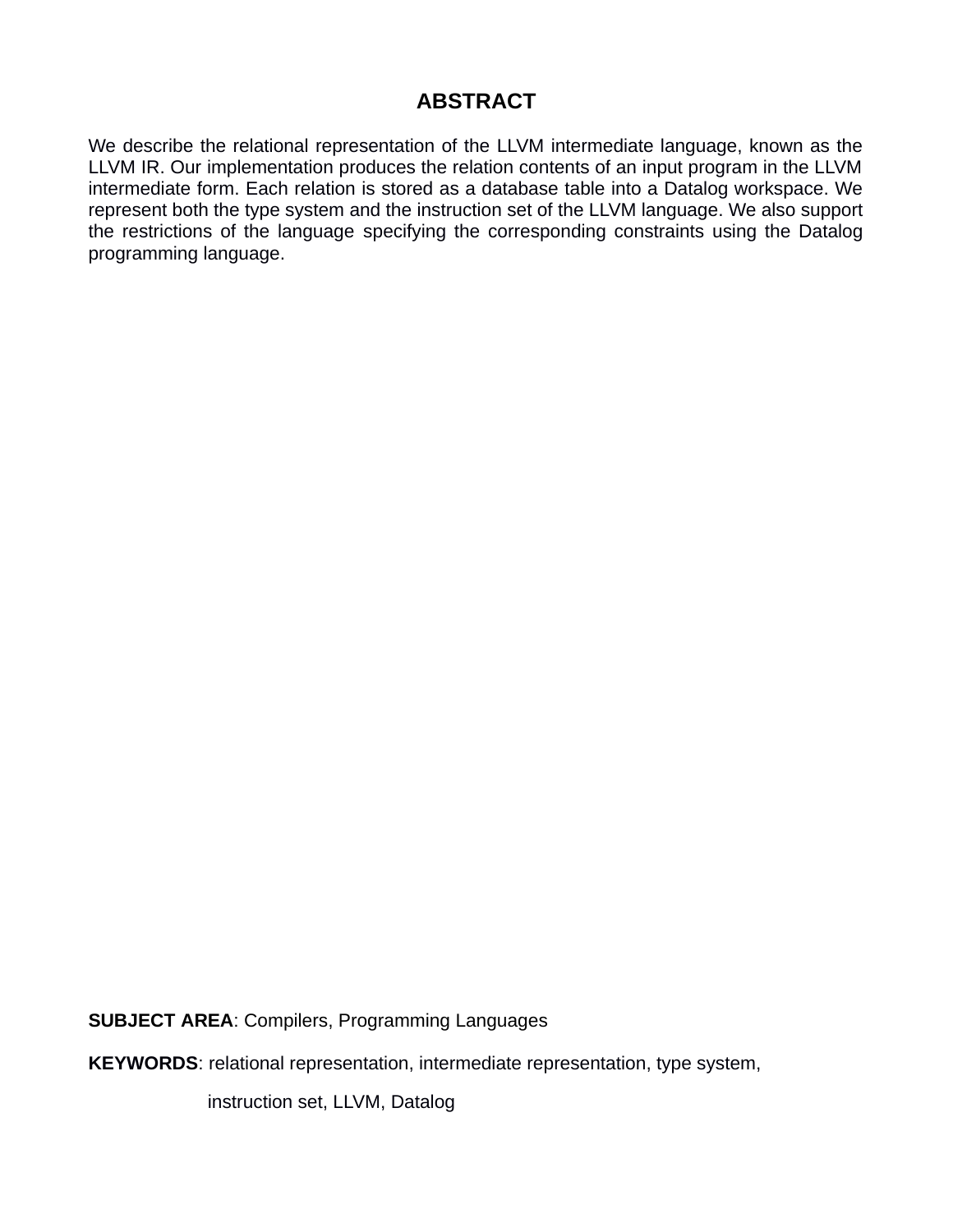*To my sister, Ariadni*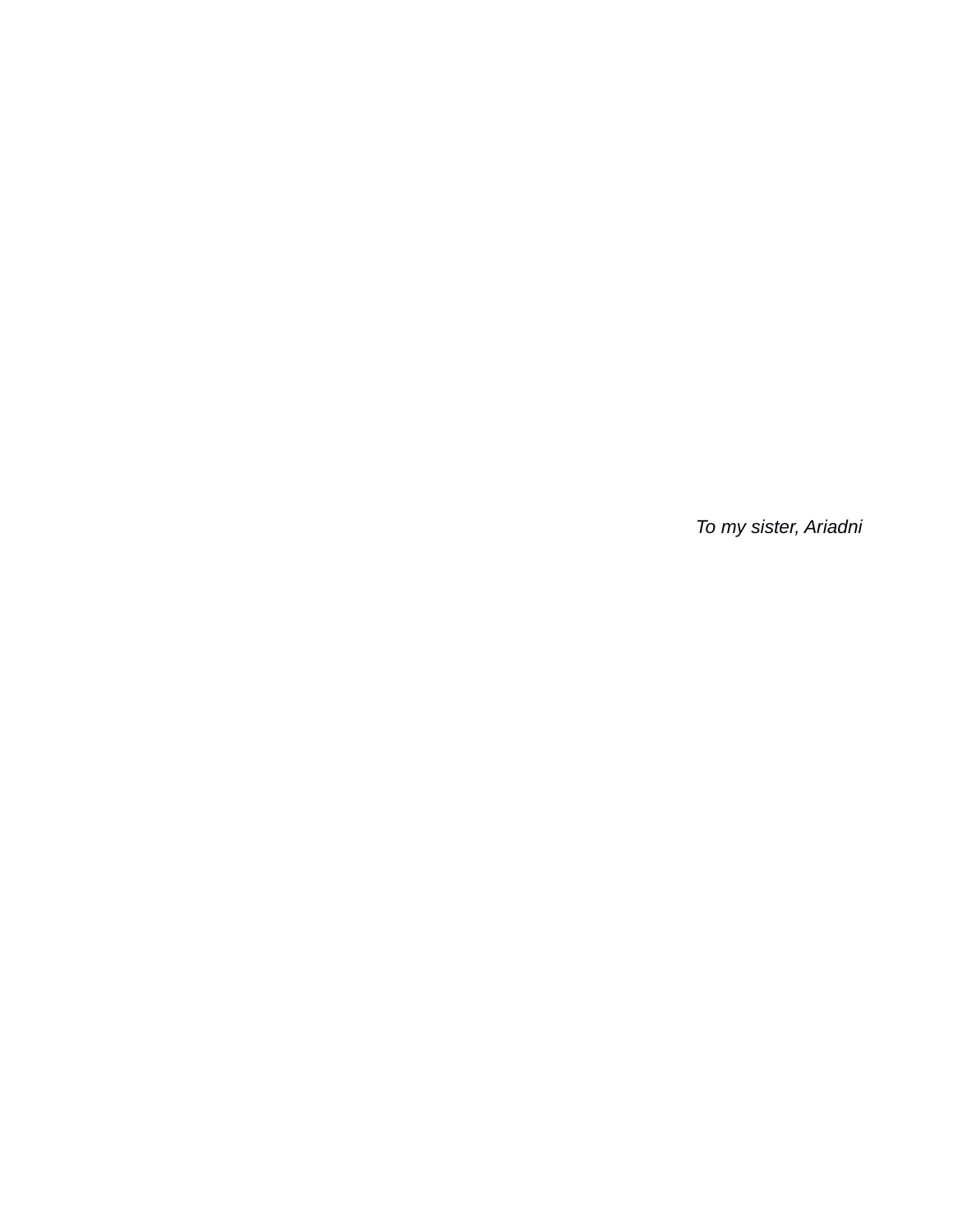## **Acknowledgements**

I would like to thank my supervisor, Yannis Smaragdakis for giving me the chance to work on this project and for his guidance and support during these months.

I would also like to thank Georgios Balatsouras for his contribution and help, providing advices and solutions to the problems we faced in order to complete this project.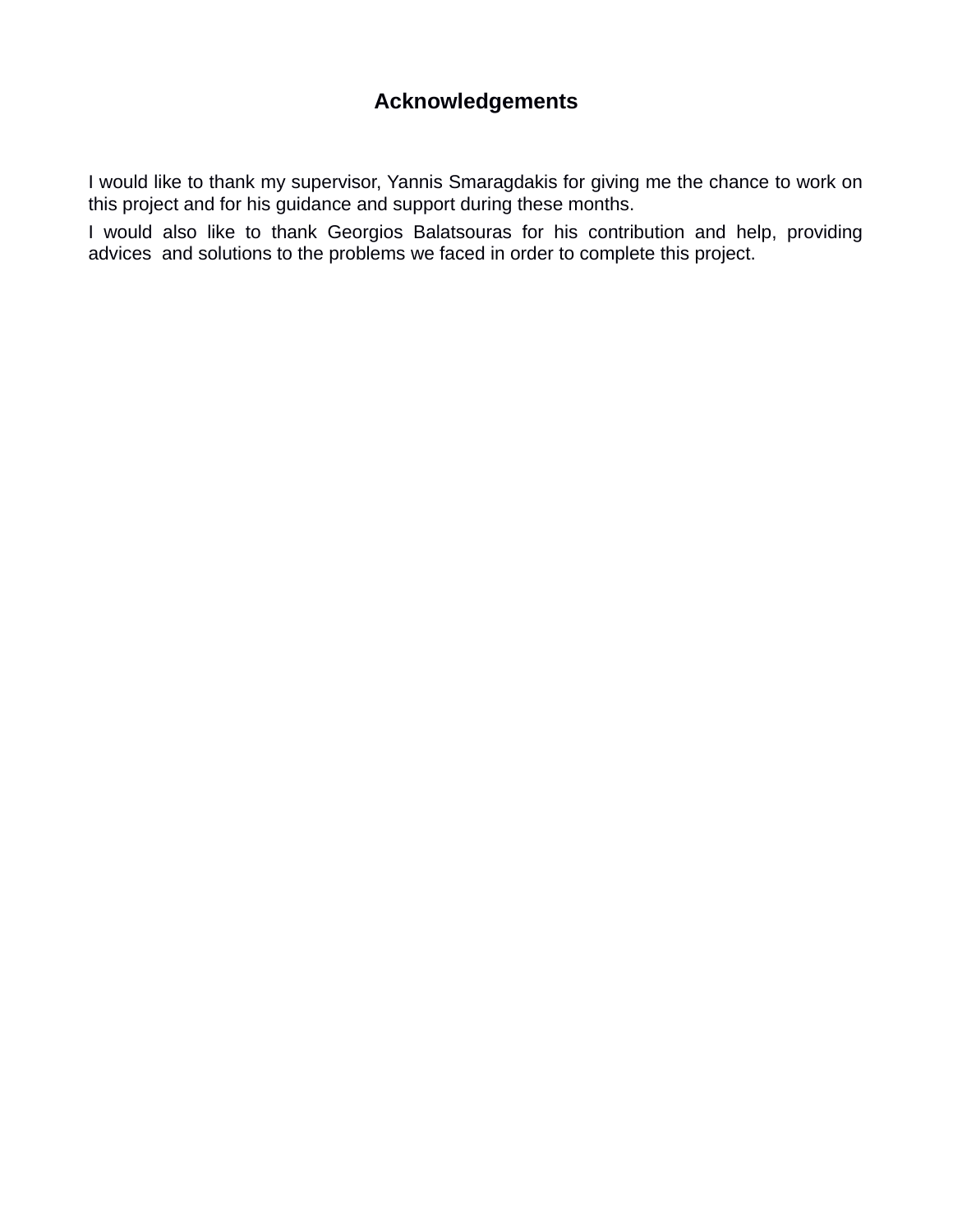## **Table of Contents**

| 3. RELATIONAL REPRESENTATION OF THE LLVM IR36 |  |
|-----------------------------------------------|--|
|                                               |  |
|                                               |  |
|                                               |  |
|                                               |  |
|                                               |  |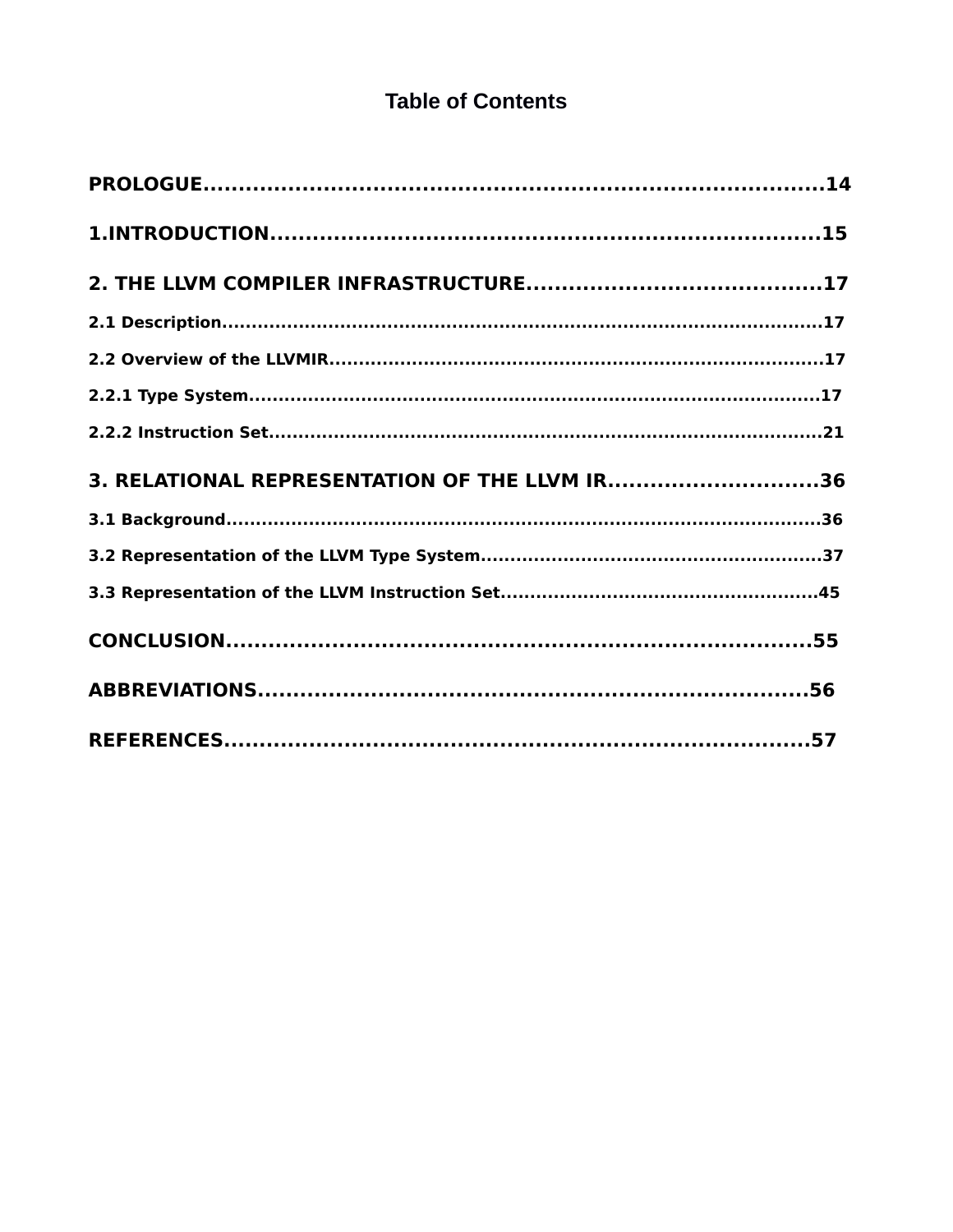## **LIST OF TABLES**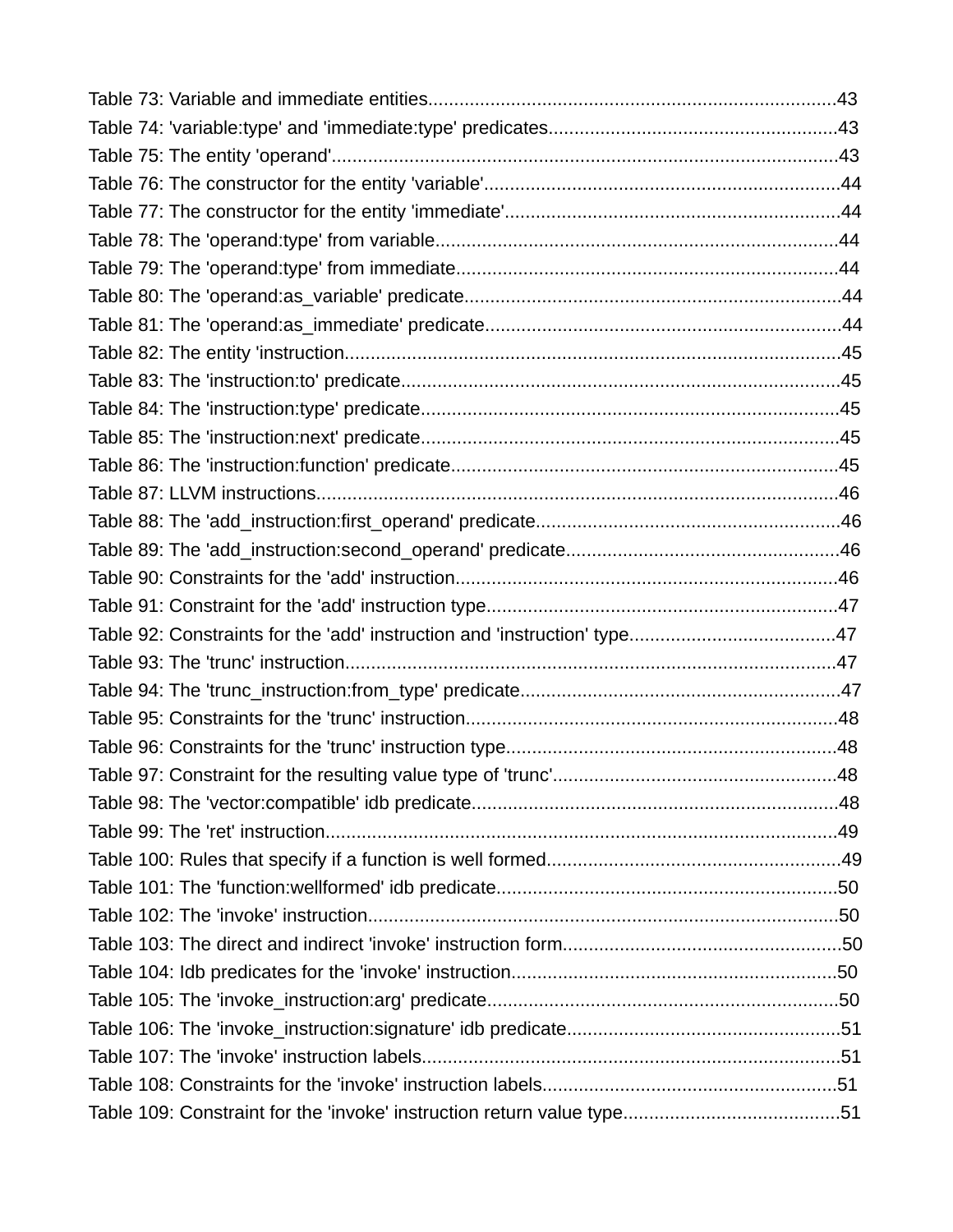| Table 112: Predicates for the indices of the 'extractvalue' instruction52                 |  |
|-------------------------------------------------------------------------------------------|--|
| Table 113: Rules to compute the resulting type for each dereference in the 'extractvalue' |  |
|                                                                                           |  |
|                                                                                           |  |
|                                                                                           |  |
|                                                                                           |  |
|                                                                                           |  |
| Table 119: Constraint for the base type of the 'extractvalue' instruction54               |  |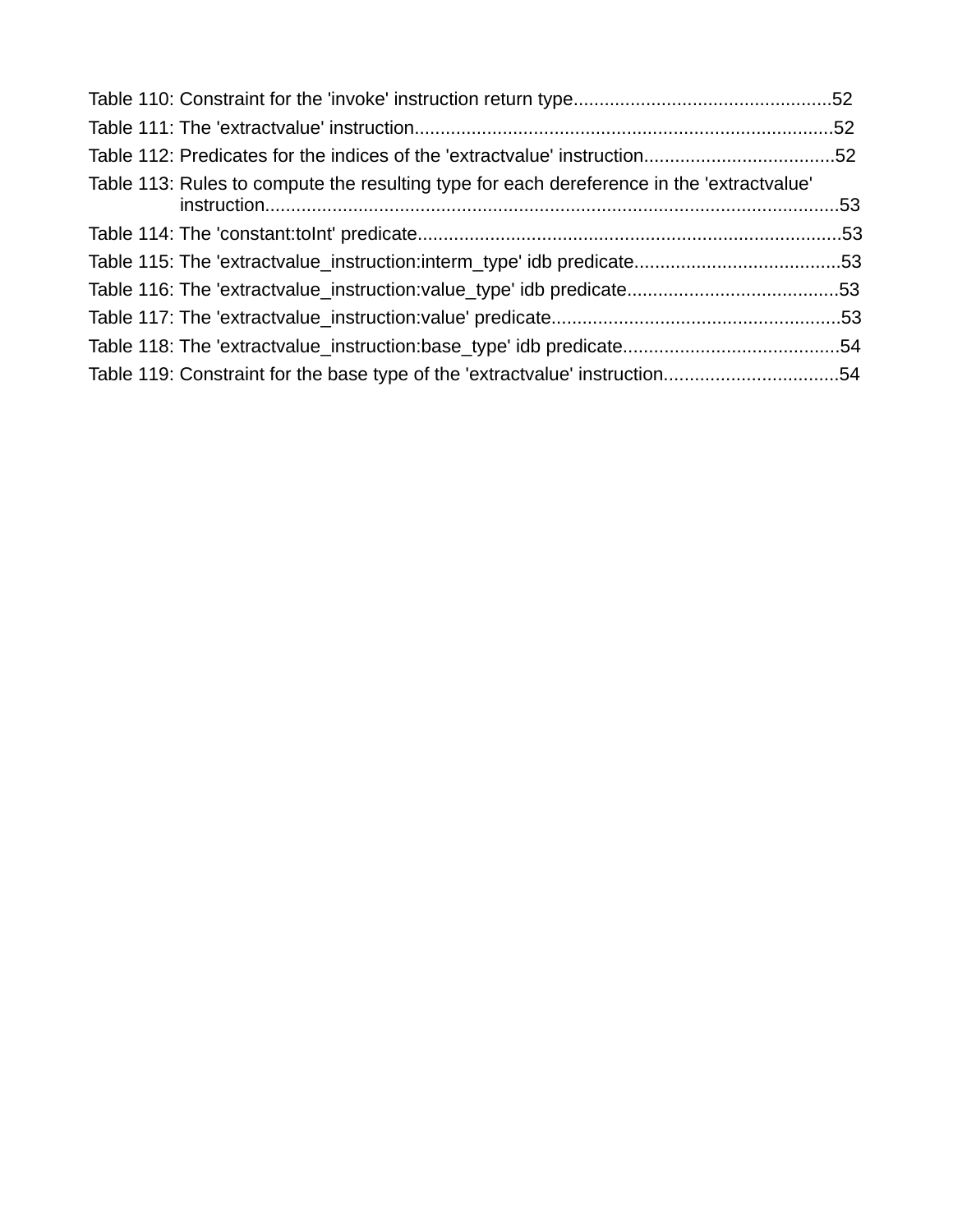## **PROLOGUE**

This project has been developed as my undergraduate thesis since May of 2013 in the University of Athens at the department of Informatics and Telecommunications.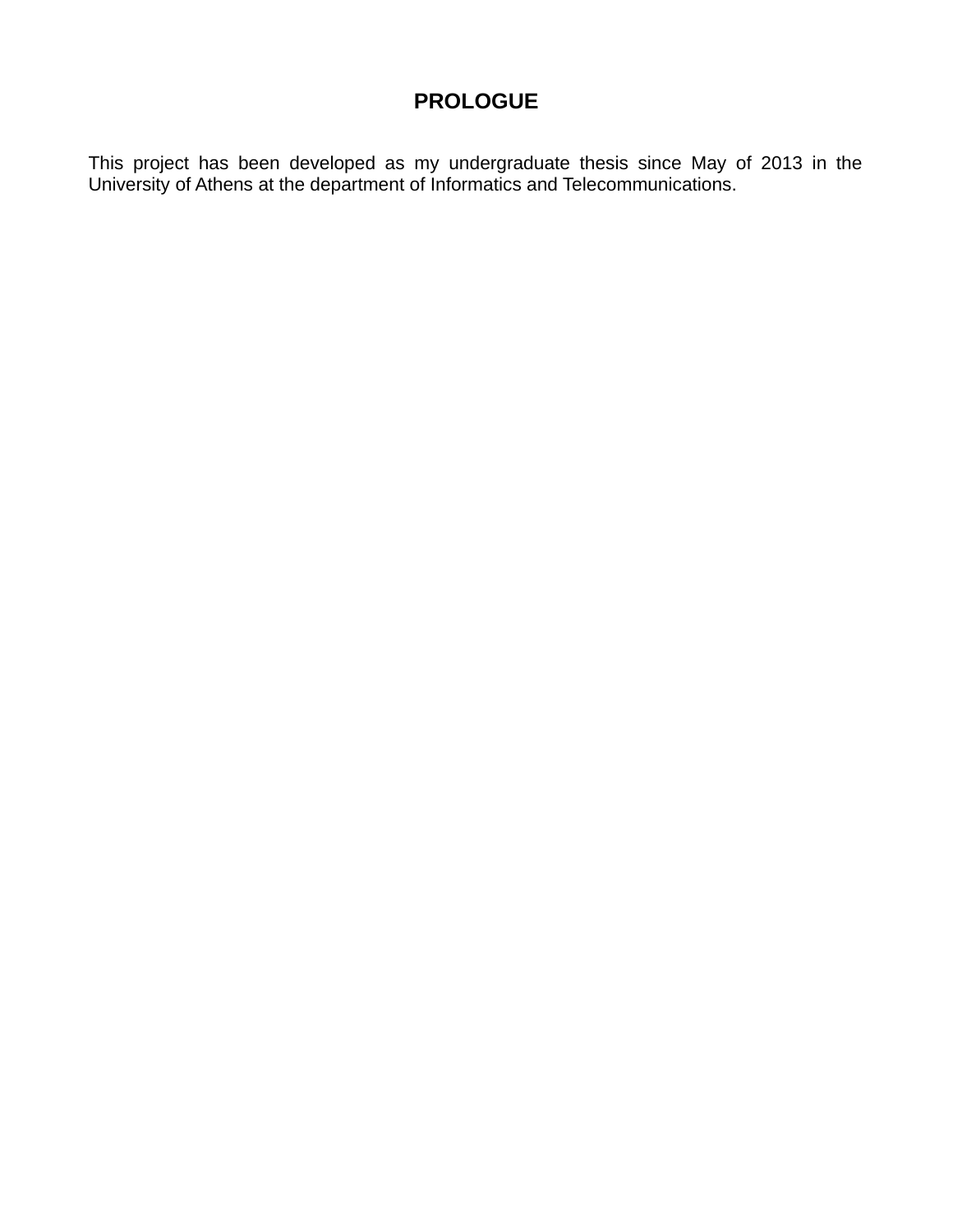## **1. Introduction**

LLVM was introduced in 2000 at the University of Illinois as a research project by Chris Lattner and Vikram Adve and it was originally developed to provide compilation techniques for both static and dynamic programming languages. LLVM has now become an umbrella project comprising a collection of reusable toolchain technologies (e.g., compilers, optimizers, etc) all written in C++. A variety of programming languages (e.g., Python, Ruby, Scala) nowadays use LLVM as their front end compiler.

The LLVM intermediate language, known as the LLVM IR, consists one of the strongest points of the LLVM compiler system. It is a low-level language with strictly defined semantics supporting a language-independent type system and instruction set. The type system consists of primitive types (e.g., integer, floating point, etc) and derived types (e.g., function, pointer, structure, etc). The instruction set consists of several different categories of instructions (e.g., terminator, binary, conversion, memory, etc) depending on their use (e.g., control flow, computations, memory management, etc).

We describe how we represent the LLVM IR as relations, stored as database tables. Our implementation produces the relation contents of an input program in LLVM intermediate form. This constitutes the pre-processing step for a *points-to (or pointer) analysis*. After this step, new relations can be derived from the existing ones using the Datalog programming language. Relations, equivalently *predicates*, are the main Datalog data type. The relations that are produced from our implementation are called *EDB (extensional database)* as they represent facts that are explicitly entered into the database. The derived relations are called *IDB (intentional database).* 

A Datalog program is a set of clauses. There are three kinds of clauses: *facts*, *constraints* and *rules*. *Constraints* are used to indicate the restrictions that facts must specify. *Rules* are used to derive new facts. IDB relations are computed with *rules*. We declare *entity types* to represent the LLVM IR components (e.g., instructions, functions, types, etc). We use Datalog to represent the type system, the instruction set as well as the restrictions specified by the LLVM language.

In chapter 2 we describe the LLVM IR syntax, the type system and its components and the several instructions as well as their use. In chapter 3 we describe in more detail the modeling of the LLVM IR. We see several examples of the type system and the instruction set representation as well as examples of constraints.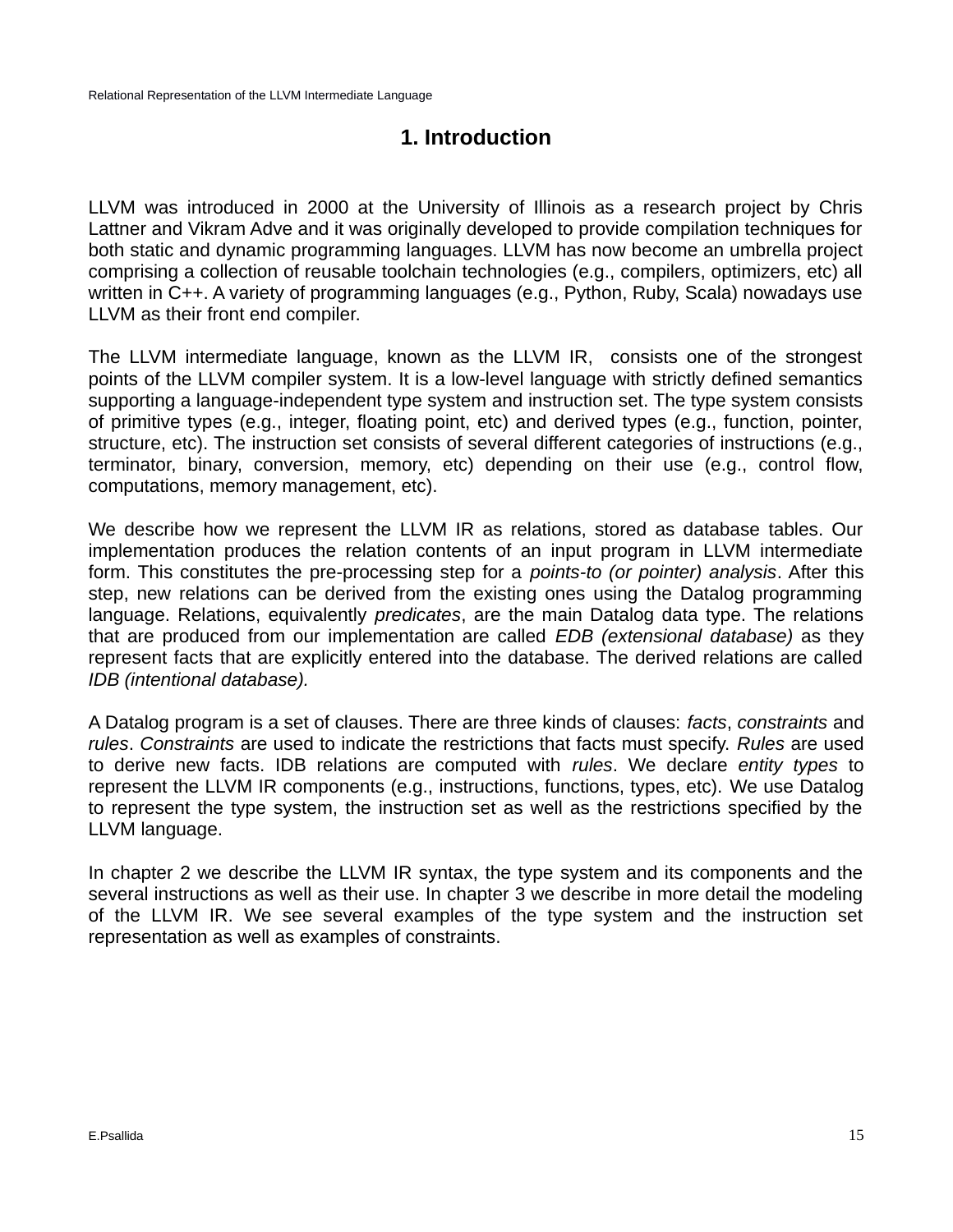## **1.1 Motivation**

Such a relational representation enables a host of program analyses over LLVM programs. Static program analysis in Datalog is an important recent trend [8, 9]. The declarativeness of Datalog and its ability to define recursive relations makes it ideal for specifying complex program analysis algorithms and, as a consequence, Datalog has been extensively used for both low level [1, 2, 5] and for high level [6, 7] analyses.

Points-to (or pointer) analysis [3, 4] is one of the most fundamental static program analyses. It computes a static approximation of all the data that a pointer variable or expression can reference during program run-time. In order to do points-to analysis, we need to have reachability information. This means that we have to know the truly possible variable assignment actions. In Datalog we can easily specify a mutually recursive definition of a reachability and points-to analysis.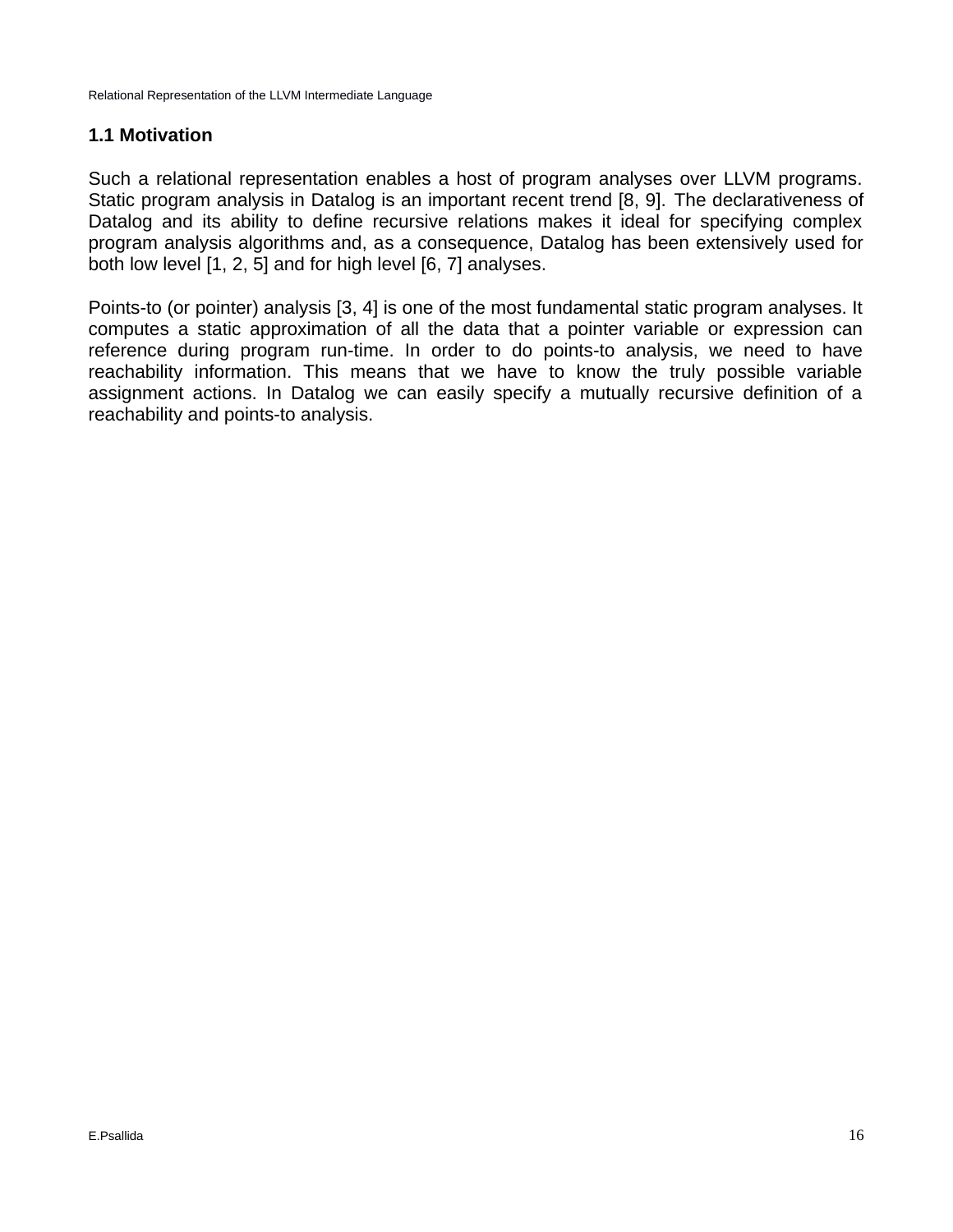## **2. The LLVM Compiler Infrastructure**

## **2.1 Description**

LLVM is an open source umbrella project, introduced in 2000 as a research project by Chris Lattner and Vikram Adve at the University of Illinois. It comprises a collection of reusable libraries and toolchain components (e.g., compilers, debuggers, optimizers, etc) written in C++. The name "LLVM" used to stand for "Low Level Virtual Machine", but today (since it became meaningless) is just a brand for the project. The 2012 ACM Software System Award is given to Vikram Adve, Evan Cheng and Chris Lattner for LLVM.

One of the tools that LLVM is known for is the clang compiler, a C, C++, Objective C and Objective C++ front-end for the LLVM compiler. Clang converts the source into the LLVM intermediate representation code.

The initial goal of LLVM was to provide a modern, SSA-based compilation strategy which would support static as well as dynamic compilation of arbitrary languages, but its main use nowadays is to implement a wide variety of programming languages (e.g., Java, .NET, Python, Ruby, Haskell). LLVM was also used to create a lot of new products, such as the OpenCL GPU programming language and runtime.

## **2.2 Overview of the LLVM IR**

The LLVM assembly language [10] is one of the strongest points of the LLVM compiler system. It is a low-level language, with strictly defined semantics, known as the LLVM intermediate representation *(LLVM IR)*. It supports a language-independent type system and instruction set, which constitute the most important features of the IR.

## **2.2.1 Type System**

LLVM has a strong type system that allows a number of optimizations to be performed directly on the IR. The type system consists of *primitive types* and *derived types*.

## *Primitive Types*

The *primitive types* are the basic building components of the LLVM system consisting of the following types:

- integer
- floating point
- label
- void
- metadata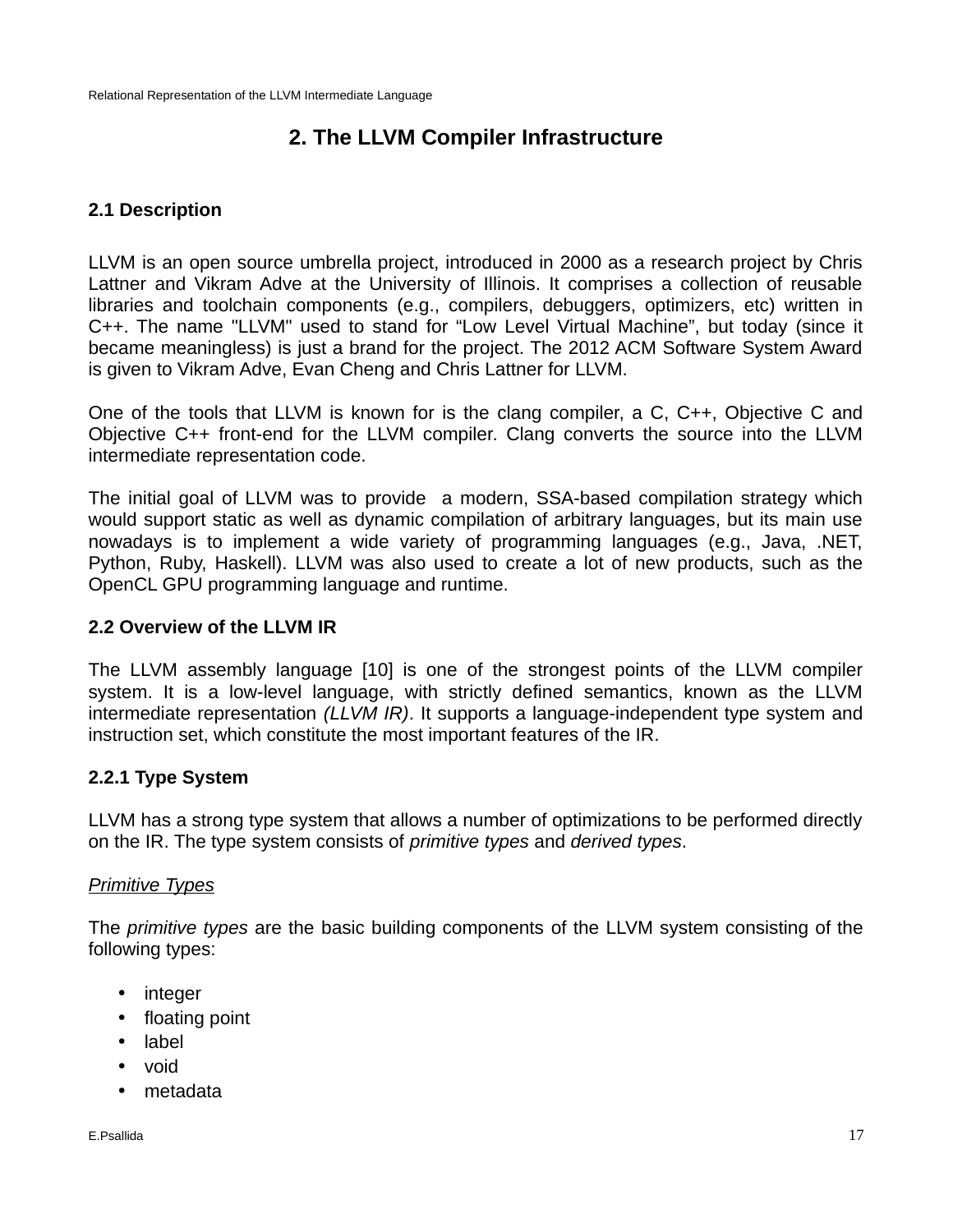• x86mmx

The *integer* type has the syntax iN, where N specifies its bit width.

|     | a single-bit integer (the boolean type in C and $C_{++}$ ) |
|-----|------------------------------------------------------------|
| i32 | a 32-bit integer                                           |
| i64 | a 64-bit integer                                           |

## **Table 1: Examples of integer types**

The *floating point* type includes the subtypes:

- half 16-bit floating point value
- float 32-bit floating point value
- double 64-bit floating point value
- fp128 128-bit floating point value
- x86 fp80 80-bit floating point value
- ppc fp128 128-bit floating point value (two 64-bits)

The *x86mmx* type represents a value held in an MMX register on an x86 machine. Its only allowed uses are in parameters and return values as well as in load, store and bitcast instructions.

## *Derived Types*

*Derived types* are a powerful feature in LLVM. They allow the representation of other useful types using as element type other *primitive* or *derived* types. *Derived types* consist of the following types:

- array
- function
- pointer
- structure
- opaque structures
- vector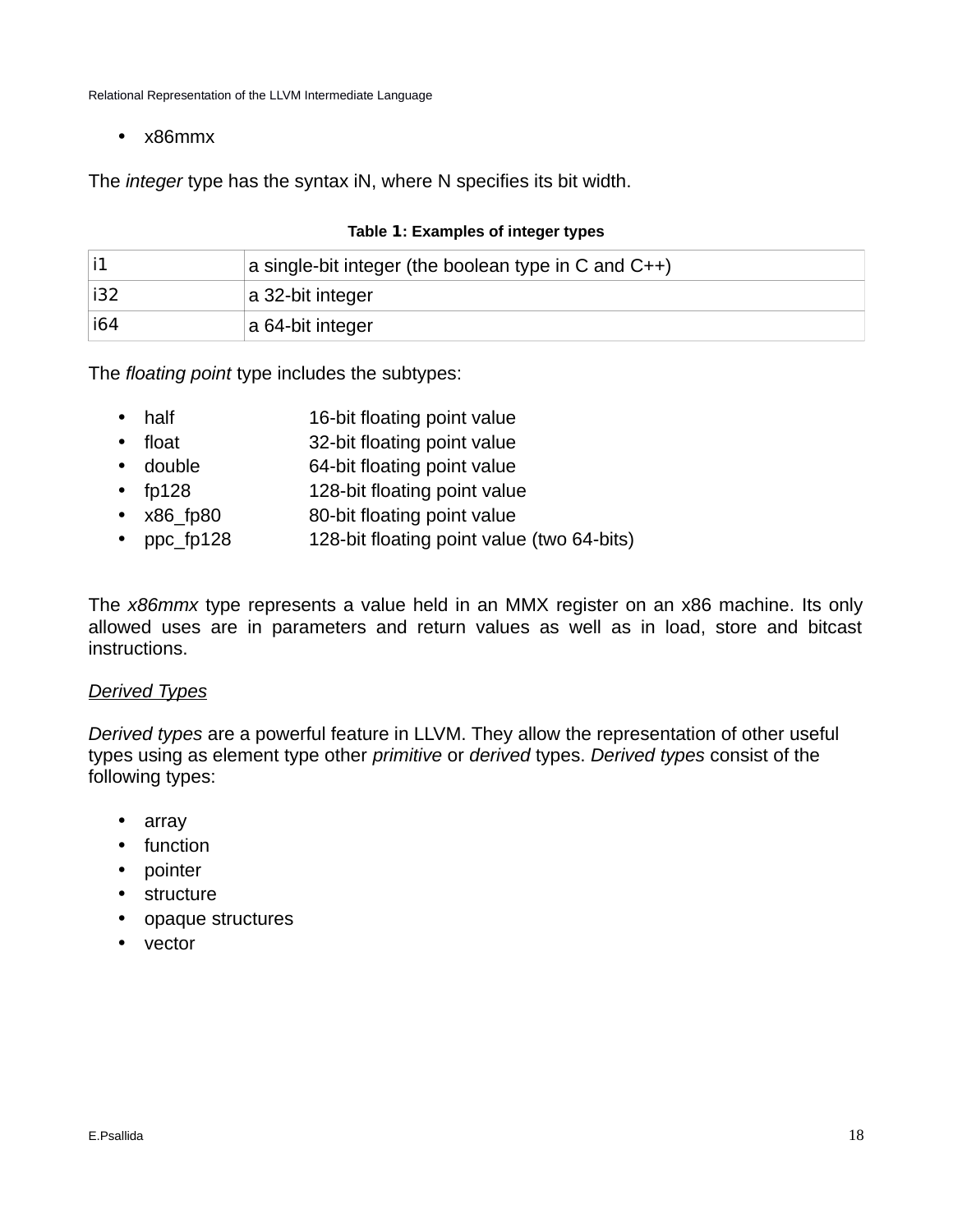## *Array Type*

The *array type* has the following syntax.

## **Table 2: Array type syntax**

[<# elements> x < element type>]

The next table shows some examples of the array type.

|  | Table 3: Examples of array types |  |  |  |
|--|----------------------------------|--|--|--|
|--|----------------------------------|--|--|--|

| $[5 \times 132]$               | Array of 5 32-bit integer values.                                                         |
|--------------------------------|-------------------------------------------------------------------------------------------|
| $[10 \times [2 \times float]]$ | A multidimensional array, 10x2 of float values.                                           |
| $[2 \times \{i8, double\}]$    | Array of 2 elements of structure type containing one 8-bit<br>integer and a double value. |

## *Function Type*

The *function type* represents a function signature and has the following syntax.

### **Table 4: Function type syntax**

The next table shows some examples of the function type.

### **Table 5: Examples of function types**

| $\vert$ i32 (float, i32) *  | Pointer to a function that takes a float and an i32 value, returning an<br>i32.                                  |
|-----------------------------|------------------------------------------------------------------------------------------------------------------|
| $\vert$ {i32, i32} (i32*, ) | A vararg function that takes at least one pointer to i32,<br>returning a structure that contains two i32 values. |

## *Pointer Type*

The *pointer type* specifies locations and refers to objects in memory. It may have an optional address space attribute. It has the following syntax.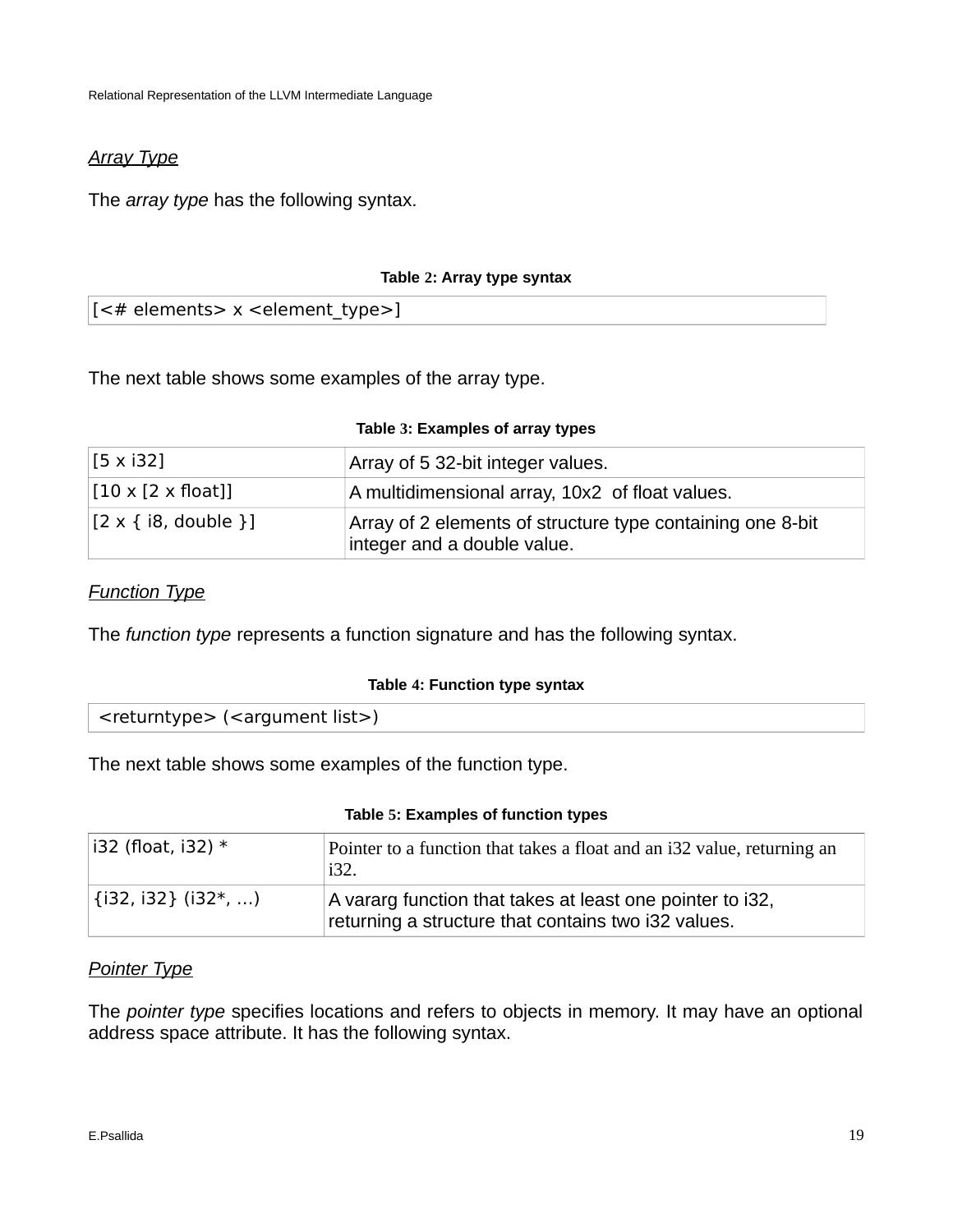### **Table 6: Pointer type syntax**

 $ltype$  \*

The next table shows some examples of the pointer type.

## **Table 7: Examples of pointer types**

| $[2 \times \text{half}]$ * | Pointer to array of 2 half values.                                        |
|----------------------------|---------------------------------------------------------------------------|
| float addrspace(3) $*$     | Pointer to a float value that resides in address space #3.                |
| $\vert$ i32 (float, i32) * | Pointer to a function that takes a float and an i32, returning an<br>i32. |

## *Structure Type*

The *structure type* is a group of data members together in memory. A structure can either be ''*literal*'' or ''*identified*''. An *identified* structure type has the following syntax.

### **Table 8: Identified structure type syntax**

| $\sqrt{5}$ = type { <type list=""> }</type> | $\%$ T is the name of the structure type. |
|---------------------------------------------|-------------------------------------------|
|---------------------------------------------|-------------------------------------------|

A *literal* structure has the following syntax.

### **Table 9: Literal structure type syntax**

| $\{\text{  }\}$ |  |  |  |
|-----------------|--|--|--|
|                 |  |  |  |

The next table shows some examples of the structure type.

## **Table 10: Examples of structure types**

| $\%$ struct.S = type {i32, i8*} | An identified structure type, where the first element is<br>an i32 and the second a pointer to an i8.                                      |  |  |  |
|---------------------------------|--------------------------------------------------------------------------------------------------------------------------------------------|--|--|--|
| $\{i8, i8\}$                    | A literal structure of 2 i8 values.                                                                                                        |  |  |  |
| $\{i32, float (i32*)\}$         | A literal structure where the first element is an i32 and<br>the second a function taking a pointer to an i32 value,<br>returning a float. |  |  |  |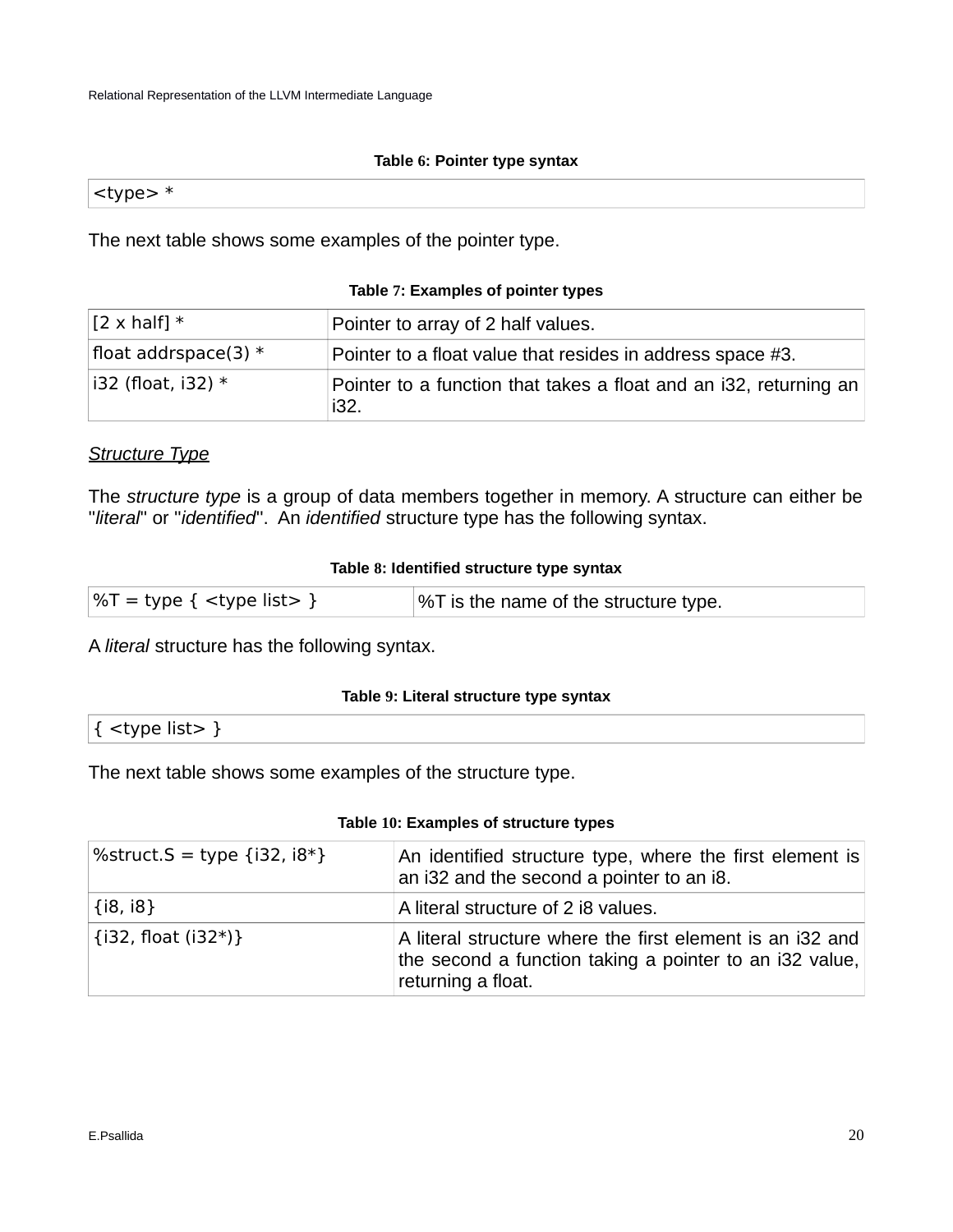## *Opaque Structure Types*

*Opaque structure types* represent named structures with no body specified. They have the following syntax.

## **Table 11: Opaque structure type syntax**

|  |  | $\%T =$ type opaque |  |
|--|--|---------------------|--|
|--|--|---------------------|--|

## *Vector Type*

The *vector type* is used when multiple data are processed simultaneously by a single instruction (SIMD). It has the following syntax.

### **Table 12: Vector type syntax**

|  |  | $\epsilon$ < # elements > x < element_type > > |  |  |  |  |
|--|--|------------------------------------------------|--|--|--|--|
|--|--|------------------------------------------------|--|--|--|--|

The next table shows some examples of the vector type.

## **Table 13: Examples of vector types**

| $\leq$ 2 x i64* >    | Vector of 2 pointers to i64. |
|----------------------|------------------------------|
| $\leq$ 5 x float $>$ | Vector of 5 float values.    |
| $ $ < 10 x i32 >     | Vector of 10 i32 values.     |

Instructions produce values that can have any type other than void and function types.

## **2.2.2 Instruction Set**

The entire LLVM instruction set consists of 56 instructions that are classified in the following categories:

- Binary operations
- Bitwise binary operations
- Terminator instructions
- Memory Access and Addressing Operations
- Vector Operations
- Aggregate Operations
- Conversion Operations
- Other Operations

Most of the instructions, including binary, bitwise binary and conversion operations, are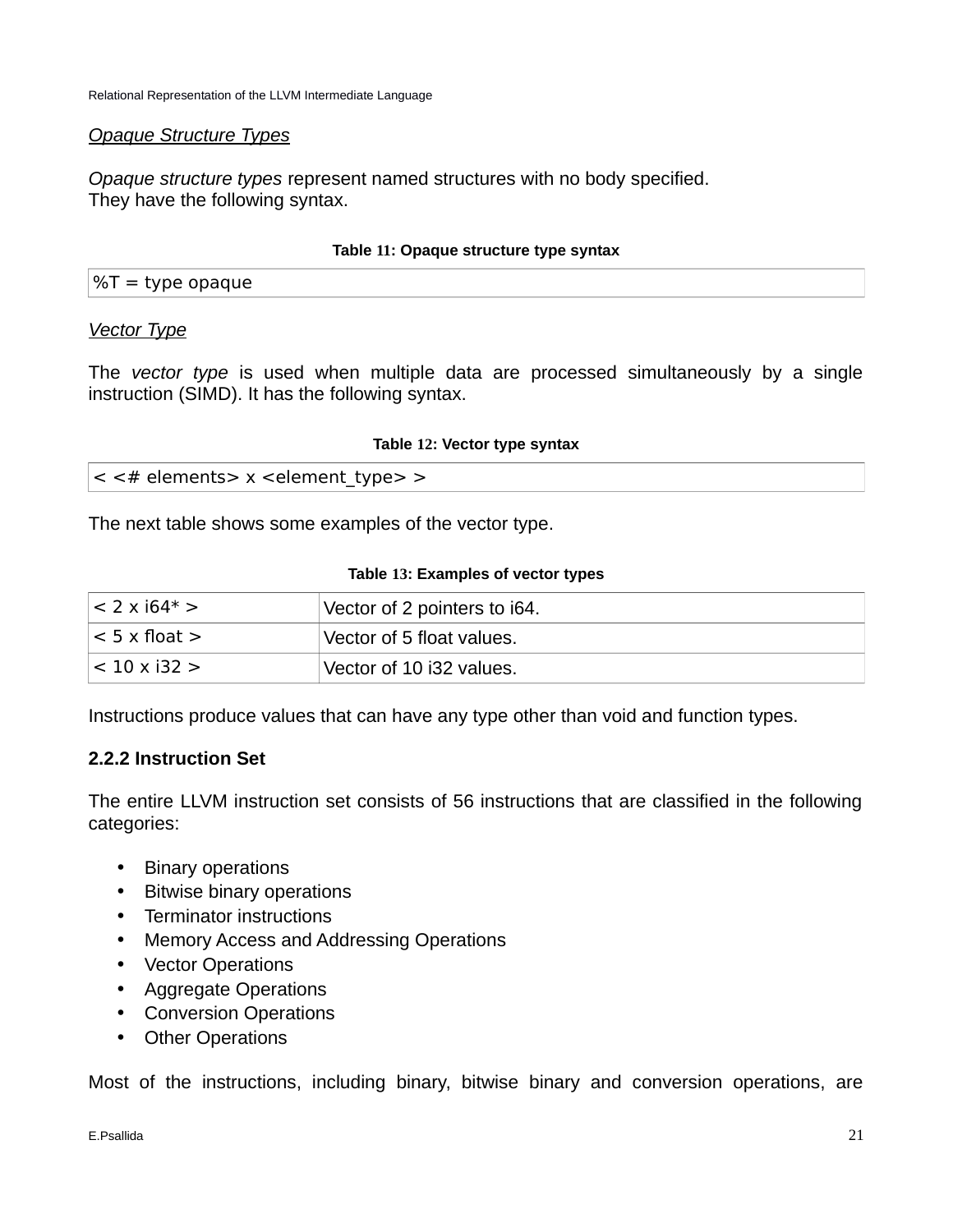three-address instructions. They take one or two operands and produce a single result. An operand can be a variable or a constant value. LLVM supports a Static Single Assignment form (SSA), which means that each variable (a typed register) is assigned exactly once. For that reason LLVM provides an infinite set of typed virtual registers that hold the produced values of the instructions.

## *Binary Operations*

*Binary operators* are responsible for most of the computations in a program. They take two operands of the same type and produce a value that has the same type as its operands. The type of the resulting value can be integer, floating point or vector type in the case of multiple data. Binary operators have the following syntax.

#### *Table* **14***: Binary operation syntax*

| <result_value> = opcode_name <type> <operand 1="">, <operand 2=""></operand></operand></type></result_value> |  |  |
|--------------------------------------------------------------------------------------------------------------|--|--|
|                                                                                                              |  |  |

The *opcode\_name* must be one of the following instructions:

- 1. add
- 2. sub
- 3. mul
- 4. udiv
- 5. sdiv
- 6. urem
- 7. srem
- 8. fadd
- 9. fsub
- 10. fmul
- 11. fdiv
- 12. frem

The type  $\langle$ type $\rangle$  in the instructions 1 – 7 must be integer or vector of integer values and in the instructions 8 – 12 floating point or vector of floating point values.

## *Bitwise Binary Operators*

Bitwise binary operators perform several forms of bit-twiddling in a program. Like binary operators, they take two operands of the same type and produce a value that has the same type as its operands. The type of the resulting value can be integer or vector of integer values. Bitwise binary operators have the following syntax.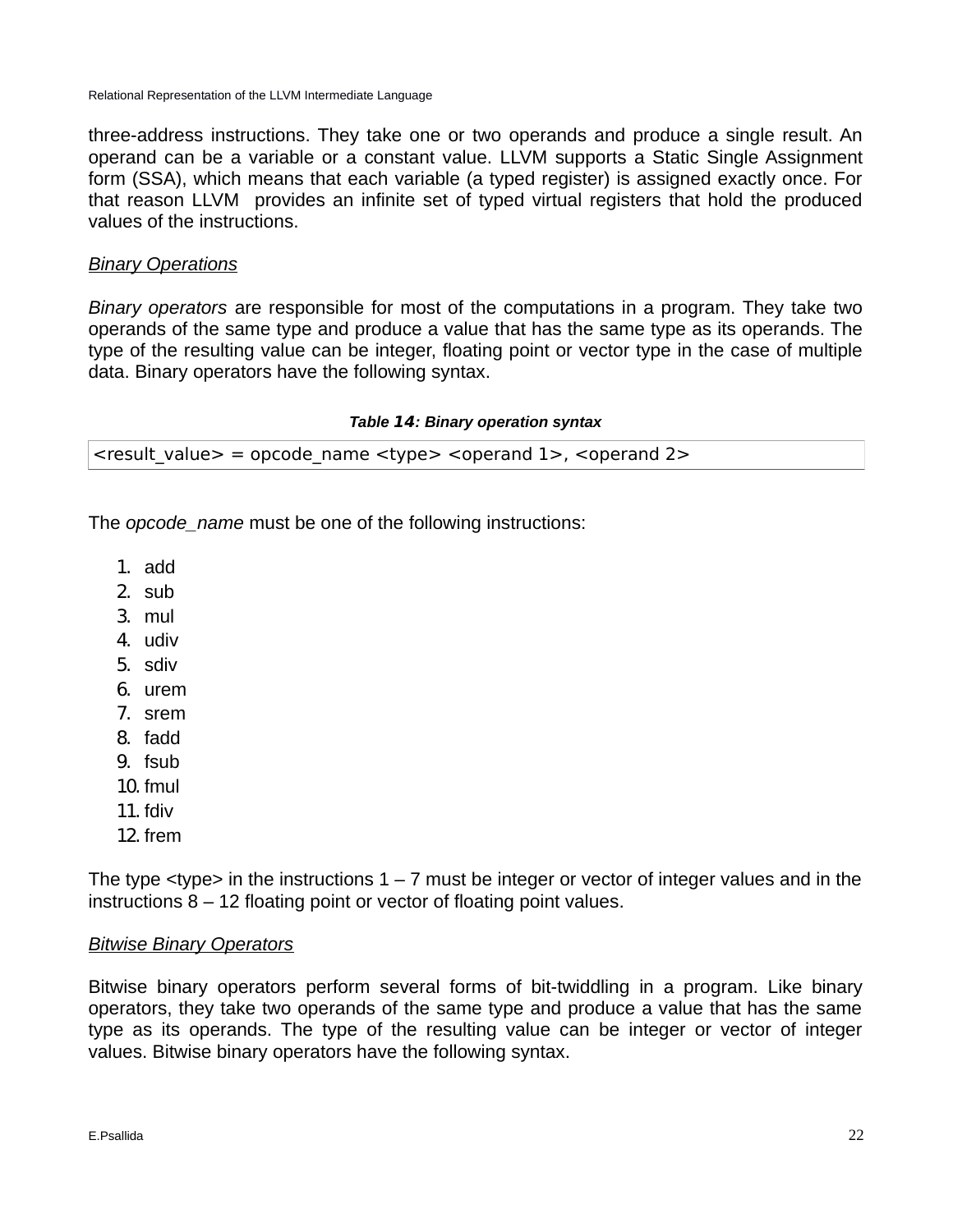### *Table* **15***: Bitwise binary operator syntax*

 $\epsilon$  <result value  $>$  = opcode name  $\epsilon$ type $>$  <operand 1 $>$ , <operand 2 $>$ 

The *opcode\_name* must be one of the following instructions:

- shl
- lshr
- ashr
- and
- or
- xor

The 'shl' instruction returns the first operand shifted to the left a specified number of bits.

The 'lshr' instruction (logical shift right) returns the first operand shifted to the right a specified number of bits, and filled with zero.

The 'ashr' instruction (arithmetic shift right) returns the first operand shifted to the right a specified number of bits, with sign extension.

The 'and' instruction returns the bitwise logical and of its two operands.

The 'or' instruction returns the bitwise logical inclusive or of its two operands.

The 'xor' instruction returns the bitwise logical exclusive or of its two operands.

### *Terminator Instructions*

Every basic block must end with a terminator instruction in order to be well-formed. Terminator instructions cause control flow and they indicate which block should be executed after the current is finished. Terminator instructions consist of the following instructions:

- ret
- br
- switch
- indirectbr
- resume
- unreachable
- invoke

The 'ret' instruction returns control flow from a function back to the caller. It has two forms.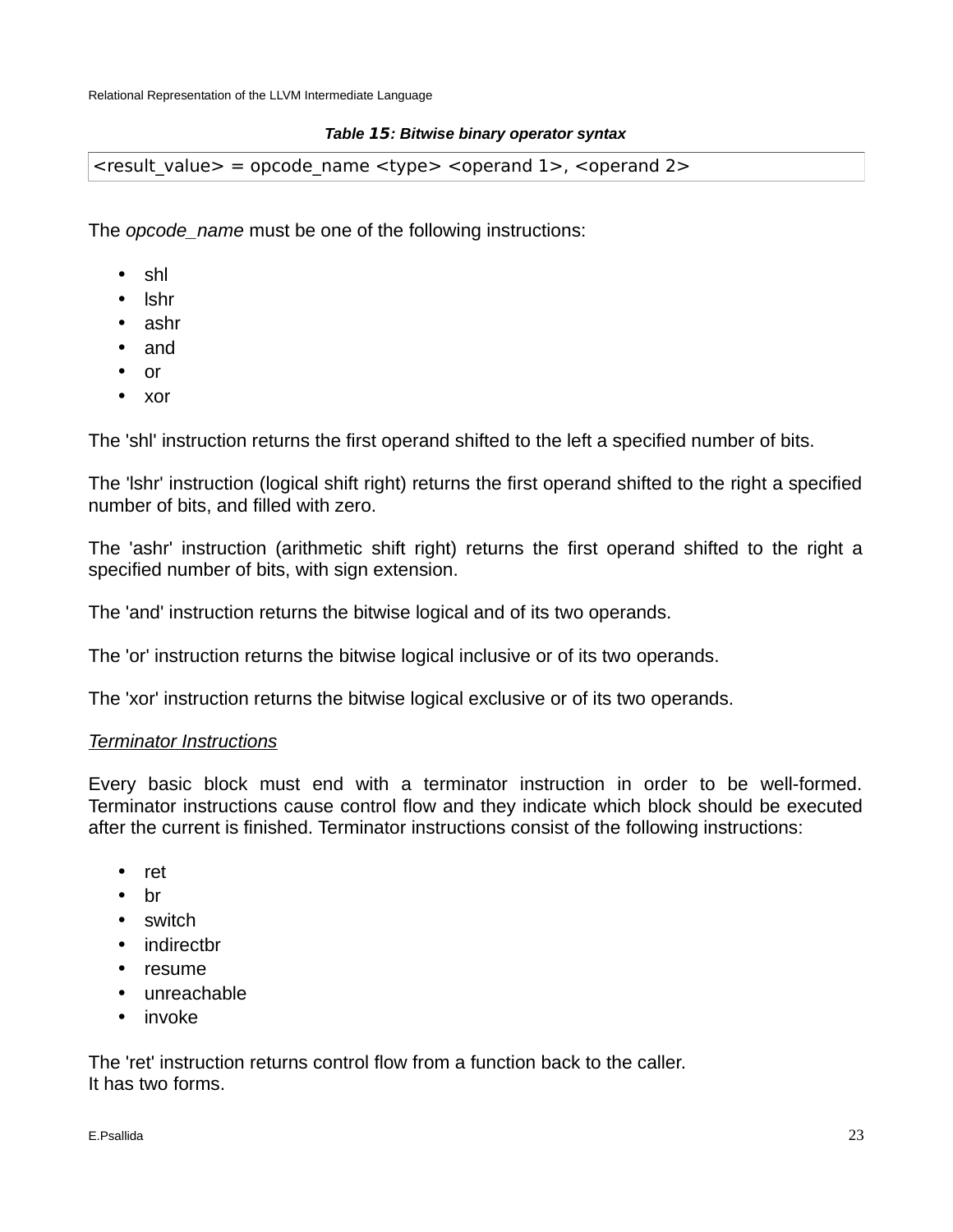#### *Table* **16***: 'ret' instruction first form*

ret void

#### *Table* **17***: 'ret' instruction second form*

ret <type> <value>

The first form has no return value. It returns from a function that has a void return type. The other form takes a single operand, a typed value, and returns from a function that has a non-void return type.

The 'br' instruction transfers control flow to a different basic block in the current function. It has two forms.

#### *Table* **18***: 'br' instruction first form*

br i1 <condition>, label <true>, label <false>

### *Table* **19***: 'br' instruction second form*

br label <destination>

The first form is a conditional br instruction and if the <condition> is evaluated to be true control flows to label <true>, otherwise to label <false>. The other form is an unconditional br instruction and control flows to its single label <destination>.

The 'switch' instruction can transfer control flow to one of several different destinations. It has the following syntax.

### *Table* **20***: 'switch' instruction syntax*

switch <integer\_type> <value>, label <default\_destination> [ <integer\_type> <constant\_value>, label <destination> ... ]

It takes three arguments, a typed value, a label that indicates the default destination and a table of pairs of constants and labels.

The 'indirectbr' instruction has the following syntax.

*Table* **21***: 'indirectbr' instruction syntax*

indirectbr <type>\* <address>, [ label <destination1>, label <destination2>, ... ]

It causes control flow to the label that is specified by the <address> argument, which is always of pointer type.

The 'resume' instruction has the following syntax.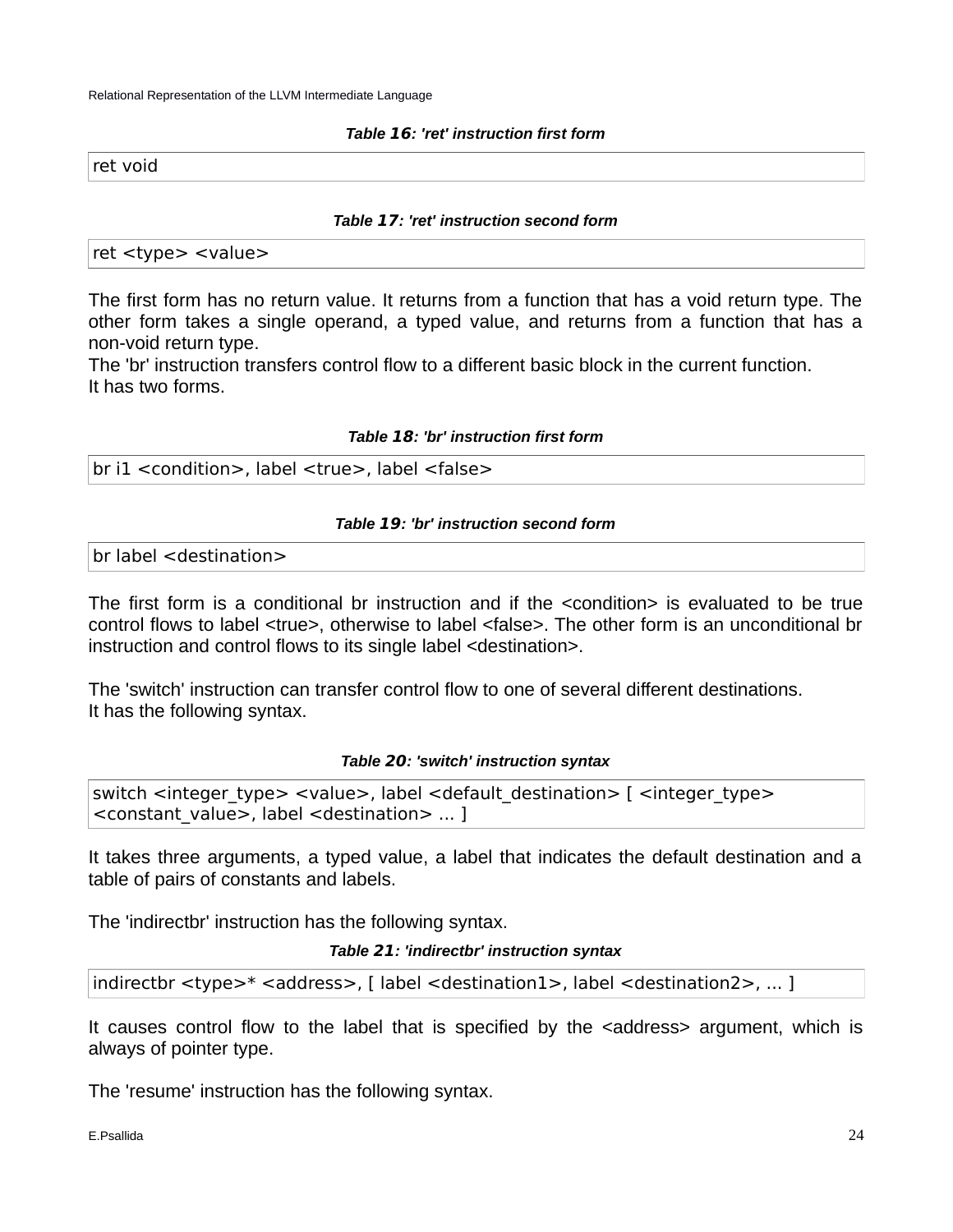#### *Table* **22***: 'resume' instruction syntax*

resume <type> <value>

It takes a single argument and has no successors (there are no basic blocks to be executed after the current one is finished).

The 'unreachable' instruction takes no arguments and indicates that a certain part of the code cannot be reached.

The 'invoke' instruction is the only terminator instruction that produces a value. It has the following syntax.

### *Table* **23***: 'invoke' instruction syntax*

 $\epsilon$  <result value $>$  = invoke <pointer type $>$  <function value>(<function arguments>) to label <normal> unwind label <exception>

The 'invoke' instruction represents high-level exceptions directly in LLVM. It transfers control flow to a function specified by the <function value> argument. The 'invoke' instruction can be direct, providing a pointer to a function name, or indirect, providing a function pointer variable. It is also possible for control flow to be transferred to either the <normal> or the <exception> label. The 'normal' label is reached when the called function executes a 'ret' instruction. The 'exception' label is reached when a callee returns via the 'resume' instruction or some other exception handling mechanism.

## *Memory Access and Addressing Operations*

The following instructions are responsible for the memory management in LLVM:

- alloca
- load
- store
- atomic instructions
- getelementptr

The 'alloca' instruction is used to allocate memory on the stack frame of the current function. After the function's execution the allocated memory is automatically released. It has the following syntax.

#### *Table* **24***: 'alloca' instruction syntax*

```
\epsilon <result value> = alloca <allocated type> [, <type> <num_elements>] [, align
<alignment>]
```
It allocates space equal to sizeof (<allocated type>) \* <num\_elements>. If <num\_elements> is omitted, it defaults to one. The type of the resulting value is a pointer to the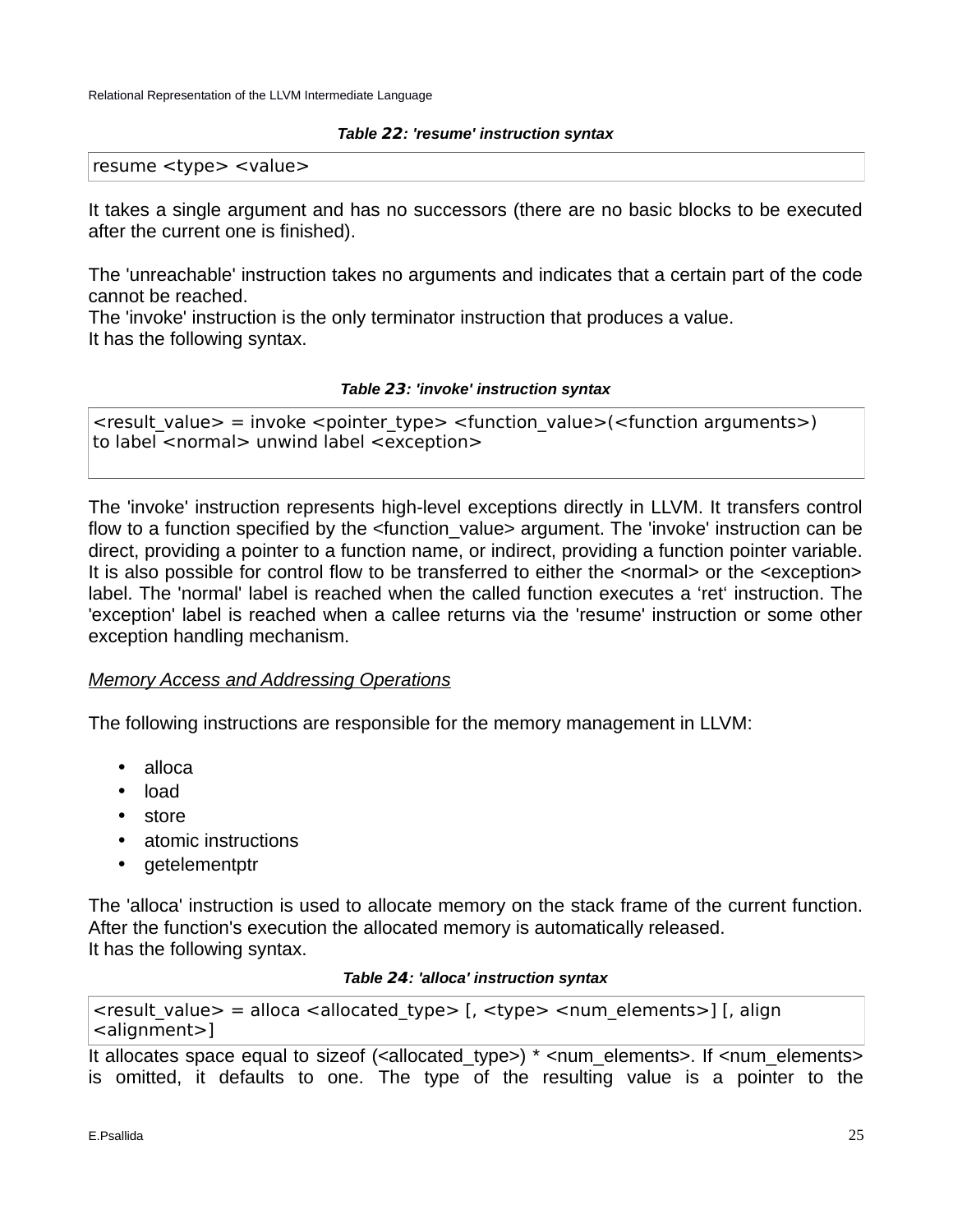<allocated\_type> argument. The 'alloca' instruction has also an optional alignment, which is a constant value.

The 'load' instruction reads from memory and it has the following basic syntax.

## *Table* **25***: 'load' instruction basic syntax*

| <result_value> = load <type>* <ptr_value></ptr_value></type></result_value> |  |  |  |  |
|-----------------------------------------------------------------------------|--|--|--|--|
|-----------------------------------------------------------------------------|--|--|--|--|

It takes a single operand that specifies the location of memory from which to load.

The 'store' instruction writes to memory and it doesn't produce any value. It has the following basic syntax.

### *Table* **26***: 'store' instruction basic syntax*

| store <type> <value>, <type>* <pointer_value></pointer_value></type></value></type> |
|-------------------------------------------------------------------------------------|
|-------------------------------------------------------------------------------------|

The <value> operand indicates the value that will be stored and the <pointer value> operand the memory location to store it. The type of the second operand must be a pointer to the type of the first operand.

If 'load' and 'store' are marked as atomic, they take some extra arguments as shown below in the atomic instructions.

## *Atomic Instructions*

This category includes the following instructions:

- atomic load
- atomic store
- fence
- atomiccmpxchg
- atomicrmw

Atomic instructions provide guarantees in the case of threads and signals. They take an 'ordering' and an optional 'singlethread' argument. The ordering parameter (e.g., unordered, monotonic, acquire, etc) indicates the synchronization with other atomic instructions. If an atomic instruction is marked as singlethread, it only synchronizes with other operations running in the same thread (for example, in signal handlers).

The 'atomiccmpxchg' instruction (atomic-compare-and-exchange) modifies the memory atomically. It loads a value in memory and compares it to a given value. If they are equal, a new value is stored into the memory. 'atomiccmpxchg' has the following syntax.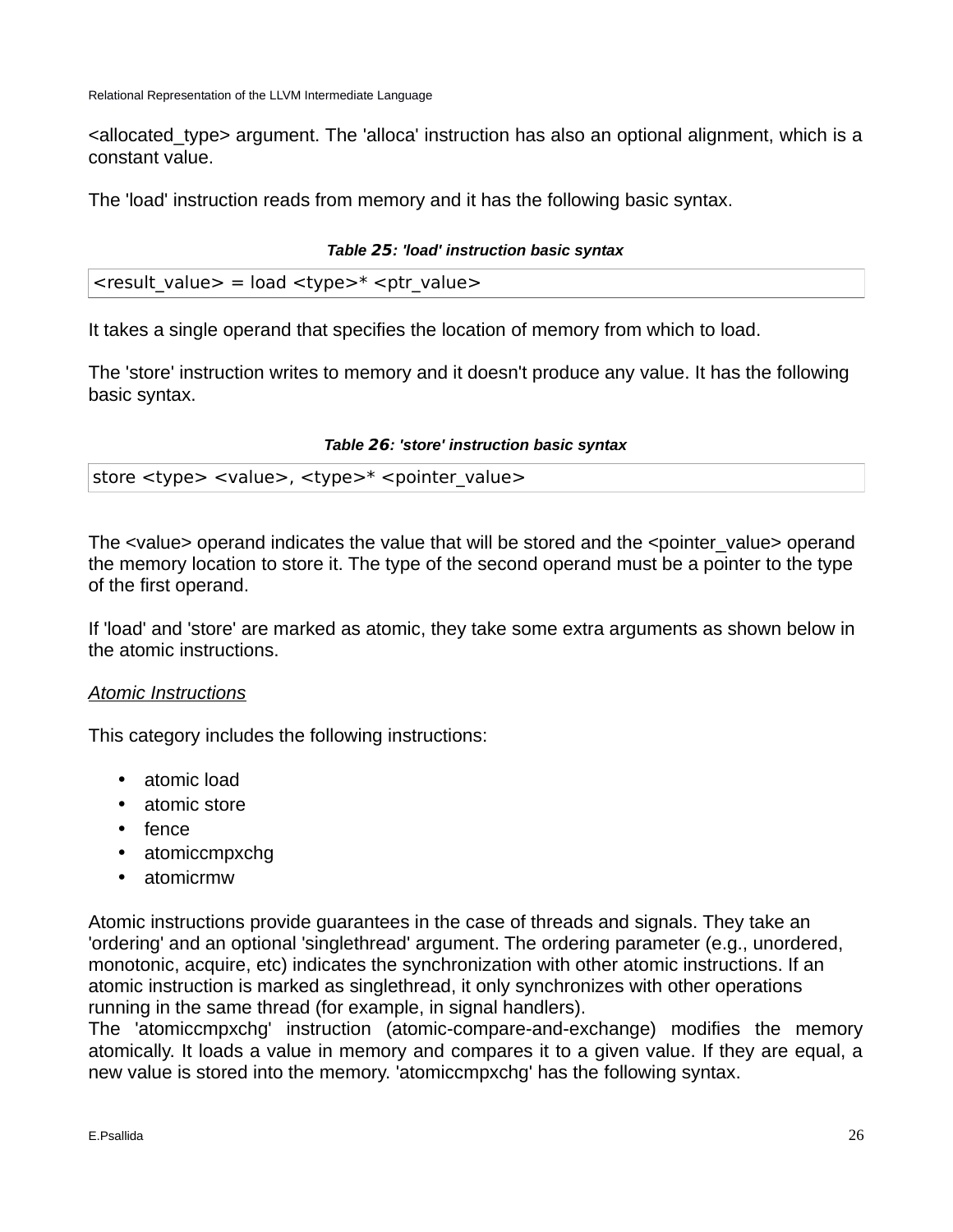#### *Table* **27***: 'atomiccmpxchg' instruction syntax*

 $\epsilon$  <result value> = atomiccmpxchg  $\epsilon$ type $>$ \*  $\epsilon$ ptr value $>$ ,  $\epsilon$ ty $>$   $\epsilon$ compare value $>$ ,  $\epsilon$ ty $>$ <new\_value> [singlethread] <ordering>

The <ptr\_value> specifies the memory address from which to load. If the value at the address specified by the  $\leq$ ptr value> and the  $\leq$ compare value> are equal, then the  $\leq$ new value> is stored into the memory.

The 'atomicrmw' instruction (atomic-read-modify-write) modifies the memory atomically. It takes an operation argument, an address whose value to modify and an argument to the operation. 'atomicrmw' has the following syntax.

#### *Table* **28***: 'atomicrmw' instruction syntax*

atomicrmw <operation> <type>\* <ptr> <type> <value> [singlethread] <ordering>

The <operation> argument is a keyword that defines the operation that will be performed (e.g., add, sub, xchg, and, or, max, etc). The <ptr> operand specifies the memory location that will be modified according to the operation and the <value> operand is the operation's argument.

The 'getelementptr' instruction makes address computations only and, unlike load and store instructions, it dereferences nothing. It has the following syntax.

### *Table* **29***: 'getelementptr' intruction syntax*

| <result_value> = getelementptr <type>* <ptr_value> {, <integer_type> <idx>}*</idx></integer_type></ptr_value></type></result_value> |  |  |  |
|-------------------------------------------------------------------------------------------------------------------------------------|--|--|--|
|                                                                                                                                     |  |  |  |

The operand  $\leq$  otr value> is always a value of a pointer type and is the base for the computations. Subsequent types can be arrays, vectors, and structs. (Note that subsequent types being indexed into can never be pointers, since that would require loading the pointer before continuing the calculation.) The rest of the arguments indicate which of the elements of the object are indexed. It returns a pointer to the specified element. In the case where the first operand is a vector of pointers the 'getelementptr' instruction has the following syntax.

### *Table* **30***: 'getelementptr' instruction syntax*

 $\epsilon$  <result value> = getelementptr <vector> <ptr value>, <vector index type><idx>

## *Aggregate Operations*

Arrays and structures are considered aggregate types. The aggregate operations include the following instructions:

- extractvalue
- insertvalue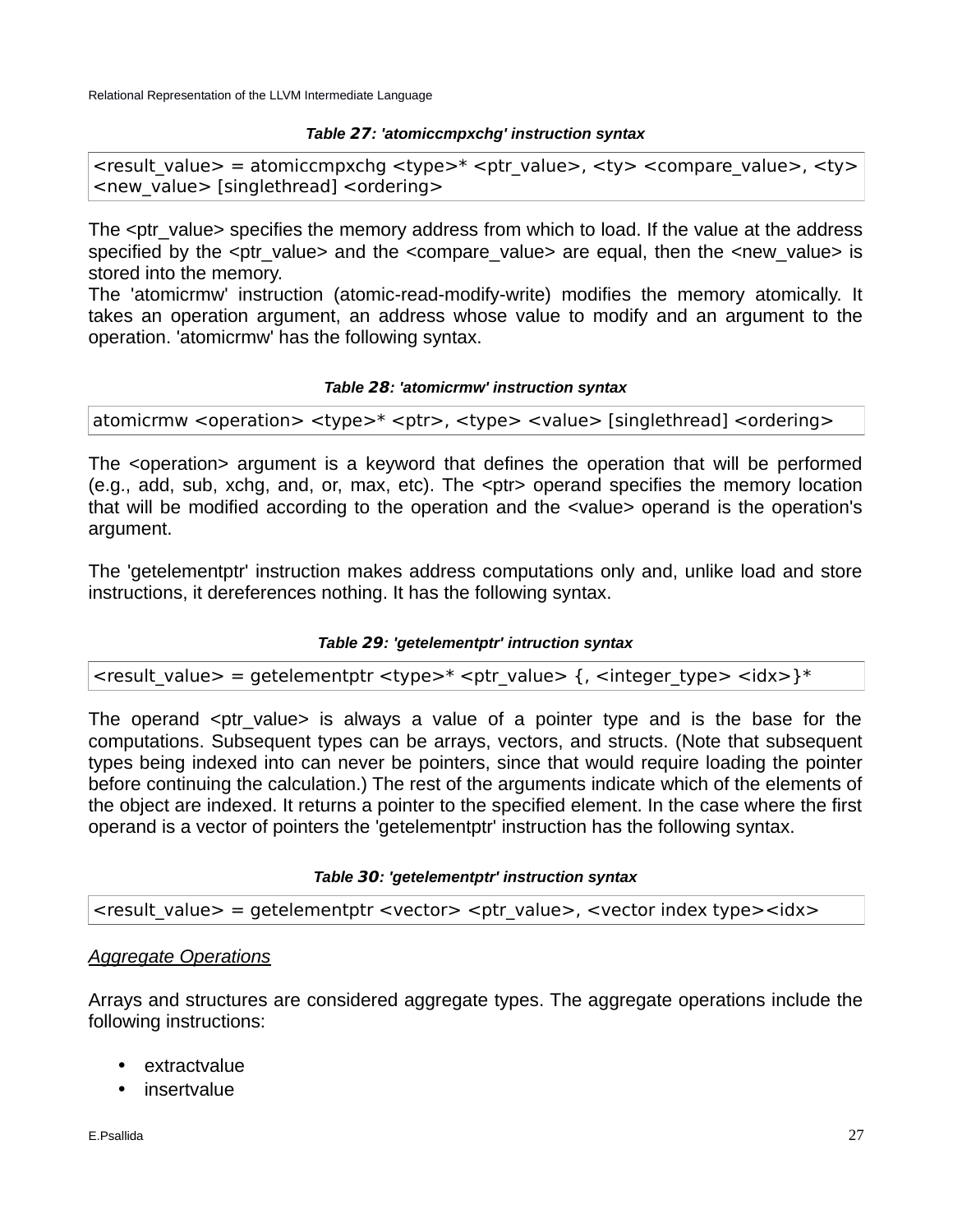The 'extractvalue' instruction has the following syntax.

#### *Table* **31***: 'extractvalue' instruction syntax*

```
\le result_value > = extractvalue \le aggregate_type > \le value >, \le index > {, \le index > } \le
```
The <result value> holds the extracted value of the aggregate from the position specified by the indices. All the indices must be constant values.

The 'insertvalue' instruction has the following syntax.

### *Table* **32***: 'insertvalue' instruction syntax*

```
<result_value> = insertvalue <aggregate_type> <value>, <type> <element>,
\langle \text{idx} \rangle {, \langle \text{idx} \rangle}*
```
It inserts an element in the aggregate at the position specified by the constant indices  $\langle$ idx>. The <result value> holds an aggregate with type <aggregate type>. Its value is the same as <value> except that the value at the position specified by the indices is that of <element>.

## *Vector Operations*

Vector operations include the following instructions:

- extractelement
- insertelement
- shufflevector

The 'extractelement' instruction has the following syntax.

| $\epsilon$ <result_value> = extractelement &lt; n x <type> &gt; <value>, i32 <position></position></value></type></result_value> |  |  |
|----------------------------------------------------------------------------------------------------------------------------------|--|--|
|                                                                                                                                  |  |  |

It extracts an element from a <value> of vector type at a specified position. The <result\_value> holds the extracted element with type <type>.

The 'insertelement' instruction has the following syntax.

### *Table* **34***: 'insertelement' instruction syntax*

```
<result value> = insertelement < n x <type> > <value>, <ty> <element>, i32
<position>
```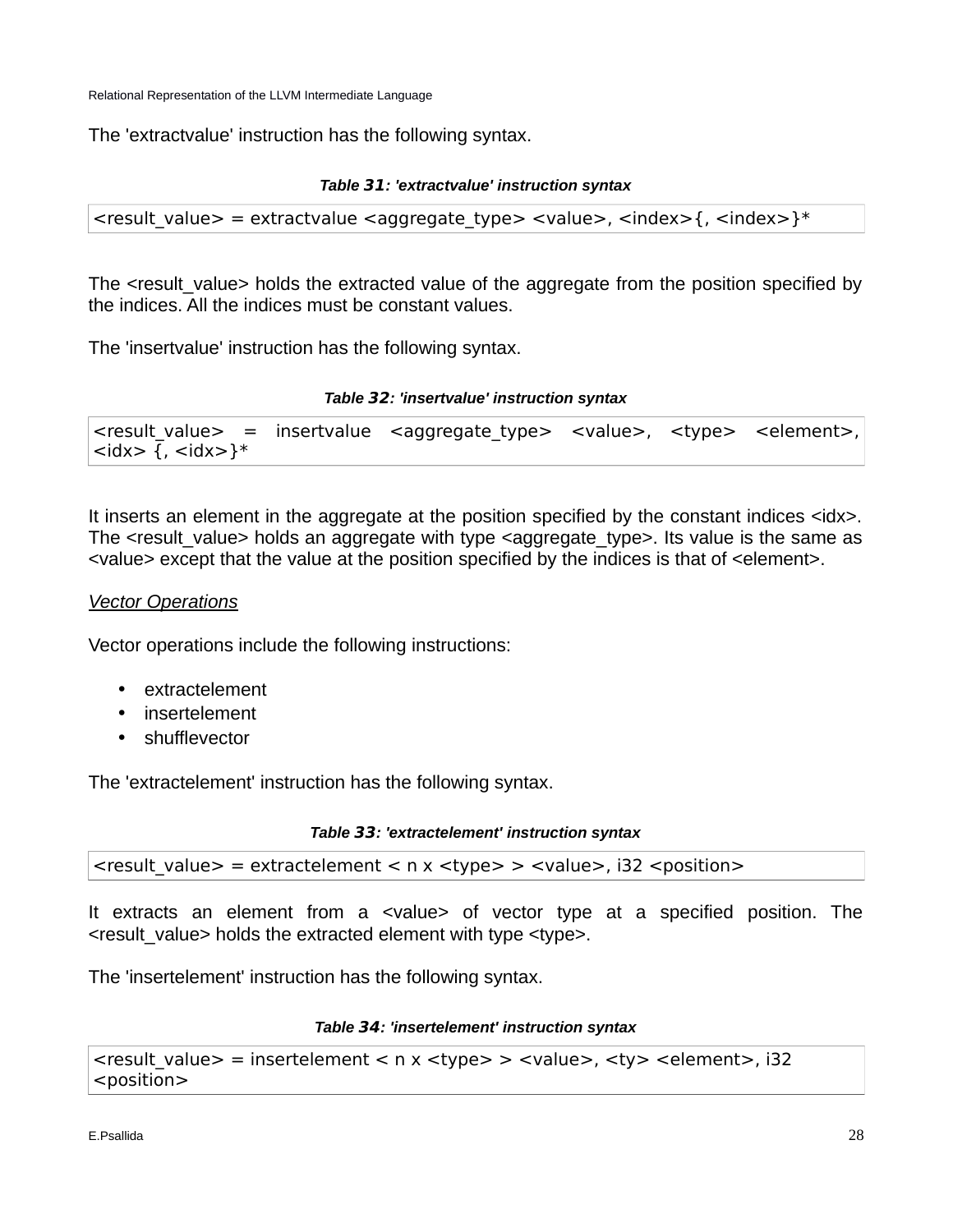It inserts an element into a vector at a specified position. The <result\_value> holds the changed vector which is of the same type as the <value> operand.

The 'shufflevector' instruction has the following syntax.

## *Table* **35***: 'shufflevector' instruction syntax*

<result\_value> = shufflevector < n x <type> > <vector1>, < n x <type> > <vector2>,<m x i32> <shuffle\_mask>

It takes two vector operands of the same type and makes a permutation of their elements. The <result value> is a vector whose length is the same as the <shuffle mask> and whose element type is the same as the element type of the first two operands. The <shuffle mask> argument must be a vector of constant values.

## *Conversion Operations*

Conversion operations have the following syntax.

## *Table* **36***: Conversion operator syntax*

 $\epsilon$  <result value> = opcode name <type> <value> to <type2>

Conversion operations take a single operand and a type. They perform several bit conversions on the operand <value> and return a value with type <type2>.

The *opcode\_name* must be one of the following instructions:

- trunc
- zext
- sext
- fptrunc
- fpext
- fptoui
- fptosi
- uitofp
- sitofp
- ptrtoint
- inttoptr
- bitcast

The 'trunc' instruction truncates the high order bits in <value> and converts the remaining to <type2>. Both types must be integers or vectors with the same number of integer values.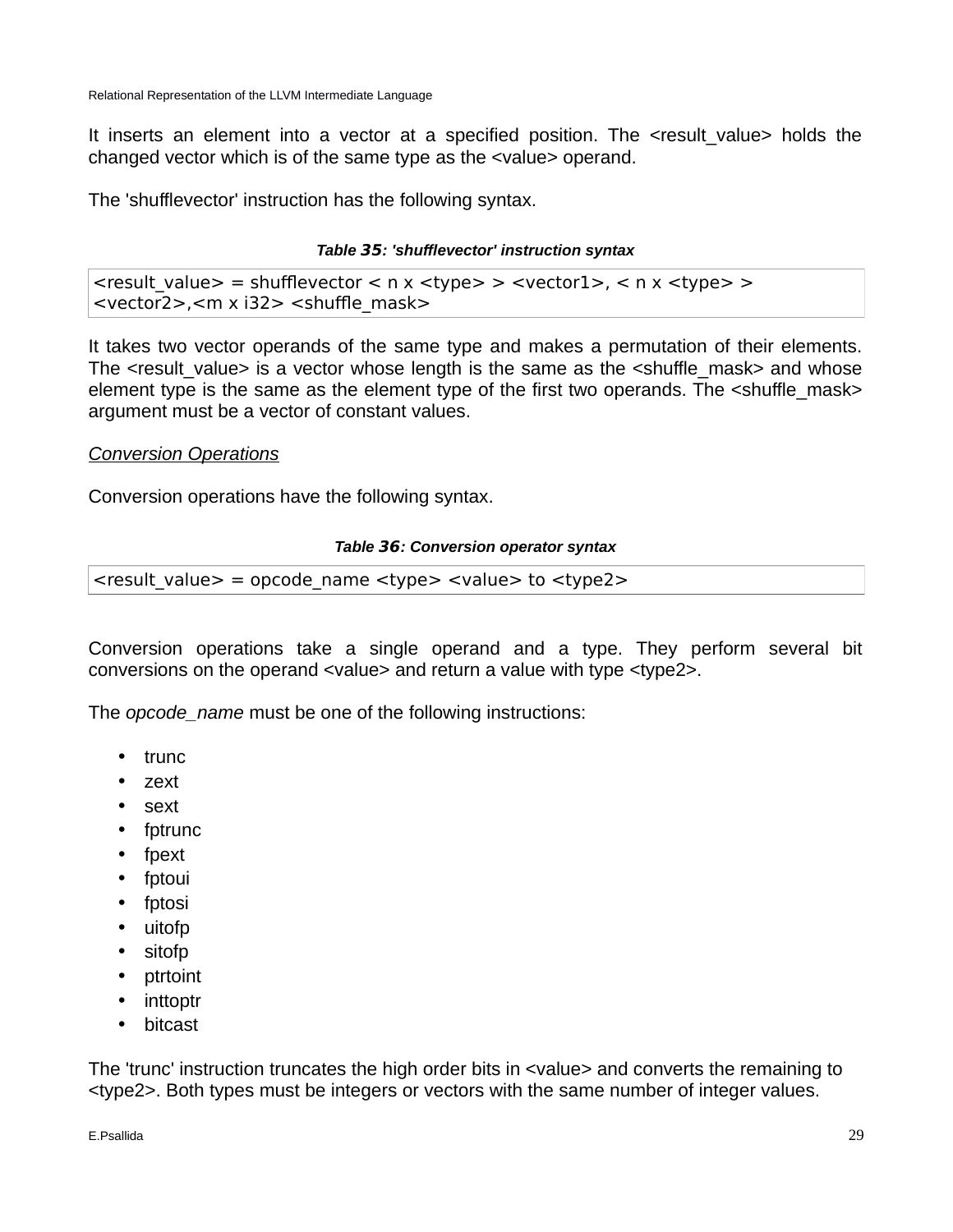The 'zext' instruction fills the high order bits of the <value> with zero until it reaches the size of <type2>. Both types must be integers or vectors with the same number of integer values. The 'sext' instruction copies the highest order bit of the <value> until it reaches the bit size of <type2>. Both types must be integers or vectors with the same number of integer values.

The 'fptrunc' instruction truncates a <value> from a larger floating point type to a smaller floating point type.

The 'fpext' instruction extends the <value> from a smaller floating point type to a larger floating point type.

The 'fptoui' instruction converts the floating point <value> into the nearest (rounding towards zero) unsigned integer value.

The 'fptosi' instruction converts the floating point <value> into the nearest (rounding towards zero) signed integer value.

The 'uitofp' instruction interprets the <value> as an unsigned integer and converts it to the corresponding floating point value.

The 'sitofp' instruction interprets the <value> as a signed integer and converts it to the corresponding floating point value.

The 'ptrtoint' instruction converts the pointer or a vector of pointers <value> to the integer or vector of integers <type2>. If the <value> is smaller than <type2>, then a zero extension is done, otherwise a truncation is done. If they have the same size, then nothing is done other than a type change.

The 'inttoptr' instruction converts an integer <value> to a pointer type, <type2>. If the <value> is smaller than <type2>, then a zero extension is done, otherwise a truncation is done. If they have the same size, then nothing is done other than a type change.

The 'bitcast' instruction converts the <value> to type <type2> without changing any bits.

## *Other Operations*

This category includes the following instructions:

- icmp
- fcmp
- select
- phi
- call
- va\_arg
- landingpad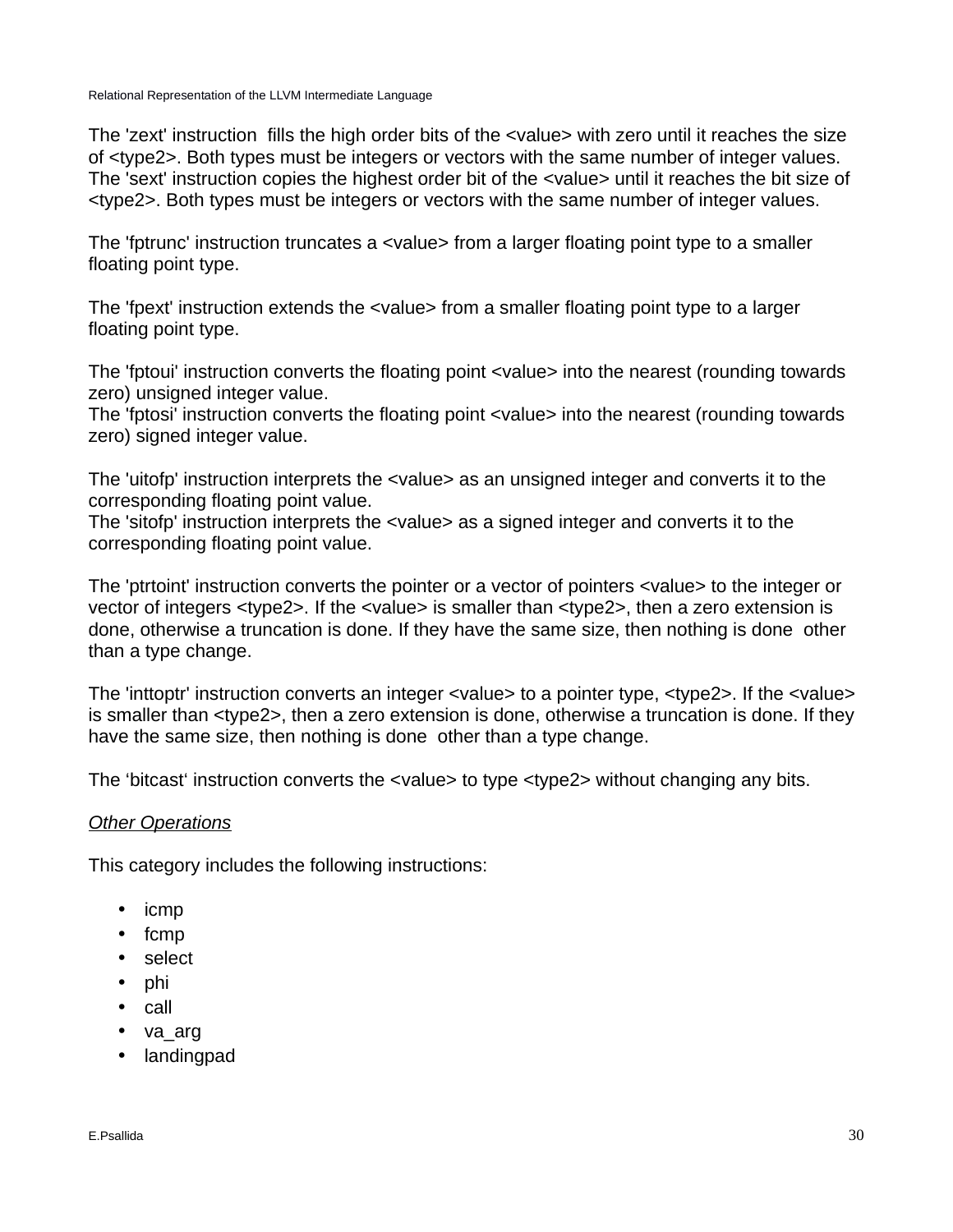The 'icmp' instruction compares two operands and returns a value that has boolean (i1) or of vector of boolean values type. It has the following syntax.

## *Table* **37***: 'icmp' instruction syntax*

 $\epsilon$  <result value $>$  = icmp <condition $>$  <type $>$  <operand1 $>$ , <operand2 $>$ 

The <condition> argument is a keyword that indicates the kind of comparison that will be performed (e.g., eq, ne, ugt, uge, ult, etc). The <type> must be integer, or pointer, or integer vector type.

The 'fcmp' instruction is used like the 'icmp' instruction. The only difference is that the <type> must be floating point or vector of floating point values type.

The 'select' instruction has the following syntax.

## *Table* **38***: 'fcmp' instruction syntax*

<result\_value> = select sel\_type <condition>, <type> <value1>, <type><value2>

It selects <value1> or <value2> according to the <condition> argument. If the <condition> operand is evaluated to 1, the first operand is returned, otherwise the second. The operands <value1> and <value2> must have identical types.

The 'phi' instruction corresponds to the SSA φ - node. It has the following syntax.

### *Table* **39***: 'phi' instruction syntax*

 $\epsilon$  <result value> = phi <type> [ <value0>, <label0> ], …

The first argument <type> defines the type of the incoming values. The second argument is a list of pairs of values and labels and each pair corresponds to one of the predecessor blocks of the current basic block. The phi instruction returns one of the incoming values depending on which basic block control flow came from. Phi instructions must appear at the beginning of a basic block and there must be no non-phi instructions between a phi and the start of a block.

The 'call' instruction is used to perform a function call. Its basic syntax is the following.

### *Table* **40***: 'call' instruction syntax*

```
\epsilon <tresult value> = call <type> [<function type>*] <function value>(<function
arguments>)
```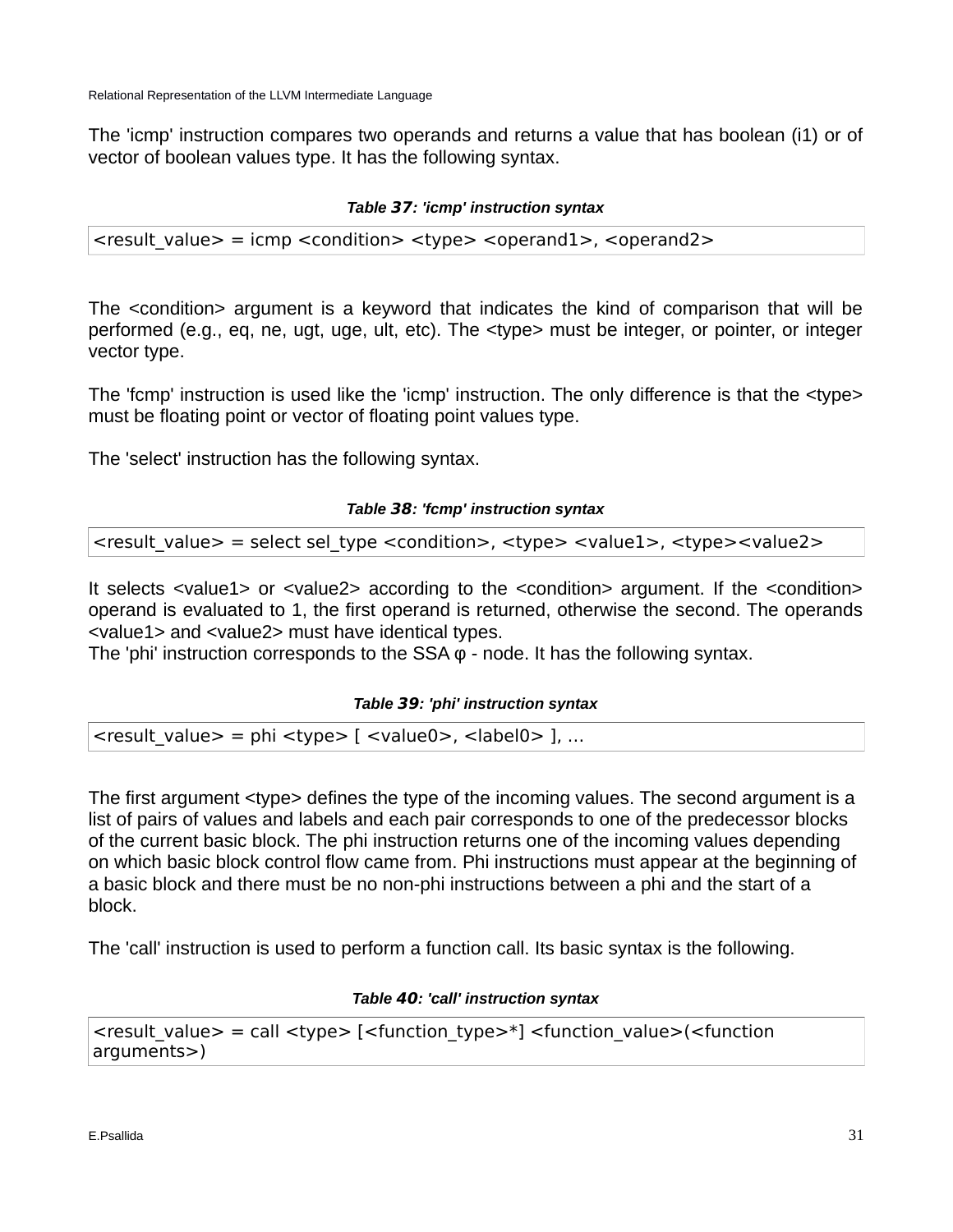The argument <function\_value> contains a pointer to the function being invoked. The argument <type> corresponds to the call instruction's type and is also the function's return type. The argument  $\leq$  function type $\geq$ \* is a pointer to the function's signature type. Extra arguments may be defined (e.g., calling convention, parameter attributes, function attributes, etc) that provide information to the optimizer.

The 'va\_arg' instruction implements the va\_arg macro in C. It has the following syntax.

## *Table* **41***: 'va\_arg' instruction syntax*

| <result_value> = va_arg <va_list*> <arg_list>, <argument_type></argument_type></arg_list></va_list*></result_value> |  |  |
|---------------------------------------------------------------------------------------------------------------------|--|--|
|                                                                                                                     |  |  |

It loads an argument from the list  $\langle \text{arg}|$  list $>$  that has  $\langle \text{arg}|$  type $>$  type. The  $\langle \text{arg}|$  list $>$  points then to the next argument.

The 'landingpad' instruction is used to represent exception handling in LLVM. It specifies the basic block where the exception lands and corresponds to the 'catch' code found in a try/catch sequence. The 'landingpad' instruction has two forms:

## *Table* **42***: 'landingpad' instruction first form*

 $\epsilon$  <result value  $>$  = landingpad <result type> personality <type> <pers func> <clause>+

### *Table* **43***: 'landingpad' instruction second form*

<result\_value> = landingpad <result\_type> personality <type> <pers\_func> cleanup <clause>\*

The <result value> has the the type <result type>. The <pers func> argument refers to the personality function that is used for this try/catch sequence. The personallity function (e.g. qxx personality v0 in C++) defines an exception handling behavior and receives the context of the exception, an exception structure containing the exception object type and value, and a reference to the exception table for the current function.

The 'landingpad' instruction must have either the cleanup flag or at least one <clause> argument. There are two types of clauses, the catch and the filter clause. They have the following syntax.

### *Table* **44***: Catch close syntax*

| <clause> := catch <type> <value></value></type></clause> |  |  |  |  |
|----------------------------------------------------------|--|--|--|--|
|----------------------------------------------------------|--|--|--|--|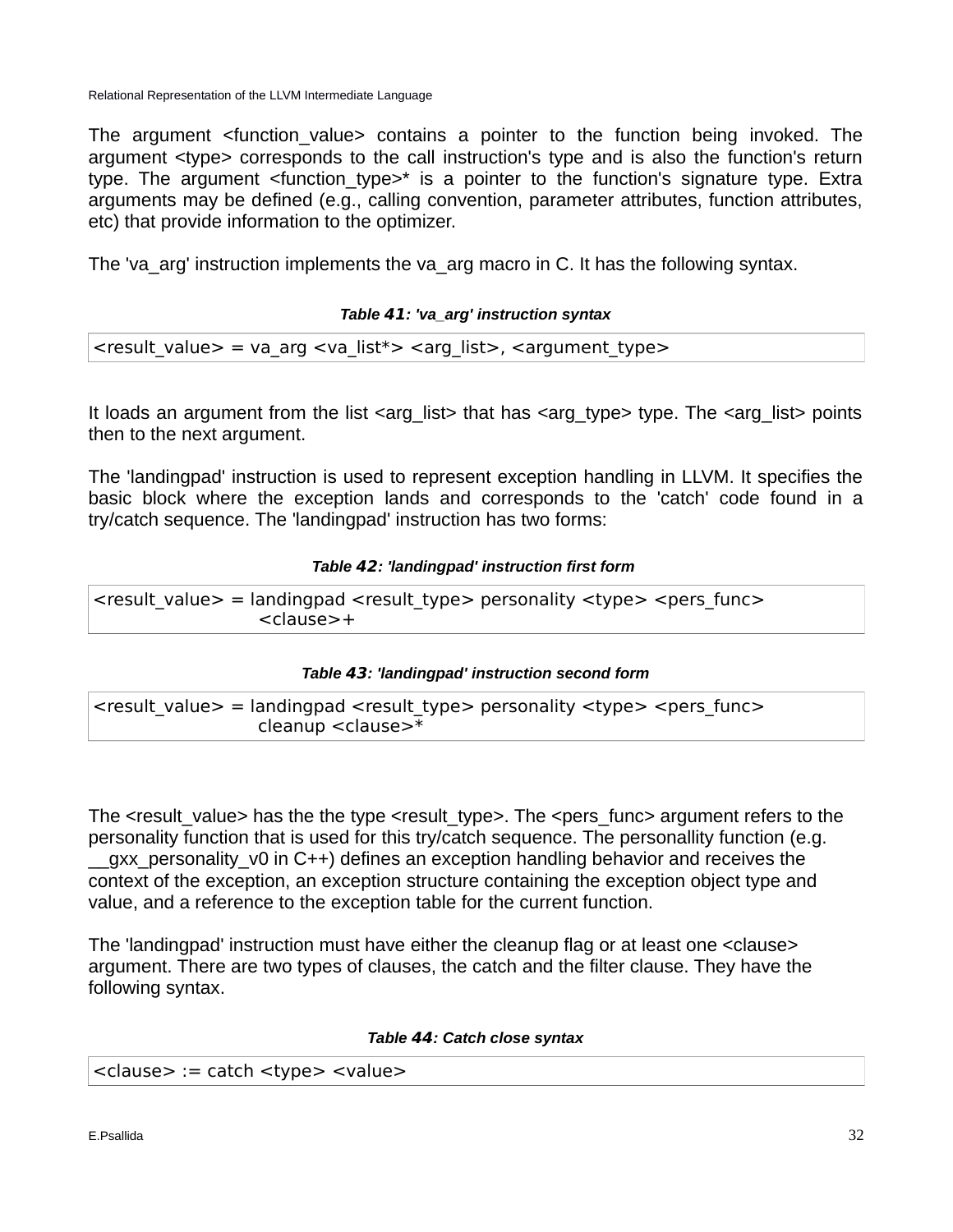### *Table* **45***: Filter close syntax*

#### $\alpha$  <clause> := filter <array constant type> <array value>

The argument of the filter clause must have an array type of constant values.

## *Intrinsic Functions*

LLVM supports several intrinsic functions that constitute an extension mechanism for the LLVM IR. Their name must always start with the prefix "llvm." Intrinsic functions cannot have a body specified so they appear as function declarations in the LLVM code. They can only be used in a call or invoke instruction.

### *LLVM Identifiers*

LLVM provides local and global identifiers. Local identifiers comprise register names and named types (e.g., structures) and global identifiers comprise functions and global variables. Local identifiers must start with the prefix character '%' and global ones with '@'.

The next table shows some examples of LLVM identifiers.

#### *Table* **46***: LLVM identifiers*

| ∣%x, @main | Named values with their prefix.                         |  |  |
|------------|---------------------------------------------------------|--|--|
| %0, @10    | Unnamed (unsigned numeric) values with<br>their prefix. |  |  |

### *Module*

The Module is a translation unit of an input program and constitutes the top level structure in the LLVM IR. It contains global variables and functions.

### *Global Variable*

Global variables are accessed through pointers, as they define memory locations. A global variable has several arguments and attributes (e.g., address space, linkage type, visibility style, alignment, etc), which define the variable.

## *Function*

A function, like global variables, is accessed by a pointer to its memory location. The basic syntax of a function definition is the following.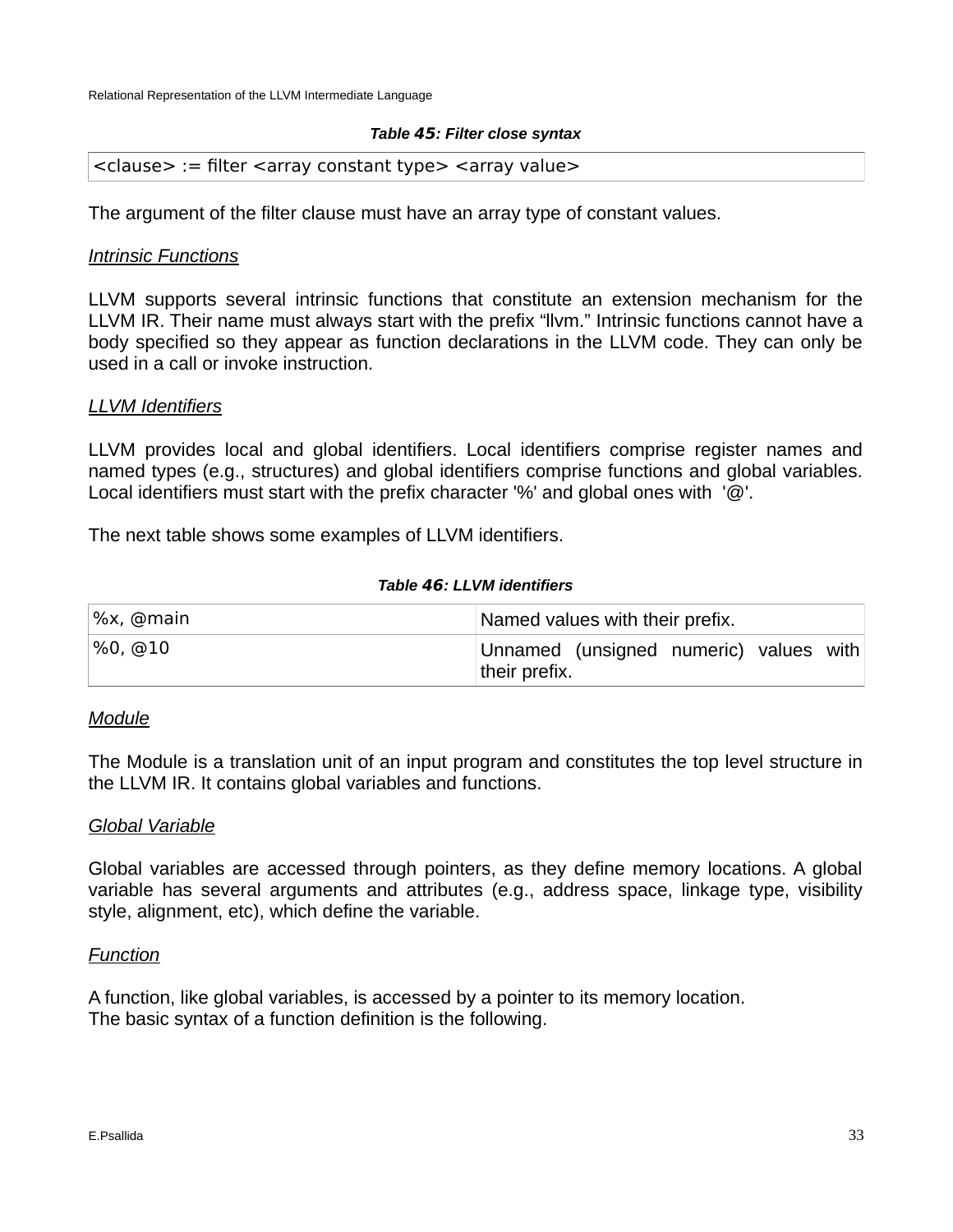## *Table* **47***: Function definition basic syntax*

define <return type> @<function name> ( [argument list] ) { ... }

A function definition contains a list of basic blocks and each block contains a sequence of LLVM instructions, ending in exactly one terminator instruction. A function (definition and declaration) might have several attributes (e.g., parameter attributes, linkage type, calling convention, alignment, etc), which define the function.

## *Basic Block*

Each basic block starts with a label, contains a list of instructions and must end with a 'terminator' instruction (e.g., ret, indirectbr, switch, etc). The first block in a function is always executed immediately on entrance to the function and cannot have any predecessor basic blocks. For that reason the first block can never have 'phi instructions.

## *Constants*

Constants constitute one more kind for LLVM identifiers. LLVM supports several types of constants (e.g., boolean, integer, array, vector, etc) both of primitive and derived types. Constants with void or x86mmx type are not specified.

The next table shows some examples of constants.

### *Table* **48***: Examples of constants*

| true, false                      | boolean constants of i1 type                             |
|----------------------------------|----------------------------------------------------------|
| 4, 15                            | integer constants                                        |
| null                             | a constant of pointer type                               |
| $[$ i32, 1, i32 2, i32 3 ]       | a constant array of type $[3 \times 32]$                 |
| $\{i8*$ null, i32 2, float 3.0 } | a constant structure of type $\{i8^*, i32, f$ float $\}$ |

## *Constant Expressions*

Constant expressions are used as constants involving other constants. They perform the following LLVM operations on constants:

- binary operations
- bitwise operations
- conversion operations
- getelementptr
- icmp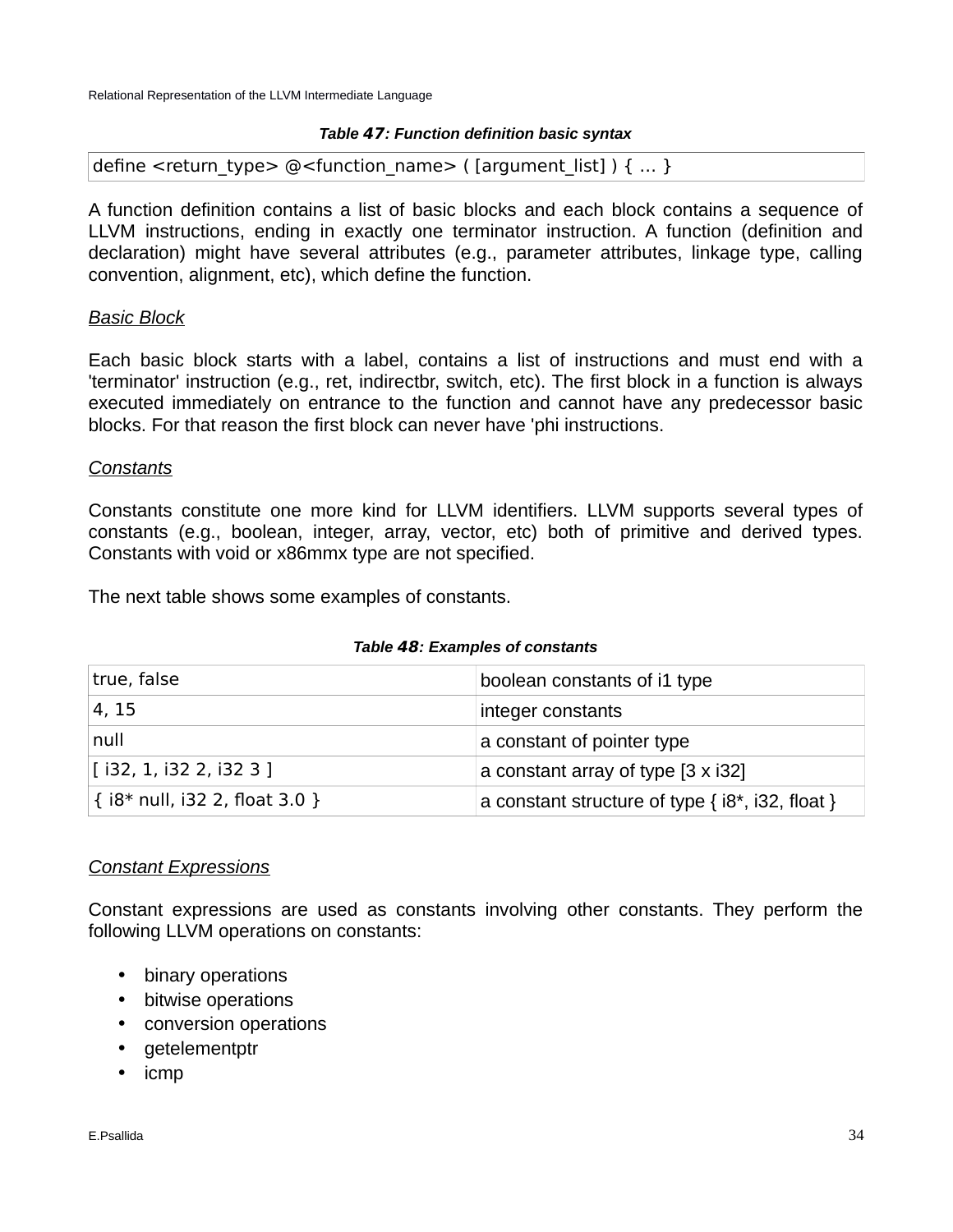- fcmp
- select
- aggregate operations
- vector operations

The restrictions on operands are the same as those with the corresponding instructions.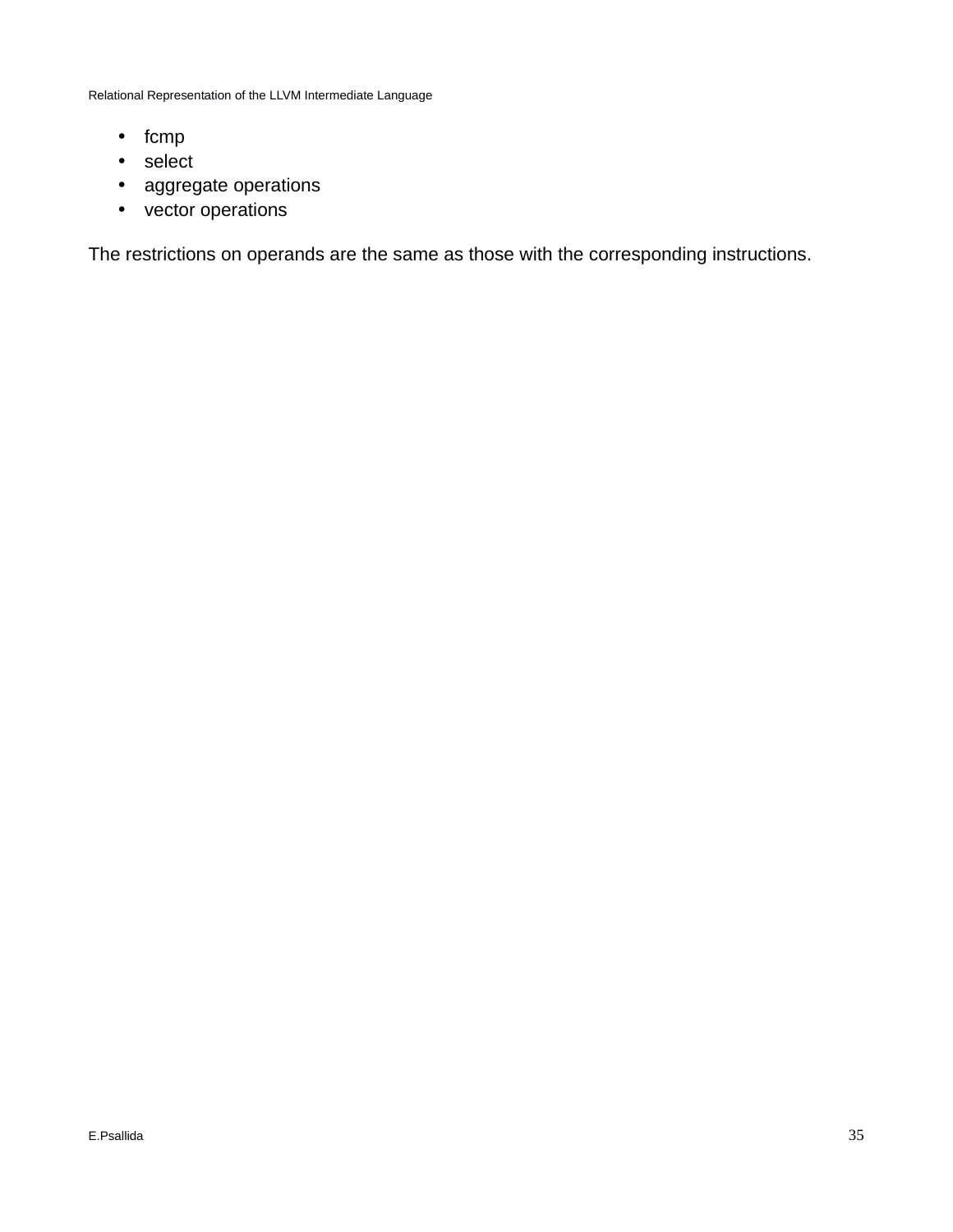## **3. Relational Representation of the LLVM IR**

In this chapter we describe how we represent the LLVM intermediate form of programs as relations, typically stored as database tables. Our implementation takes a program in LLVM IR format as input and produces the relation contents *(EDB predicates)*. This constitutes the pre-processing step for a pointer analysis. After this step, new relations *(IDB predicates)* can be derived from the existing ones using the Datalog language. The declarativeness of Datalog and its ability to define recursive relations makes it ideal for specifying complex program analysis algorithms.

## **3.1 Background**

Datalog is a declarative programming language originally introduced in the database domain. Syntactically it is a subset of Prolog but it does not permit functions. It appeared in the mid-1970's and the term "Datalog", which suggests "data combined with logic", was originally coined by David Maier. It is based on first-order logic and provides support for deductive inferences, including recursive rules. A Datalog program is a set of clauses. A clause comprises a head and/or a body, both of which contain atoms. An atom consists of a predicate name followed by a list of arguments, each of which corresponds to one of the predicate's roles. In logic, predicates are either properties that may be held by individual values or relationships that may apply to multiple values. There are three kinds of clauses: *facts*, *constraints* and *rules*. Unlike Prolog, Datalog programs are guaranteed to terminate.

## *EDB and IDB Predicates*

Relations are the main Datalog data type. Each relation is a predicate stored as a database table. The facts of a predicate correspond to table rows and each row comprises a tuple of data elements. All rows in a given table must have the same number of data elements. Hence, a column in a table consists of all of the data elements occupying the corresponding position in the facts of the predicate. Moreover, all of the elements of a column must be of the same type.

The predicates that are produced from our implementation are called *EDB (extensional database)* as they hold the facts that are explicitly entered into the database. Further information can be computed with *IDB predicates*. I*DB (intentional database)* predicates are computed with rules. A rule is used to derive new facts from existing ones. It consists of two parts separated by a left arrow. The left part of the arrow is the head and the right the body of the rule. The rule specifies that if the body is true then the head will also be true and a new fact can then be derived.

In our implementation we use LogiQL [11], which is a Datalog dialect by LogicBlox Inc. It supports standard Datalog concepts, such as predicates and inference rules, as well as types and constraints. We follow the convention of capitalizing the first letter of variable names, while writing predicate names in lower case concatenating two different words with the '\_'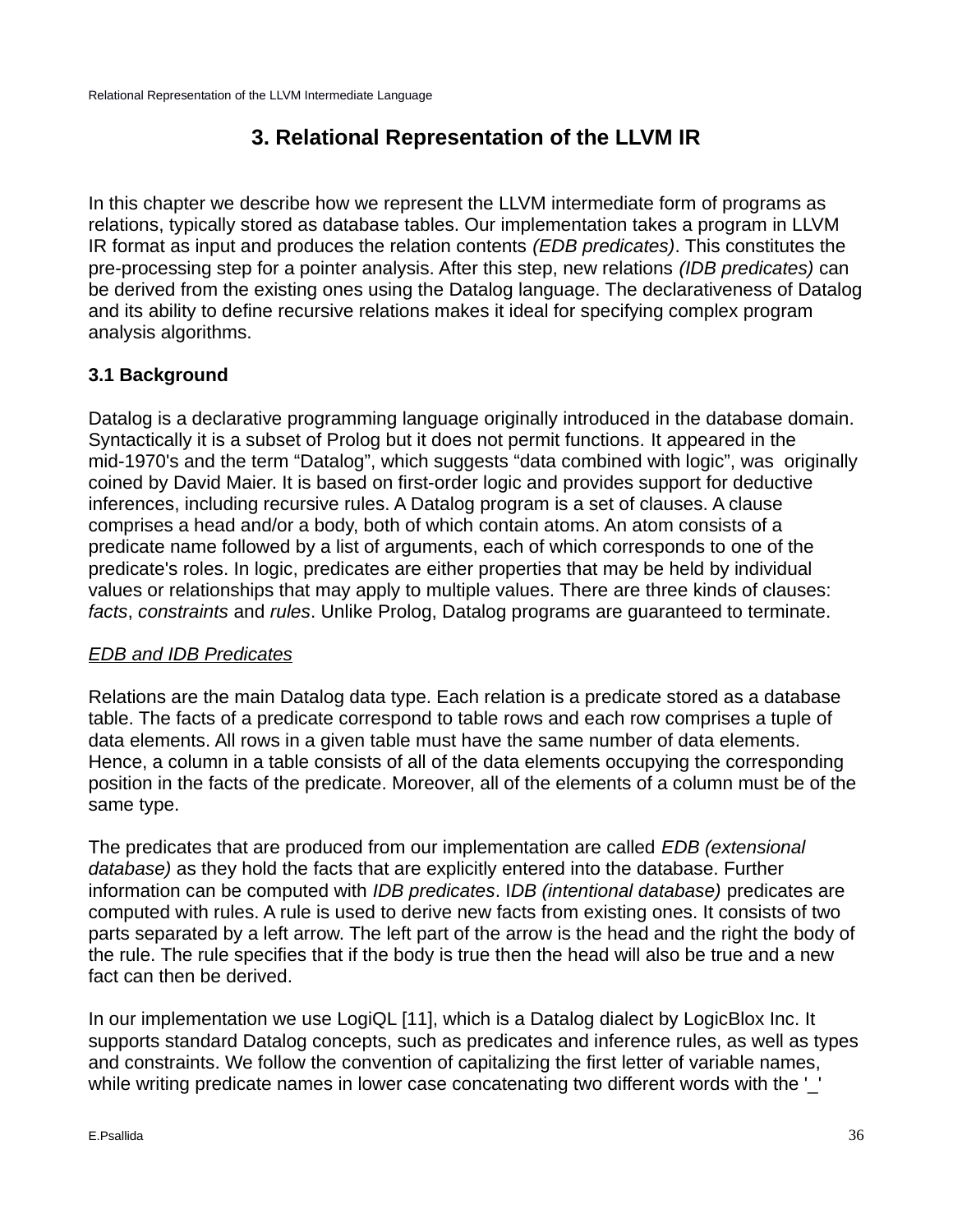## character.

## *Entity Type and Refmode Declarations*

Apart from the built-in types (e.g., string, int, etc) new types can be defined, called *entity* types. *Entity* type declarations specify the kind of entities and their representation. A declaration consists of two parts separated by a right arrow. The left part consists of a predicate name giving the name of the entity type. For example, the next table shows how the 'instruction' entity type could be declared.

## **Table 49: The entity type 'instruction'**

instruction(Insn) -> .

In this example there is no information given about how instruction entities are represented. The right part of the arrow consists only of a period, which signifies the end of the declaration. *Refmodes* can be used in cases as this to identify the individual elements of the entity. A *refmode* predicate constitutes the primary key that identifies the entity and it is declared at the same time as the entity.

## **Table 50: Entity type declaration with refmode**

instruction(Insn), instruction:id(Insn:Id) -> string(Id).

In the above example 'instruction' is an entity type and 'instruction:id' is a refmode predicate for it. This declaration specifies that instructions are identified by their id and this id is represented as a string.

## *Constraints*

We can express restrictions on our data using constraints. A constraint has the same syntax as a type declaration, two parts separated by a right arrow. The left part of the arrow indicates the predicate being constrained and the right part indicates the restrictions that facts must satisfy. Constraints are checked at runtime to ensure that they are in no way violated by the input data. We will see several examples of constraints in the modeling of the LLVM IR, below.

## **3.2 Representation of the LLVM Type System**

We declare the entity 'type' with refmode as follows.

### **Table 51: The entity 'type'**

type(Type), type:id(Type:Id) -> string(Id).

'type' is an entity type and 'type:id' is a refmode predicate for it. This declaration specifies that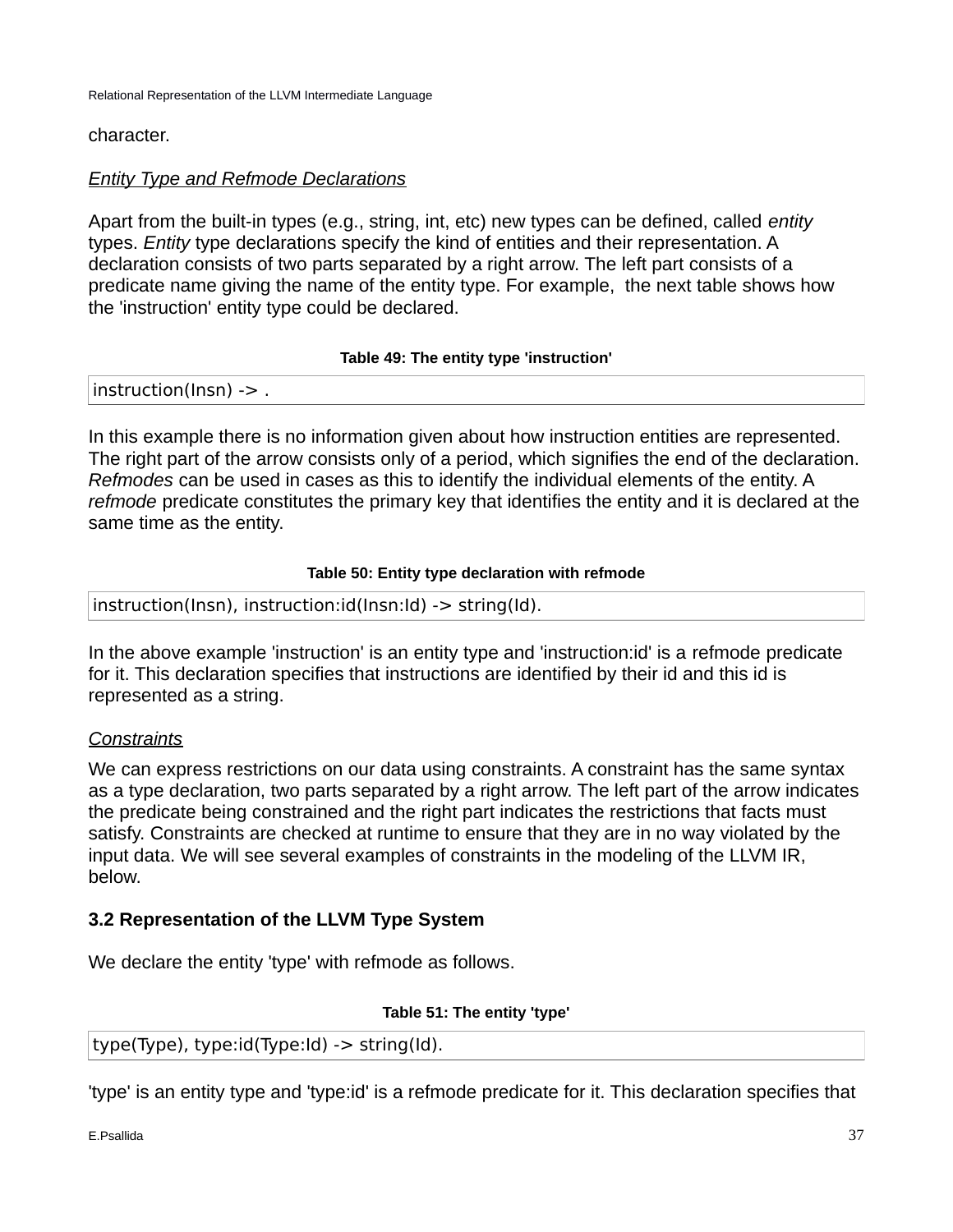types are identified by their id and this id is represented as a string.

As mentioned previously, the LLVM type system consists of primitive and derived types. These two kind of types are declared as subtypes of 'type' as follows.

## **Table 52: Primitive type declaration**

primitive type(Type) -> type(Type).

## **Table 53: Derived type declaration**

derived type(Type) -> type(Type).

Both primitive and derived types are entities identified by their id 'Type'.

The next table shows how the primitive type hierarchy can be declared.

## **Table 54: The primitive type hierarchy**

 $integer type(Type)$  -> primitive type(Type).

fp\_type(Type) -> primitive\_type(Type).

void type[ ] = Type  $\rightarrow$  primitive type(Type).

 $label_typej = Type -$  primitive\_type(Type).

metadata\_type $[$ ] = Type -> primitive\_type(Type).

*Integer* and *floating point* types are considered primitives types. We also construct some standard types, as they are used often in several of our declarations, as the next table shows.

## **Table 55: Standard primitive types**

| metadata_type[] = Type <- primitive_type(Type), type:id(Type:"metadata"). |  |
|---------------------------------------------------------------------------|--|
| $label$ type[] = Type <- primitive type(Type), type: $id$ (Type:"label"). |  |
| void type[] = Type <- primitive type(Type), type:id(Type:"void").         |  |

The 'void type', 'label type' and 'metadata type' predicates are functional predicates. Functional predicates have at most one value for a certain key. For instance, the 'void\_type' predicate that has an empty key can have only one value, which must be a primitive type and have the string value "void".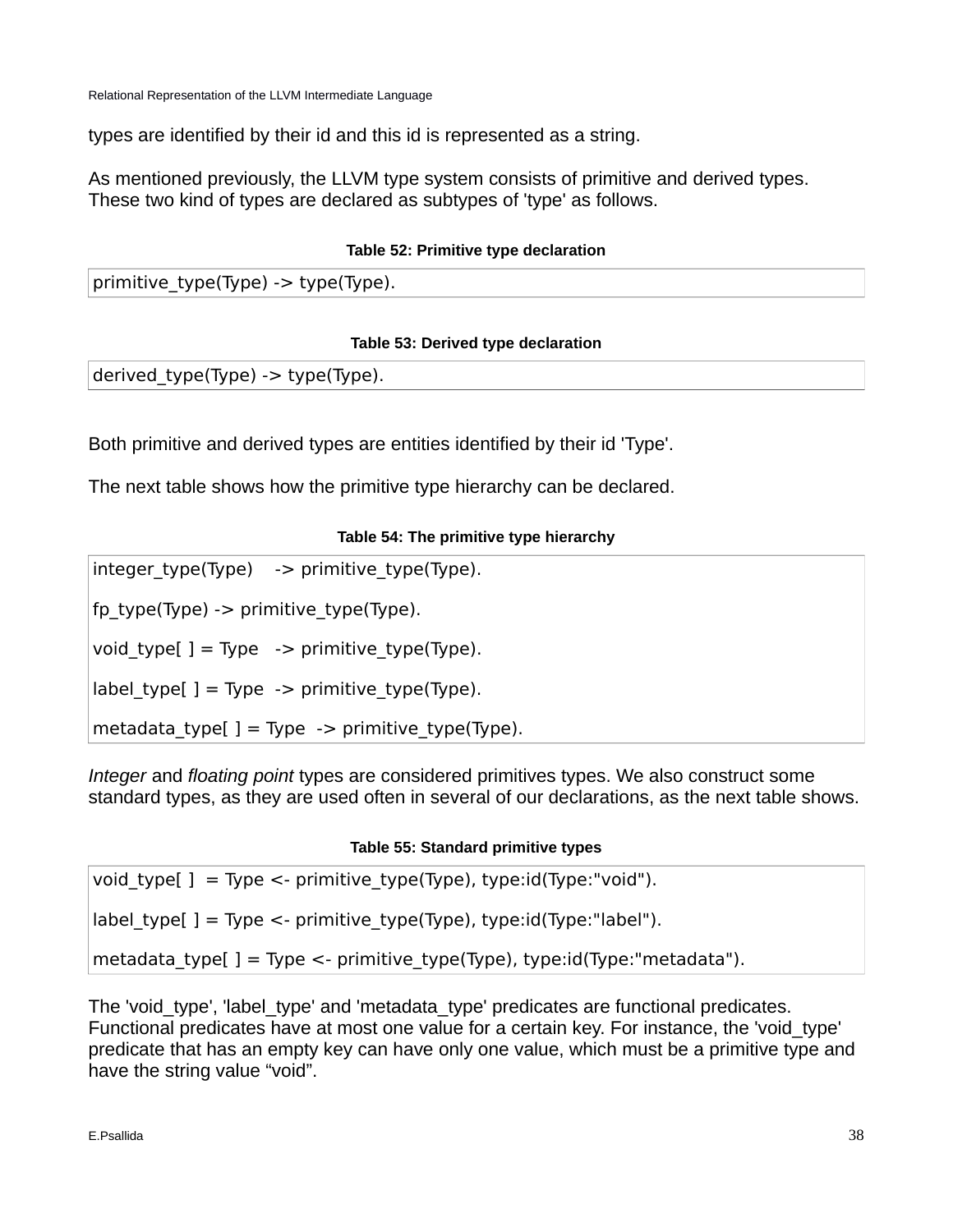The next table shows how the derived type hierarchy can be declared.

## **Table 56: The derived type hierarchy**

function type(Type) -> derived type(Type). vector type(Type)  $\rightarrow$  derived type(Type). pointer\_type(Type) -> derived\_type(Type). aggregate\_type(Type) -> derived\_type(Type). array type(Type) -> aggregate type(Type). struct\_type(Type) -> aggregate\_type(Type).

*Arrays* and *structures* are considered aggregate types. We also declare a number of functional predicates to represent the structure of derived types (e.g., component type, number of elements, address space, etc). For example, the *vector* and the *function* type can be represented as follows.

## *Vector type*

The *vector type* requires a size (number of elements) and a component type. We declare the following predicates describing the vector type.

## **Table 57: 'vector\_type:size' and 'vector\_type:component' predicates**

| vector_type:size[Type] = Size -> vector_type(Type), int[64](Size). |  |
|--------------------------------------------------------------------|--|
|--------------------------------------------------------------------|--|

vector type:component[Type] = Comp -> vector type(Type), type(Comp).

In the 'vector type: size' predicate the key Type is of type 'vector type' and its value isArial *Size*, which is a 64-bit integer. In the 'vector\_type:component' predicate the key *Type* is of type 'vector\_type' and has a value *Comp*, which is of type 'type'.

For example, if we have the vector type *< 5 x i32 >* we get the following tables.

### **Table 58: The 'vector\_type:size' table**

| vector type id | SIZU |
|----------------|------|
|                |      |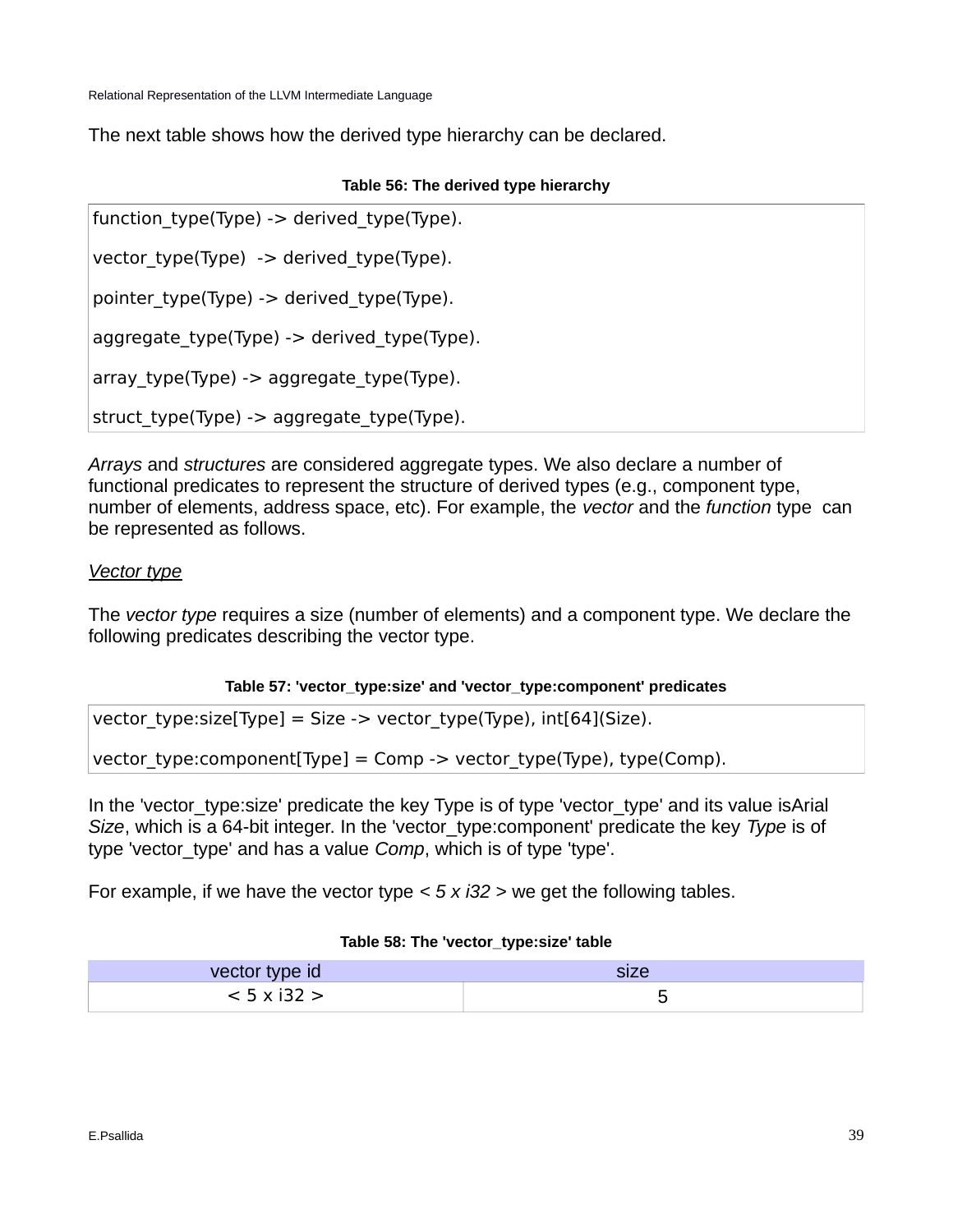#### **Table 59: The 'vector\_type:component' table**

| vector type id     | component type id |  |
|--------------------|-------------------|--|
| $< 5 \times 132 >$ |                   |  |

## *Constraints*

A vector type has some restrictions that it must satisfy and which can be expressed using constraints. For example:

- 1. A vector type must have a size and a component type.
- 2. The size must be larger than 0.
- 3. The component type can be any integer or floating point type,

or a pointer to these types.

The first restriction can be declared by the following two mandatory role constraints.

### **Table 60: Mandatory role constraints for the vector type**

```
vector type(Type) -> vector type:component[Type] = \Box
```

```
vector type(Type) -> vector type:size[Type] = .
```
The above constraints declare that the role of having a component type and a size is mandatory for each vector type. We use the anonymous variable as we don't care what the size or the component is, only that they must exist.

The second restriction can be expressed as follows.

## **Table 61: Constraint for the size of vector**

vector type: size  $] =$  Size -> Size > 0.

In this constraint the anonymous variable is used as we don't care what the vector type is, only that it must have size larger than 0.

The third restriction can be expressed as follows.

#### **Table 62: Constraint for the component type of vector**

```
vector type: component[] = Comp \rightarrowinteger_type(Comp);
   fp_type(Comp); 
   pointer_type:integer(Comp); 
  pointer_type:fp(Comp).
```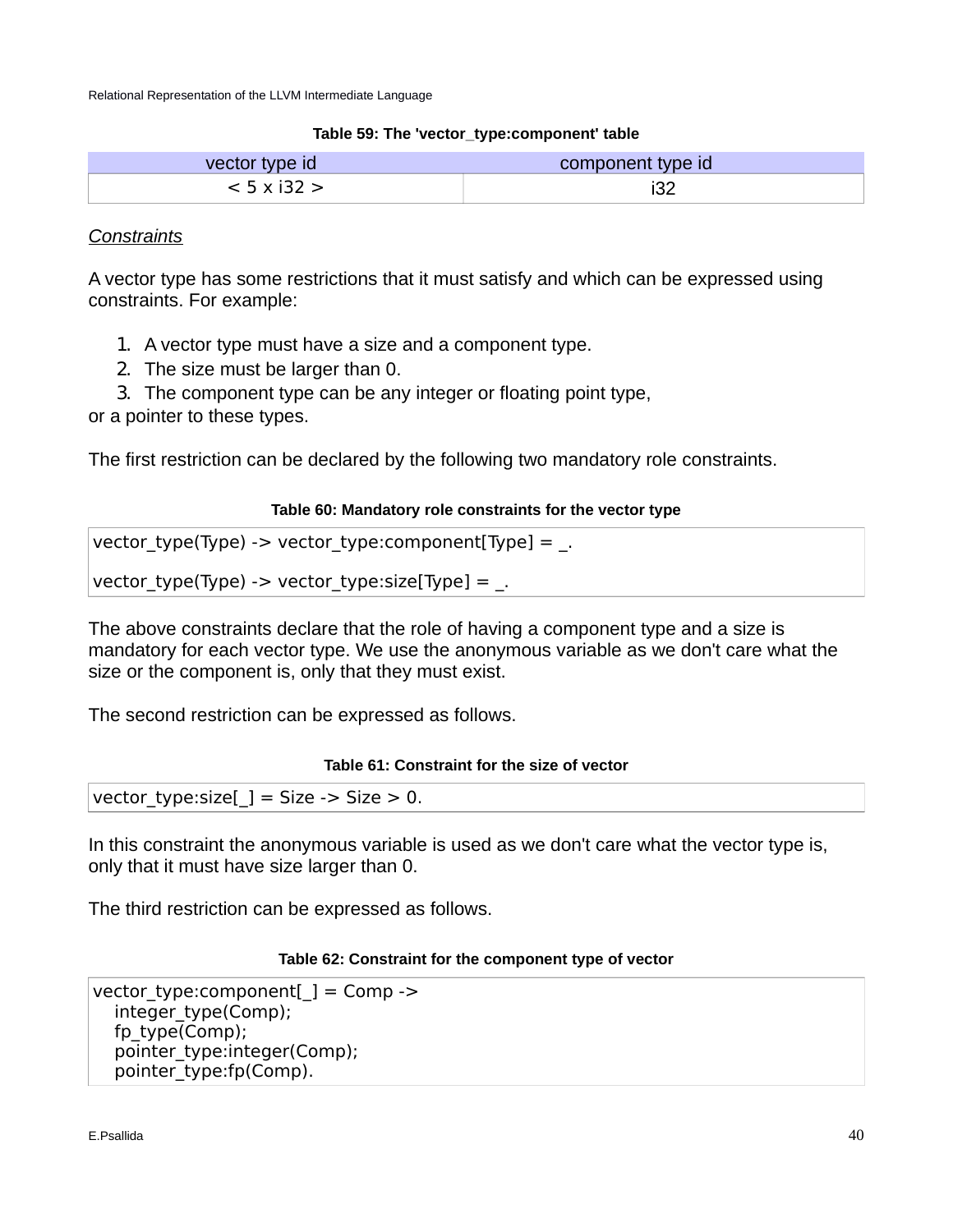The 'pointer type:integer' and pointer type:fp' predicates are IDB predicates and have been declared as follows.

## **Table 63: The 'pointer\_type:integer' predicate**

pointer  $type:integer(Type)$  <pointer type: component [Type] = Comp, integer type (Comp).

The 'pointer type: integer' predicate specifies that if 'Type' is of pointer type and has an integer type as its component then 'Type' is a pointer to integer.

## **Table 64: The 'pointer\_type:fp' predicate**

pointer type:fp(Type) <- pointer\_type:component[Type] = Comp, fp\_type(Comp).

The 'pointer type: fp' predicate specifies that if 'Type' is of pointer type and has a floating type as its component then 'Type' is a pointer to floating point.

## *Function type*

A *function type* consists of a return type and a list of formal parameters. We declare the following predicates describing the function type.

## **Table 65: Function type predicates**

function type:return[Type] = Ret -> function type(Type), type(Ret).

function type:params[Type, Index] = Arg -> function\_type(Type), int[64](Index), type(Arg).

function type:nparams[Type] = Total -> function type(Type), int[64](Total).

The predicate 'function type: return' defines that the return type of a function type is of type 'type'. The predicate 'function\_type:params' defines both Type and Index variables as its key. It indicates the type of an argument at the specified index for the function type Type. The index is represented as a 64-bit integer. The predicate 'function\_type:nparams' defines the number of arguments of the function type 'Type'.

For instance, if we have the function type *i32 (i32, i8\**) we get the following tables.

| function type id | return type id |
|------------------|----------------|
| i32 (i32, i8*)   |                |

### **Table 66: 'function\_type:return' table**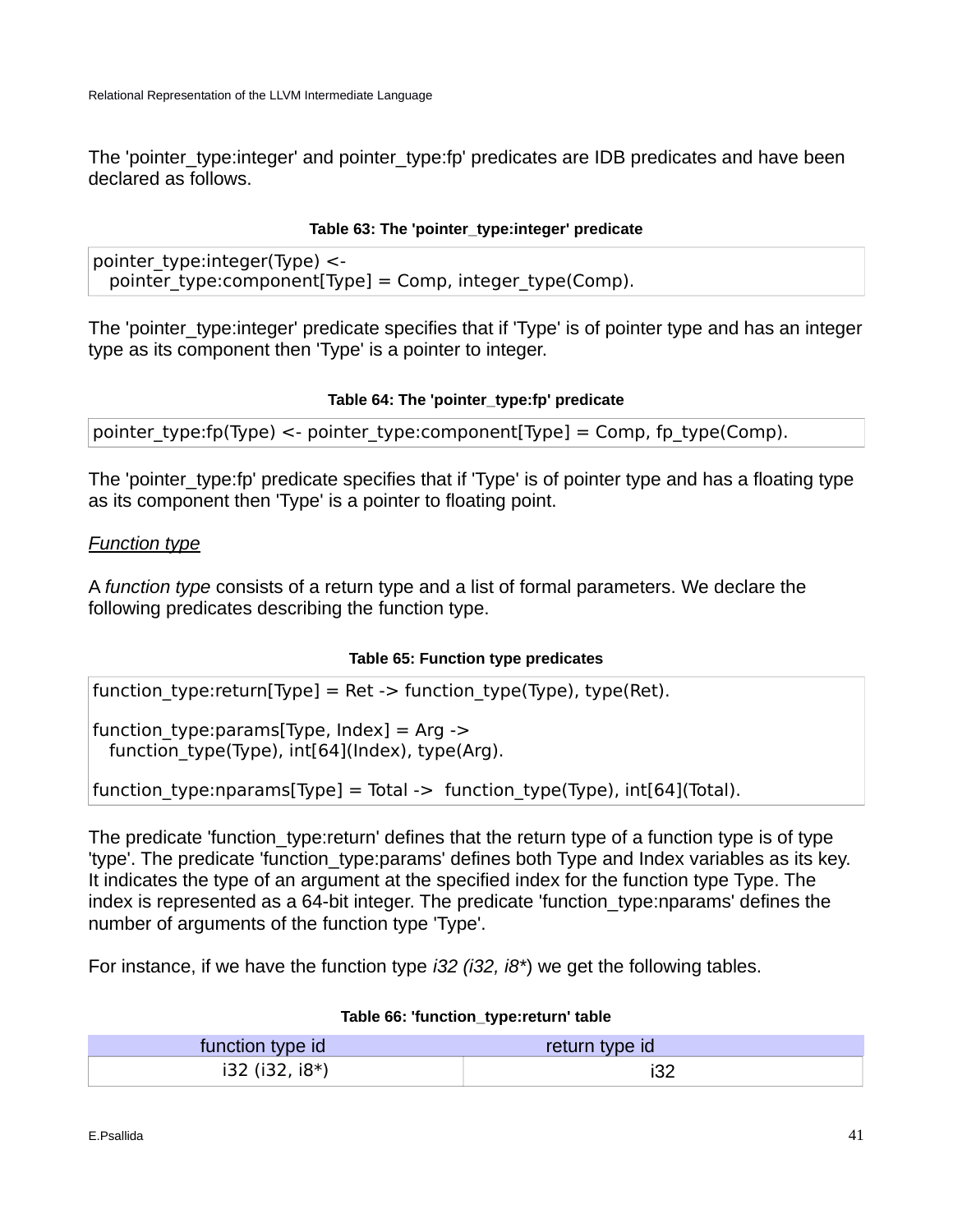## **Table 67: 'function:type:params' table**

| function type id        | index | parameter type id |
|-------------------------|-------|-------------------|
| $i32$ ( $i32$ , $i8$ *) |       |                   |
| $i32$ ( $i32$ , $i8*$ ) |       | i8*               |

## **Table 68: 'function:type:nparams' table**

| function type id        | number of parameters |
|-------------------------|----------------------|
| $i32$ ( $i32$ , $i8$ *) |                      |

## *Constraints*

A *function type* must also satisfy the following constraint:

• The return type is any type other than label and metadata.

## **Table 69: Constraint for the return type of function type**

| function_type:return[_] = Ret -> !metadata_type[] = Ret, !label_type[] = Ret. |  |  |
|-------------------------------------------------------------------------------|--|--|
|                                                                               |  |  |

*Function*

The next table shows how we declare the entity 'function' with refmode.

## **Table 70: The entity 'function'**

function(Func), function:id(Func:Ref) -> string(Ref).

An LLVM function consists of a return type, a name, an argument list and a variety of optional attributes. We mention here some of the predicates we have declared.

## **Table 71: Function predicates**

1. function:name[Func] = Name -> function(Func), string(Name).

- 2. function:type[Func] = Type -> function(Func), function type(Type).
- 3. function:param[Func, Index] = Param-> function(Func), int[64](Index), variable(Param).
- 4. function:nparams[Func] = Total -> function(Func), int[64](Total).

The first predicate holds the name of a function, which is a string value. The second holds the function type, which constitutes the function's signature. The third predicate indicates the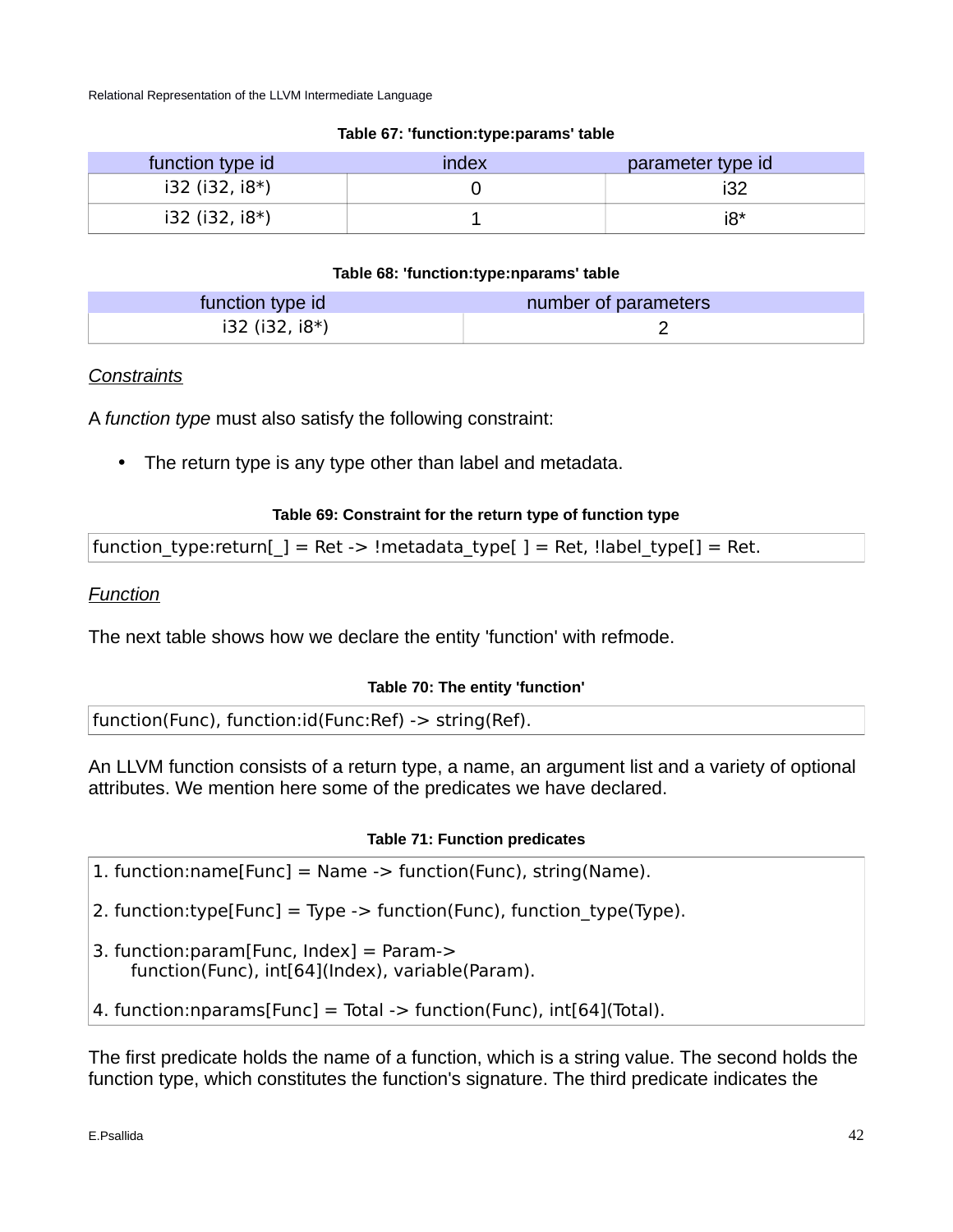function formal parameters at a specified index. The last predicate holds the number of formal parameters in the function.

## *Constraints*

One of the constraints that must be satisfied is that the number of formal parameters must match those declared in the function type. This can be declared by the following rule that computes the number of parameters in a function from the corresponding function type.

## **Table 72: Constraint for the function**

```
function:nparams[Func] = Total < -function:type[Func] = Type, function type:nparams[Type] = Total.
```
## *Instruction Operands*

As mentioned previously, an instruction operand can be either a variable or a constant value that has a type. We declare the variable and the immediate entity types with refmode, as follows.

## **Table 73: Variable and immediate entities**

variable(Var), variable:id(Var:Id) -> string(Id).

immediate(Imm), immediate:value(Imm:Id) -> string(Id).

Both variable and constant entities are represented as string values. We also declare two functional predicates to hold their type.

## **Table 74: 'variable:type' and 'immediate:type' predicates**

variable:type[Var] = Type -> variable(Var), type(Type).

 $immediate:type[Imm] = Type -> immediate(Imm), type(Type).$ 

We declare the entity 'operand'.

### **Table 75: The entity 'operand'**

operand(Operand) -> .

Operands cannot be constructed directly from primitive values. Instead they are used to unify the concepts of variables and constants. For this reason we declare the 'operand' as a constructor of the variable and constant entities.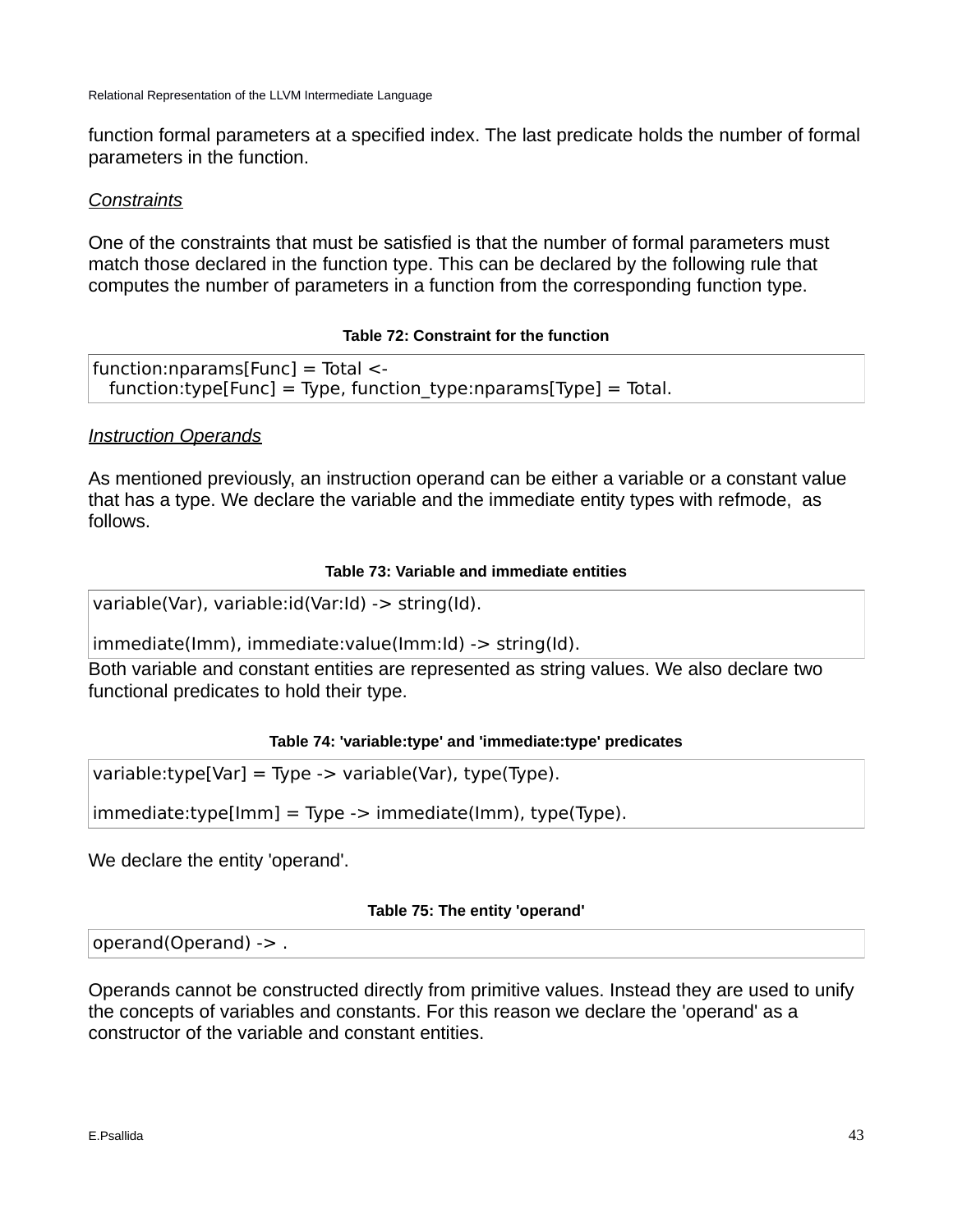#### **Table 76: The constructor for the entity 'variable'**

operand:by variable[Var] = Operand  $\rightarrow$  variable(Var), operand(Operand). lang:constructor(`operand:by\_variable).

### **Table 77: The constructor for the entity 'immediate'**

operand:by\_immediate[Imm] = Operand -> immediate(Imm), operand(Operand). lang:constructor(`operand:by\_immediate).

The operand's type can be computed by the following IDB predicates.

### **Table 78: The 'operand:type' from variable**

operand:type[Operand] = Type < operand:by variable [Var] = Operand, variable:type[Var] = Type.

#### **Table 79: The 'operand:type' from immediate**

operand:type[Operand] = Type  $\lt$ operand:by immediate[Imm] = Operand,  $immediate:type[Imm] = Type.$ 

If the operand is constructed by a variable then its type is the variable's type. If it is constructed by an immediate then it has the same type as the corresponding immediate.

We also declare the following IDB predicates that compute whether an operand is a variable or an immediate value.

### **Table 80: The 'operand:as\_variable' predicate**

operand:as variable[Operand] = Var <- operand:by\_variable[Var] = Operand.

### **Table 81: The 'operand:as\_immediate' predicate**

operand:as immediate[Operand] =  $\text{Imm}$  <- operand:by immediate[Imm] = Operand.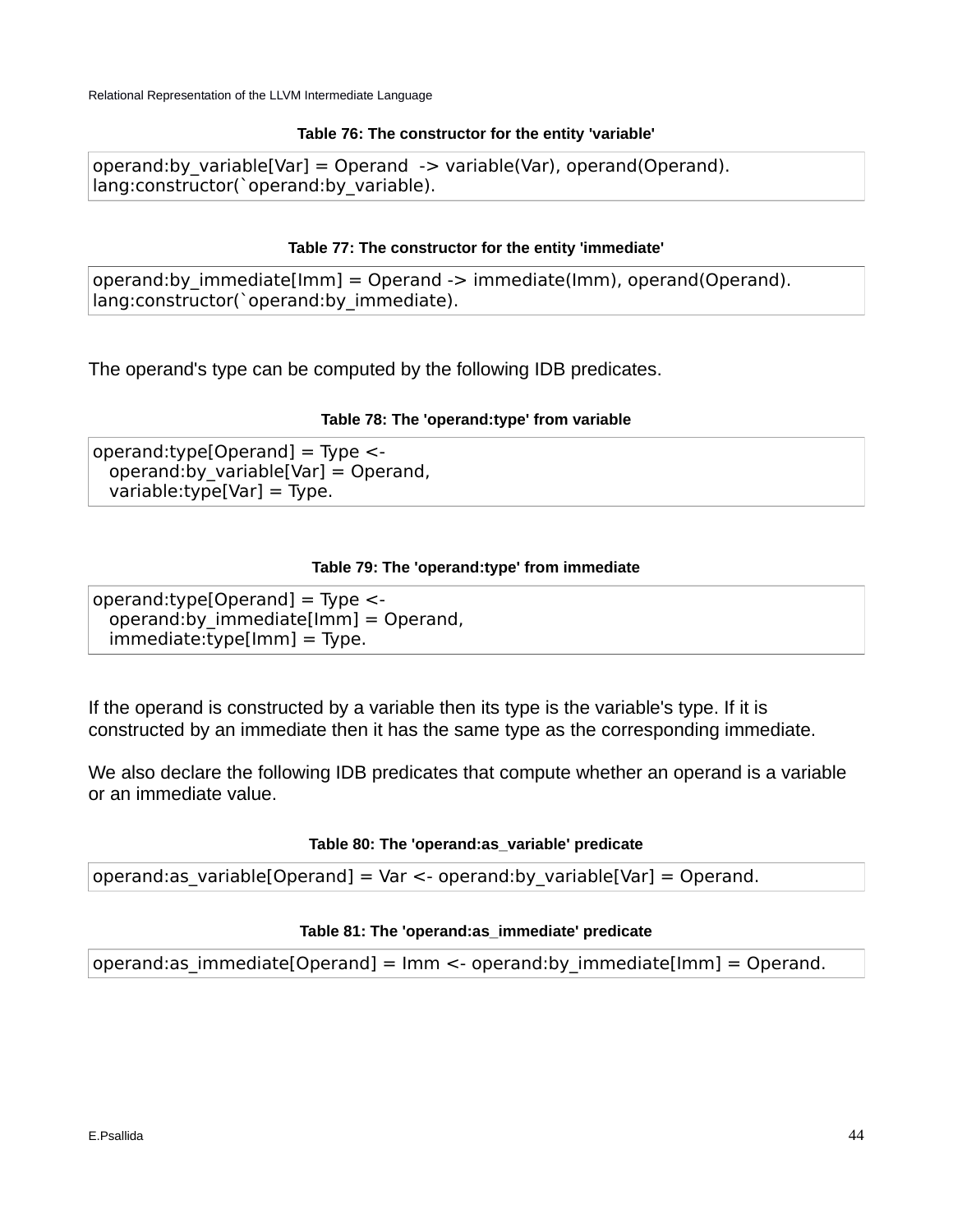## **3.3 Representation of the LLVM Instruction Set**

The next table shows how we declare the entity 'instruction' with refmode.

## **Table 82: The entity 'instruction**

instruction(Insn), instruction:id(Insn:Id) -> string(Id).

We represent all the useful information about the 'instruction' entity. For example:

1. Apart from instructions with void type, every instruction assigns its result to a variable.

## **Table 83: The 'instruction:to' predicate**

instruction:to[Insn] = Var -> instruction(Insn), variable(Var).

We can also compute the resulting type of an instruction with the following IDB predicate.

## **Table 84: The 'instruction:type' predicate**

 $instrumentypel[Insn] = Type < instruction:to[Insn] = Var, variable:type[Var] = Type.$ 

2. The sequence of instructions in a file is specified by the following predicate that given an instruction returns the next instruction (if it is not the last one).

## **Table 85: The 'instruction:next' predicate**

 $instrument[Insn] = Next -> instruction(Insn), instruction(Next).$ 

3. Every instruction has a function that contains it.

## **Table 86: The 'instruction:function' predicate**

 $instantmathrm{function}$  [Instruction[Insn] = Func -> instruction(lnsn), function(Func).

We declare then the several LLVM instructions as subtypes of the entity type 'instruction' as shown in the table below.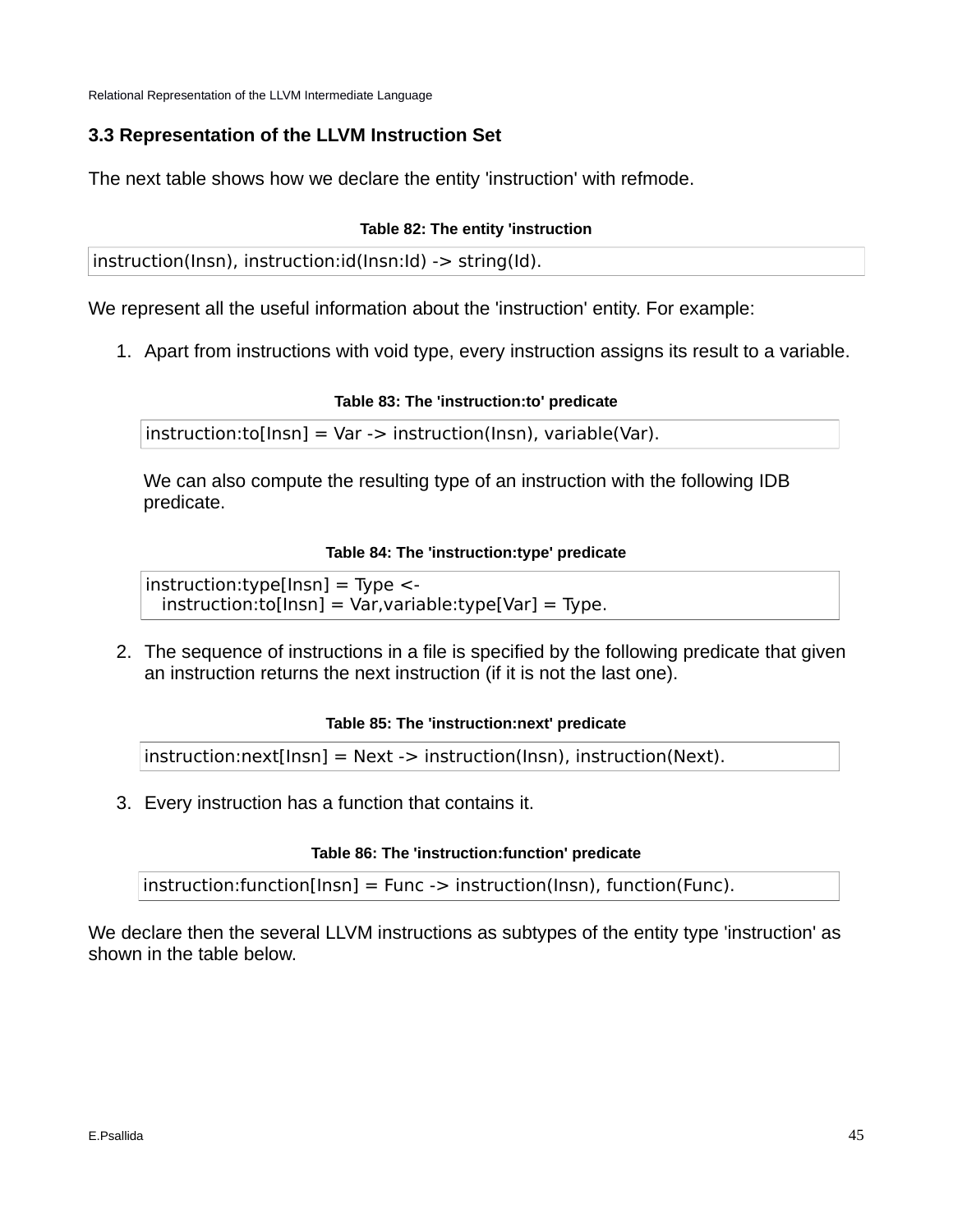#### **Table 87: LLVM instructions**

```
add_instruction(Insn) -> instruction(Insn).
```

```
bitcast instruction(Insn) -> instruction(Insn).
```
load instruction(Insn) -> instruction(Insn).

```
getelementptr_instruction(Insn) -> instruction(Insn).
```
Each instruction is identified by its id 'Insn'. The naming convention we follow for the predicate names of the instructions, is the concatenation of the instruction's opcode name with the suffix '\_instruction'. We represent some of the LLVM instructions as follows.

## *Binary Operations*

*Binary* and *bitwise binary* operators (add, sub, mul, and, or etc) require two operands of the same type and produce a resulting value of the same type as well. For example, the 'add' instruction can be represented as follows:

We declare the following predicates that hold the two operands of the 'add' instruction.

### **Table 88: The 'add\_instruction:first\_operand' predicate**

add instruction: first operand [Insn] = Left -> add instruction(Insn), operand(Left).

### **Table 89: The 'add\_instruction:second\_operand' predicate**

add instruction: second operand  $[Ins] = Right$ add instruction(Insn), operand(Right).

The 'add' instruction must also satisfy the following constraints:

1. Every 'add 'instruction must have two operands.

### **Table 90: Constraints for the 'add' instruction**

add instruction(Insn) -> add instruction:first operand[Insn] =  $\Box$ 

add instruction(Insn) -> add instruction: second operand[Insn] =  $\Box$ 

2. The two operands must be integer or vector-of-integer. Both operands and the resulting value must have identical types.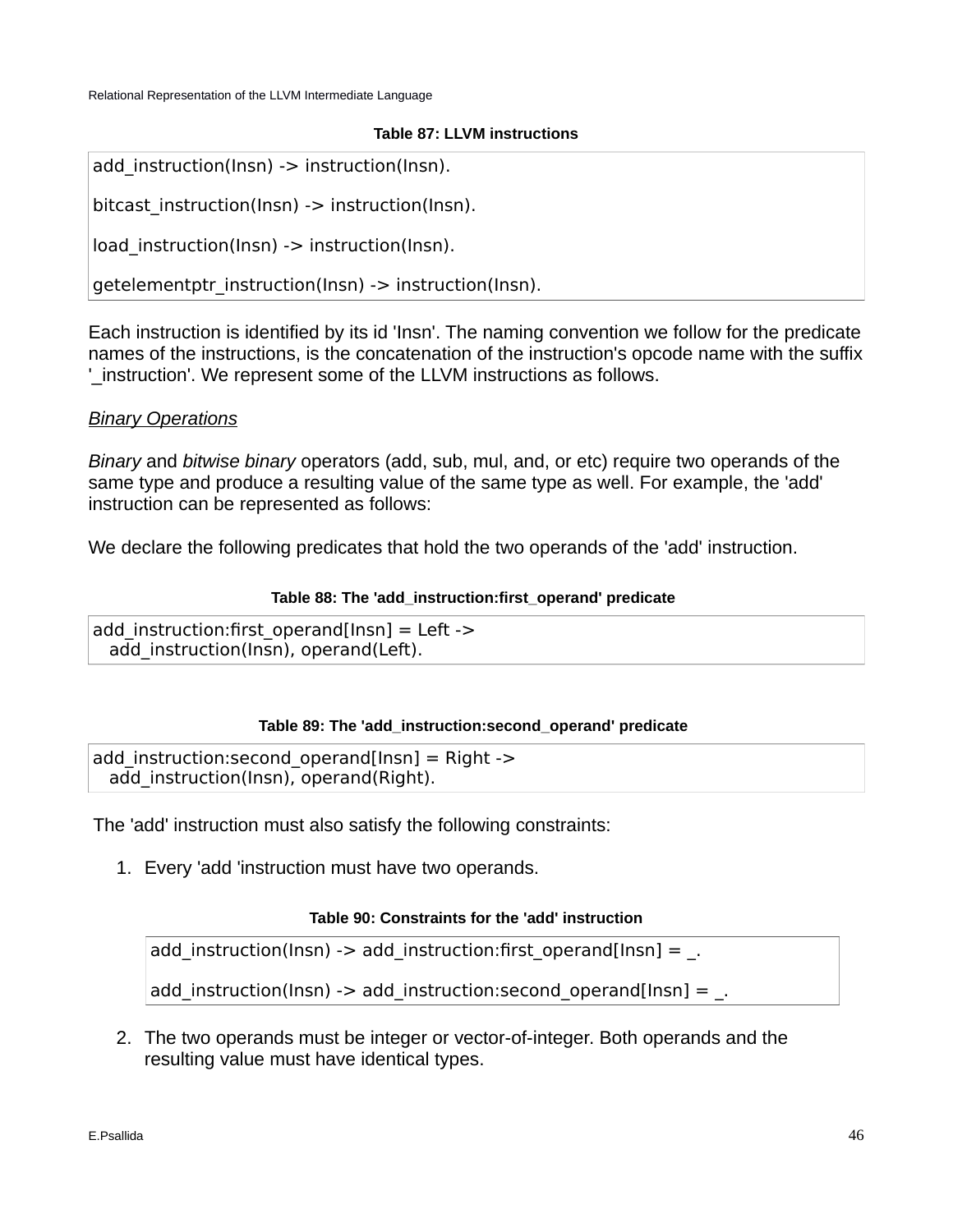### **Table 91: Constraint for the 'add' instruction type**

```
add instruction(Insn), instruction:type[Insn] = Type ->
  integer_type(Type); vector_type:integer(Type).
```
The 'instruction:type' predicate holds the type of the resulting value, which must be integer or vector of integer values type. We declare then that both operands must have the same type as the type of the 'instruction:type' predicate.

#### **Table 92: Constraints for the 'add' instruction and 'instruction' type**

instruction:type[Insn] = Type, add\_instruction:first\_operand[Insn] = Left ->  $operand:type[Left] = Type.$ 

instruction:type[Insn] = Type, add\_instruction:second\_operand[Insn] = Right ->  $operand:type[Right] = Type.$ 

## *Conversion Operations*

*Conversion operations* (trunc, zext, sitofp, bitcast, etc) take a single operand and a type and produce a resulting value of the same type as the type argument. For example, the 'trunc' instruction can be represented as below.

#### **Table 93: The 'trunc' instruction**

trunc instruction: from [Insn] = Value -> trunc\_instruction(Insn), operand(Value).

trunc instruction: to type[Insn] = Type -> trunc\_instruction(Insn), type(Type).

The above predicates hold the operand and the type argument of the 'trunc' instruction. We also compute the operand's type with the following rule:

#### **Table 94: The 'trunc\_instruction:from\_type' predicate**

trunc instruction: from type[Insn] = Type  $\lt$ trunc instruction: from [Insn] = Value, operand:type[Value] = Type.

The 'trunc' instruction must also satisfy a number of constraints:

1. Every 'trunc' instruction must have an operand and a type.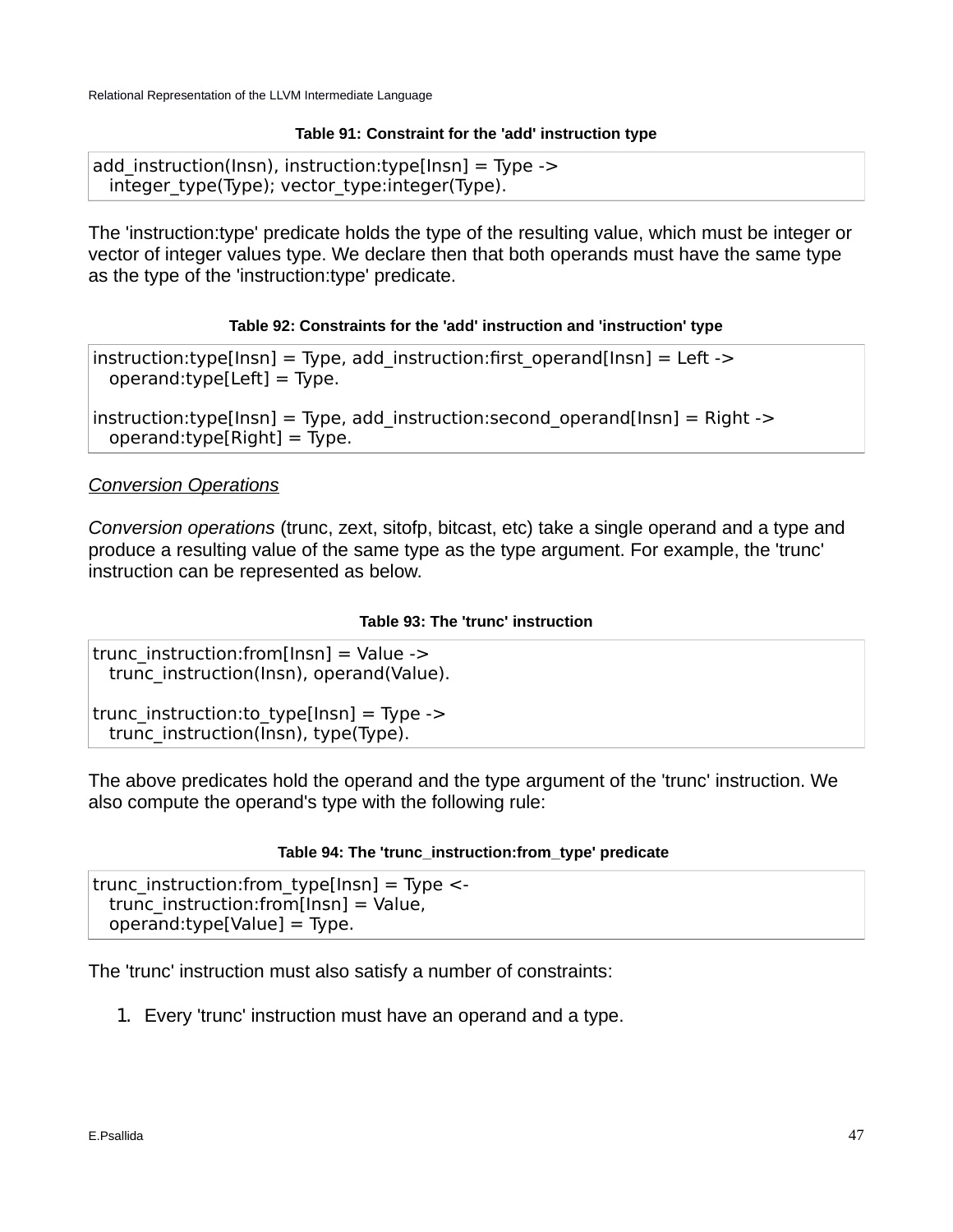## **Table 95: Constraints for the 'trunc' instruction**

trunc\_instruction(Insn) -> trunc\_instruction:from[Insn] =  $\Box$ 

trunc\_instruction(Insn) -> trunc\_instruction:to\_type[Insn] =  $\Box$ 

2. The operand, the type argument and the resulting value must be integers or vectors (of the same number of integer values).

### **Table 96: Constraints for the 'trunc' instruction type**

trunc instruction: from type[ $_$ ] = Type -> integer\_type(Type); vector\_type:integer(Type).

trunc instruction: to type[] = Type -> integer\_type(Type); vector\_type:integer(Type).

trunc instruction: to type[Insn] = Type ->  $instrumentypel[Insn] = Type.$ 

The first two predicates specify that the operand and the argument type are of integer or of vector of integers type. The last predicate specifies that the instruction type (the resulting value type) must be the same as the argument type.

### **Table 97: Constraint for the resulting value type of 'trunc'**

trunc\_instruction(Insn), trunc instruction: from type[Insn] = From, trunc instruction: to type[Insn] = To -> vector:compatible(From, To).

The 'vector:compatible' IDB predicate derives the fact that two vectors are compatible if they have the same size.

### **Table 98: The 'vector:compatible' idb predicate**

vector:compatible(Type1, Type2) < vector type:size[Type1] = Size, vector type:size[Type2] = Size.

## *Terminator Instructions*

*Terminator instructions* (ret, br, switch, invoke, etc) produce control flow and no values. The only exception is the 'invoke' instruction. We show below how we represent the 'ret' and the 'invoke' instructions.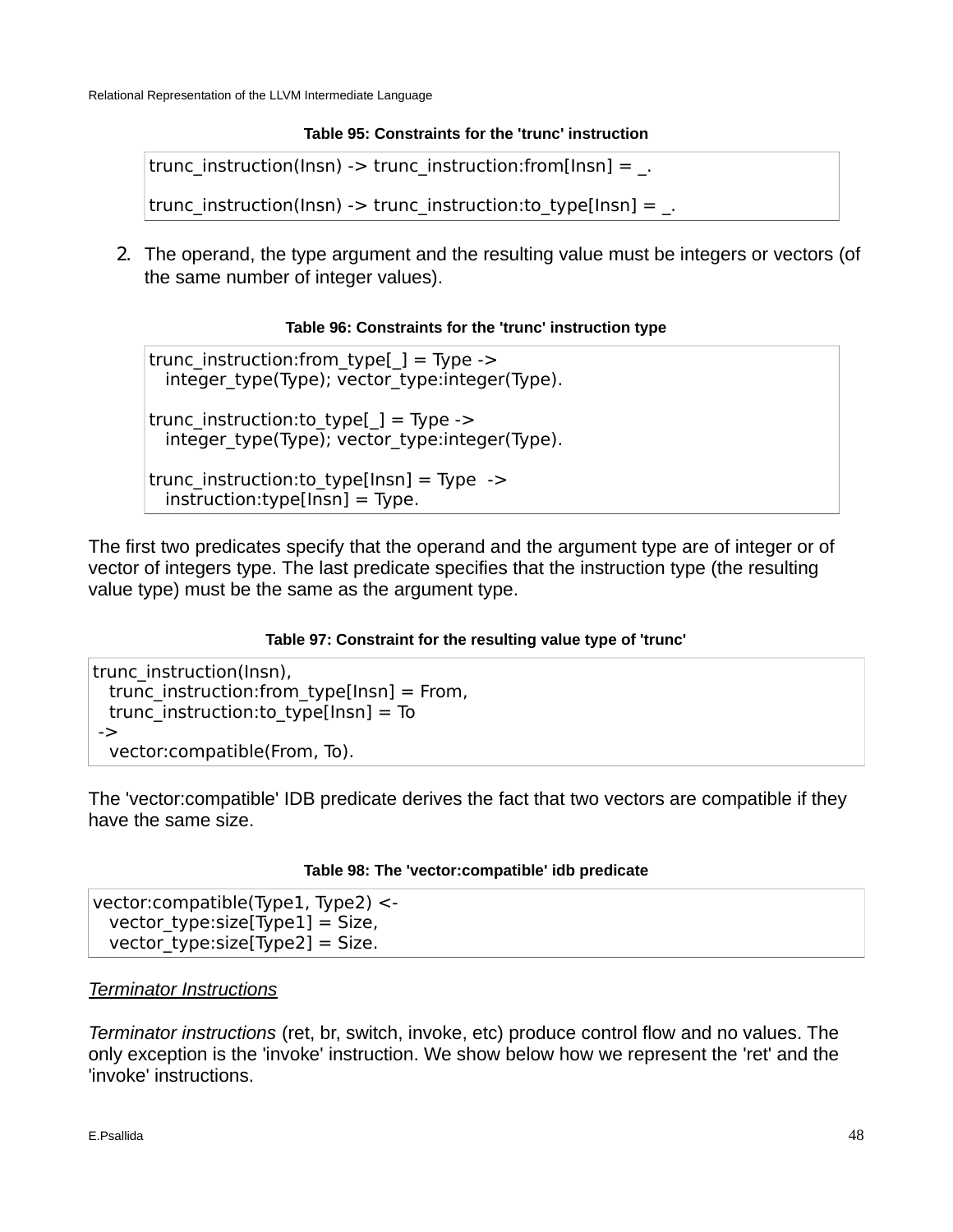The 'ret' instruction optionally accepts an operand, the return value. We declare the following predicates that form the 'ret' instruction.

### **Table 99: The 'ret' instruction**

```
ret instruction: void(Insn) -> ret instruction(Insn).
```
ret instruction: value[Insn] = Value -> ret instruction(Insn), operand(Value).

The 'ret' instruction specifies also whether a function is well formed. A function is ill formed:

1. if it it has a non-void return type and contains a 'ret' instruction with no return value or

- 2. if it has a return value with a type that does not match its type, or
- 3. if it has a void return type and contains a 'ret' instruction with a return value.

We declare the following three rules to specify that a function is ill formed as shown in the table below.

## **Table 100: Rules that specify if a function is well formed**

```
1. function:illformed(Func) <- 
void type[ ] = Void,
 function:type[Func] = Type, 
function type:return[Type] != Void,
ret_instruction:void(Insn),
 instruction:function[Insn] = Func.
```
2. function:illformed(Func) < void type  $] =$  Void, function:type[Func] = Type, function type: return[Type] = Ret,  $Ret !=$  Void, ret instruction[Insn] = Value, operand:type[Value] != Ret, instruction:function[Insn] = Func.

3. function:illformed(Func) < void type $[ ] =$  Void,  $func<sub>tion:type</sub>[Func] = Type,$ function type: return[Type] = Void, ret\_instruction(Insn), !ret\_instruction:void(Insn),  $instrumention:function[Insn] = Func.$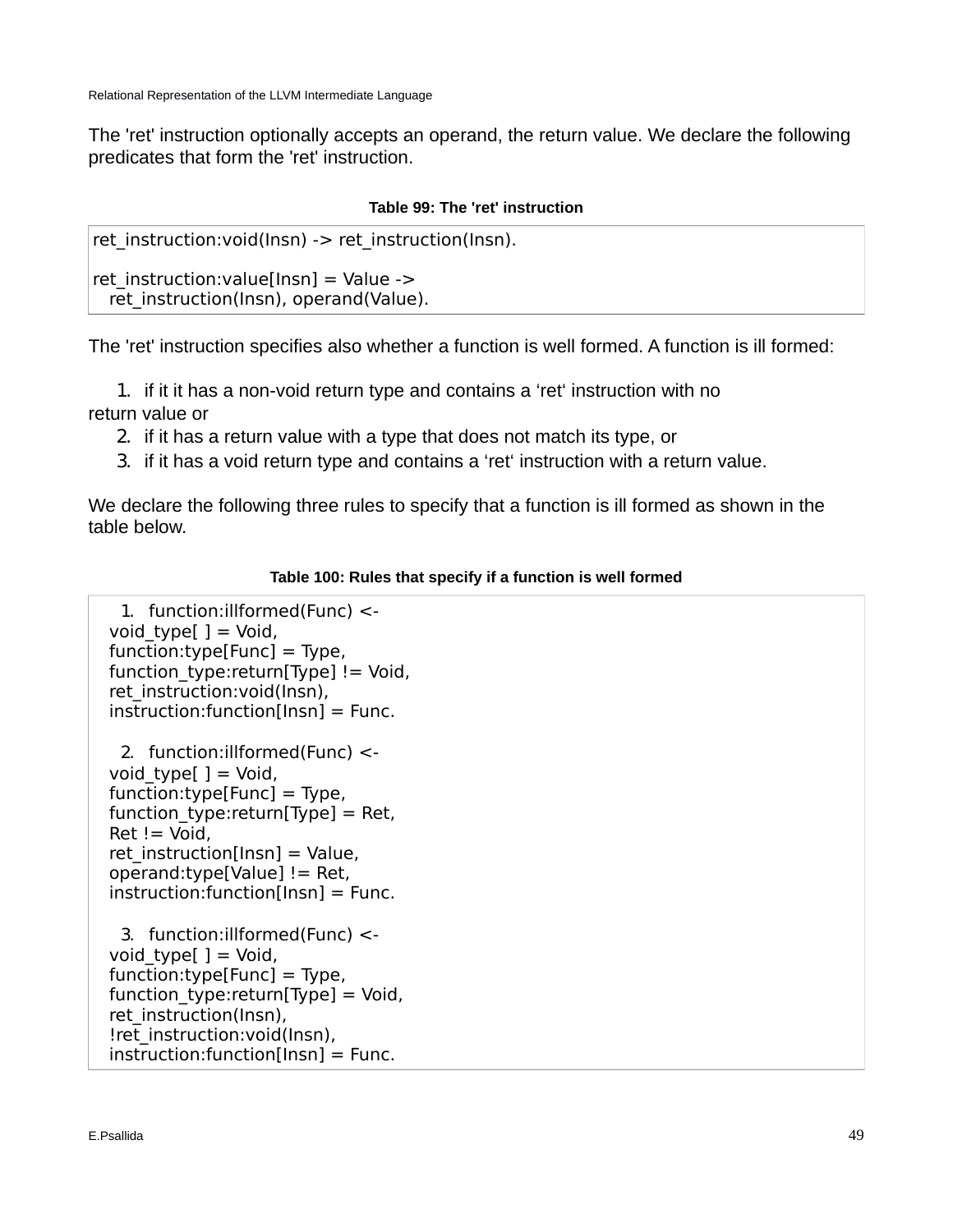The following rule can now derive the fact that a function is well formed if it is not ill formed (i.e., none of the above three rules is true).

## **Table 101: The 'function:wellformed' idb predicate**

function:wellformed(Func) <- function(Func), !function:illformed(Func).

The 'invoke' instruction takes an operand that specifies the function where control transfers.

## **Table 102: The 'invoke' instruction**

```
invoke instruction: function [Insn] = Func ->
 invoke instruction(Insn), operand(Func).
```
We specify two forms of the 'invoke' instruction, direct and indirect. In direct invocations the function operand is an immediate value and in indirect invocations a variable. The operand's type is the function's signature. We declare these two forms as subtypes of the 'invoke' instruction as below:

## **Table 103: The direct and indirect 'invoke' instruction form**

direct invoke instruction(Insn) -> invoke instruction(Insn).

indirect invoke instruction(Insn) -> invoke instruction(Insn).

We also declare the following IDB predicates that compute whether an 'invoke' instruction is direct or indirect.

## **Table 104: Idb predicates for the 'invoke' instruction**

direct invoke instruction(Insn)  $\lt$  $invoke$  instruction: function[Insn] = Func, operand:as immediate[Func] =  $\blacksquare$ 

indirect invoke instruction(Insn)  $\lt$  $invoke$  instruction: function [Insn] = Func, operand:as variable[Func] =  $\blacksquare$ 

The 'invoke' instruction takes a list with the function's actual arguments.

### **Table 105: The 'invoke\_instruction:arg' predicate**

 $invoke$  instruction: $arg[Insn, Index] = Arg$ invoke instruction(Insn), int[64](Index), operand(Arg).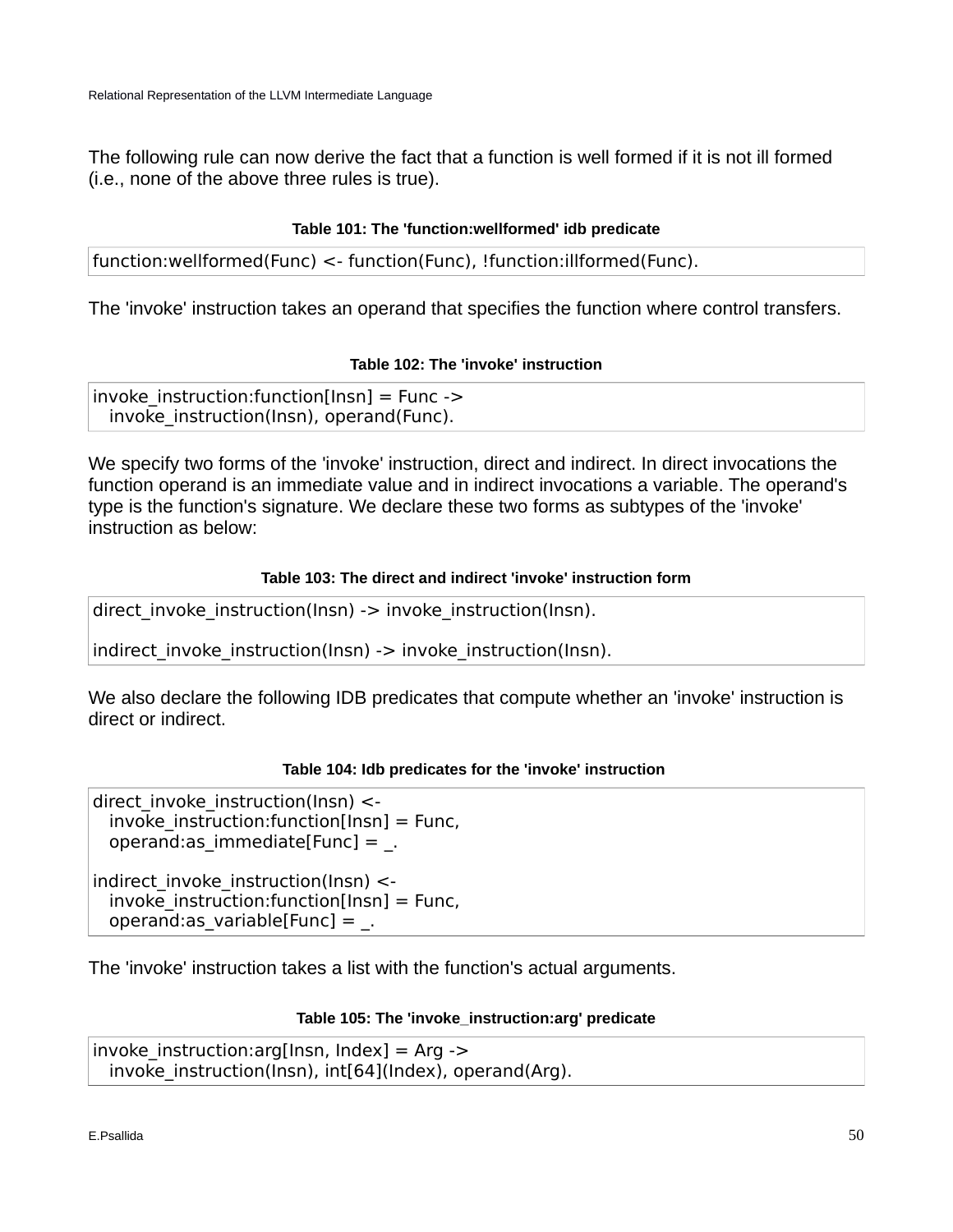We also compute the function signature and its return type with the following IDB predicates as shown n the table below.

### **Table 106: The 'invoke\_instruction:signature' idb predicate**

 $invoke$  instruction: signature[Insn] = Type < $invoke$  instruction: function [Insn] = Func, operand:type[Func] = Type.  $invoke$  instruction: return type[Insn] = Type < $invoke$  instruction: signature[Insn] = Signature, function type: return[Signature] = Type.

The 'invoke' instruction takes also two labels, a 'normal' and an 'exceptional label.

#### **Table 107: The 'invoke' instruction labels**

 $invoke$  instruction:normal label[Insn] = Normal -> invoke instruction(Insn), variable:label(Normal).

 $invoke$  instruction: exception  $label[Insn] = Exception ->$ invoke instruction(Insn), variable:label(Exception).

The 'invoke' instruction must satisfy a number of constraints. We mention some of them below:

1. Every 'invoke' instruction must have a 'normal' and an 'exceptional' label'.

#### *Table 108: Constraints for the 'invoke' instruction labels*

 $invoke$  instruction:normal label[ ] = Normal -> variable:label(Normal).

 $invoke$  instruction:exceptional label[ ] = Exceptional -> variable:label(Exceptional).

2. The type of the 'invoke' instruction s also the type of the return value. Functions that return no value are marked void.

#### **Table 109: Constraint for the 'invoke' instruction return value type**

```
invoke instruction:return type[lnsn] = Type, void type[] != Type ->
 instrumentive[Insn] = Type.
```
As mentioned earlier, the 'instruction:type' predicate holds the type of the resulting value for each instruction. In this case, the 'invoke instruction:return\_type' predicate specifies that if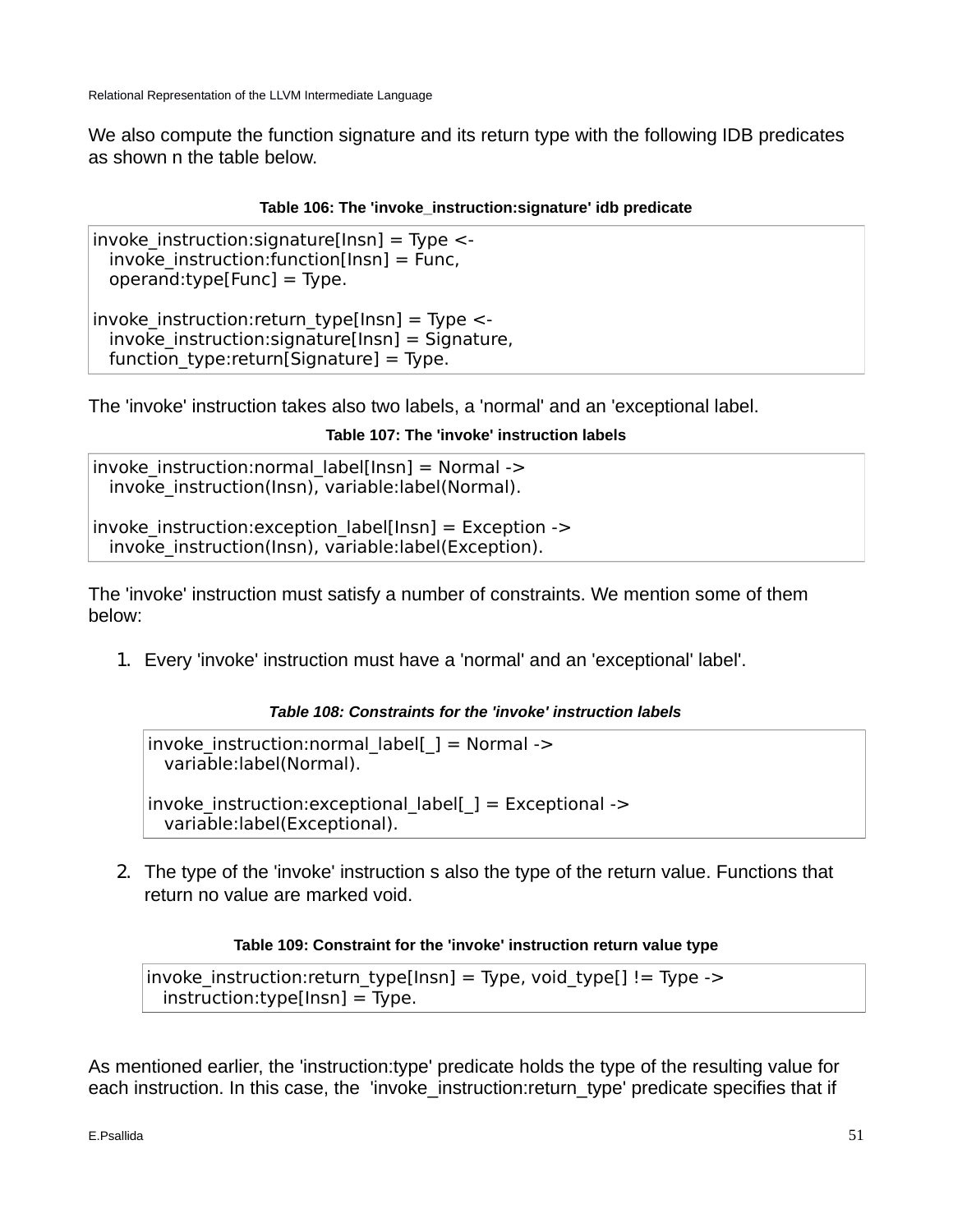the return type of the function's signature is not void then it must be the same as the type of the 'invoke' instruction. This can also be declared as below:

## **Table 110: Constraint for the 'invoke' instruction return type**

```
invoke instruction: return_type[Insn] = Type, void_type[ ] = Type ->
  !instruction:type[lnsn] = \ldots
```
If the return type is void, then the 'invoke' instruction must return no type. Aggregate Operations

As mentioned previously, arrays and structures are considered aggregate types. Aggregate operations comprise the instructions 'insertvalue' and 'extractvalue'. We describe how we represent the 'extractvalue' instruction.

The 'extractvalue' instruction extracts the value of a member field from an aggregate value. It takes an operand that represents the aggregate value.

### **Table 111: The 'extractvalue' instruction**

extractvalue instruction:base[Insn] = Aggregate -> extractvalue\_instruction(Insn), operand(Aggregate).

The 'extractvalue' instruction takes also a number of constant indices that specify which value to extract.

### **Table 112: Predicates for the indices of the 'extractvalue' instruction**

```
extractvalue instruction:index[Insn, Index] = ldx ->
 extractvalue instruction(Insn), int[64](Index), immediate(Idx).
```
 $extractvalue$  instruction:nindices[Insn] = Total -> extractvalue instruction(Insn), int[64](Total).

We also declare the 'extractvalue instruction:nindices' predicate that holds the total number of the indices.

The result is the value at the position in the aggregate specified by the indices. We can get the resulting type for each dereference with the following rules as they compute the type of the value of the aggregate at the specified index.

At position 0 the type is the same as the type of the operand argument. When the aggregate is of array type we compute the resulting type for each dereference by its component type.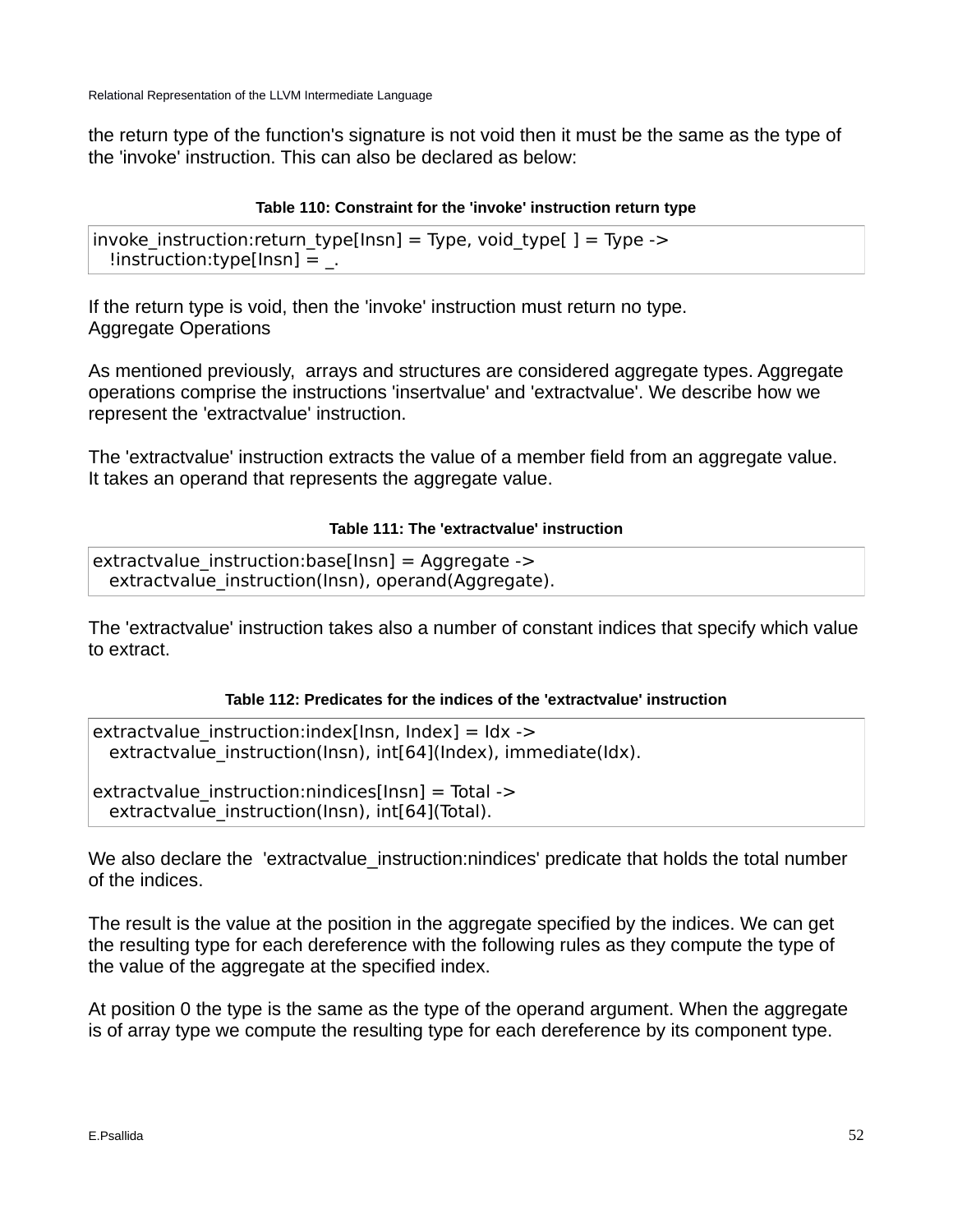**Table 113: Rules to compute the resulting type for each dereference in the 'extractvalue' instruction**

extractvalue instruction: interm type[Insn,  $0$ ] = Type <extractvalue instruction:base[Insn] = Aggregate,  $operand:type[Aggregate] = Type.$ extractvalue\_instruction:interm\_type[Insn, Index + 1] = Comp < extractvalue instruction: interm type[Insn, Index] = Type, array type: component [Type] = Comp.

In order to determine the exact field of the struct type that we're trying to extract, we must be able to compute the exact integer values that would be produced if we were to evaluate the indexing constants, so that we can match against the fields of the operand argument. We declare the following predicate that represents a map of [constant -> int]. For each constant index, it returns its integer value.

**Table 114: The 'constant:toInt' predicate**

constant:toInt[Constant] = Value -> immediate(Constant), int[64](Value).

Now we can compute the resulting type for each dereference by the following rule.

### **Table 115: The 'extractvalue\_instruction:interm\_type' idb predicate**

```
extractvalue instruction: interm type[Insn, Index + 1] = Comp <-
 extractvalue instruction: interm type[Insn, Index] = Type,
 extractvalue instruction: index[Insn, Index] = Constant,
  constant:toInt[Constant] = Value, 
 struct type:field[Type, Value] = Comp.
```
The following rule computes the type of the 'extractvalue' instruction, which is the type of the value at the position specified by the indices.

### **Table 116: The 'extractvalue\_instruction:value\_type' idb predicate**

extractvalue\_instruction:value\_type[Insn] = Type <  $extractvalue$  instruction:nindices[Insn] = Total, extractvalue instruction: interm type[Insn, Total] = Type.

This type must be the same as the type of the 'instruction:type' predicate for a given id.

### **Table 117: The 'extractvalue\_instruction:value' predicate**

```
extractvalue instruction: value type[Insn] = Type ->
 instrumentypel[Insn] = Type.
```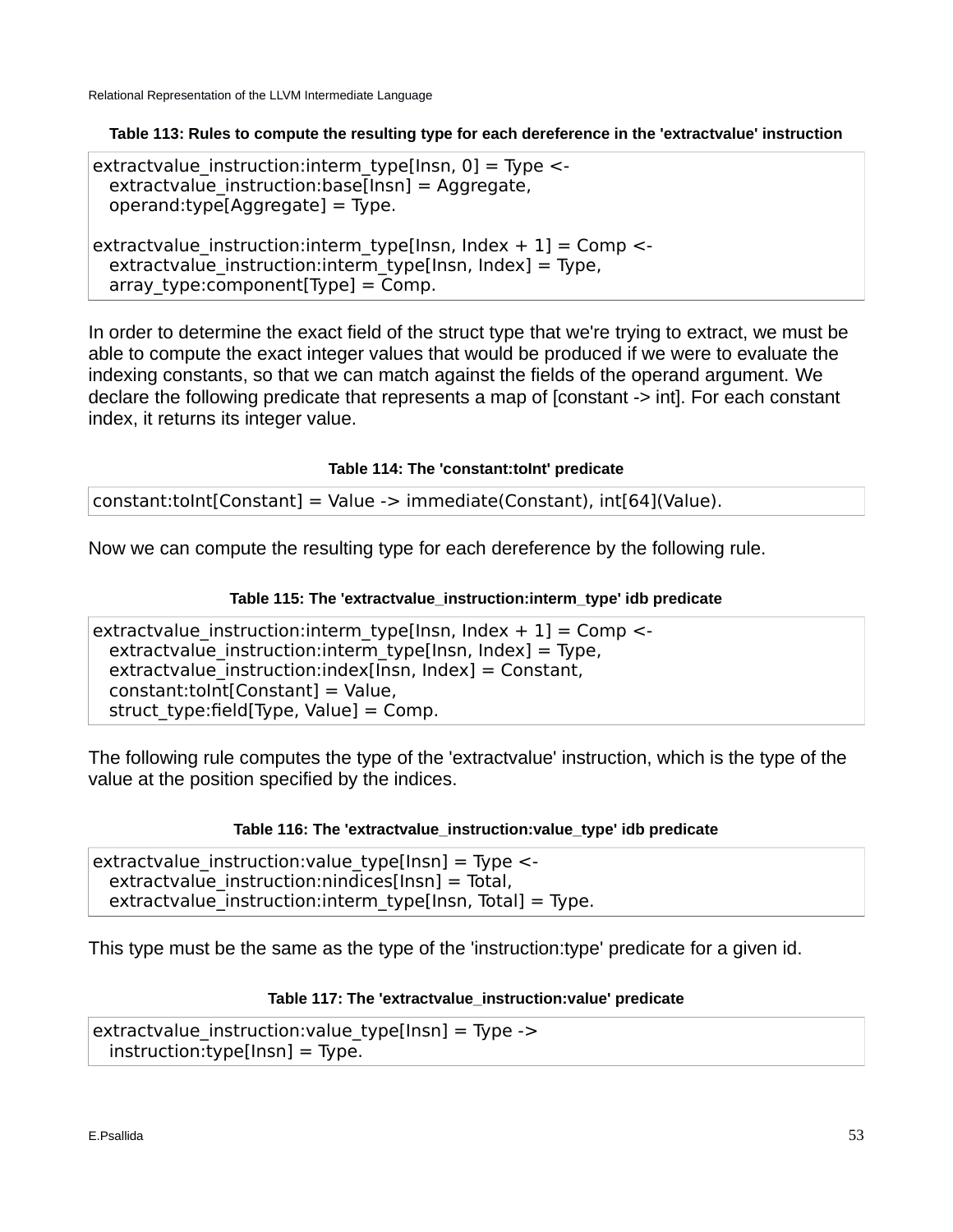Another constraint that must be satisfied is that the operand must be a value of struct or array type.

## **Table 118: The 'extractvalue\_instruction:base\_type' idb predicate**

extractvalue instruction: base type[Insn] = Type  $\lt$  extractvalue\_instruction:base[Insn] = Aggregate, operand:type[Aggregate] = Type.

We compute the type of the operand value as above and then we declare the constraint:

### **Table 119: Constraint for the base type of the 'extractvalue' instruction**

```
extractvalue_instruction:base_type[_] = Type -> aggregate_type(Type).
```
We represent the rest of the instructions with the same principles as described above.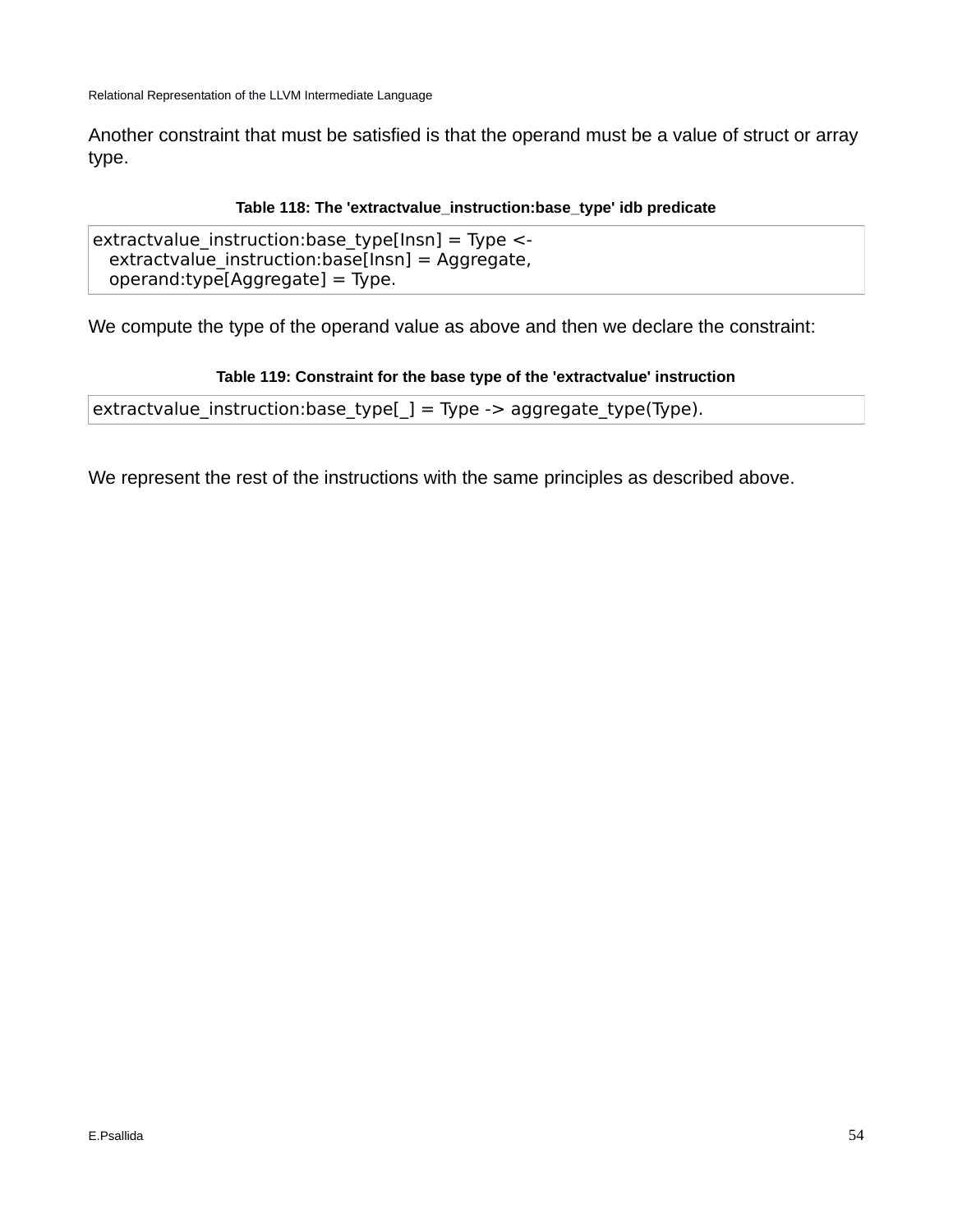## **Conclusion**

In this project we introduced a relational representation for the LLVM IR, a low level language with strictly defined semantics. We presented the type system and the instruction set of the language and how they can be represented relationally into a Datalog workspace.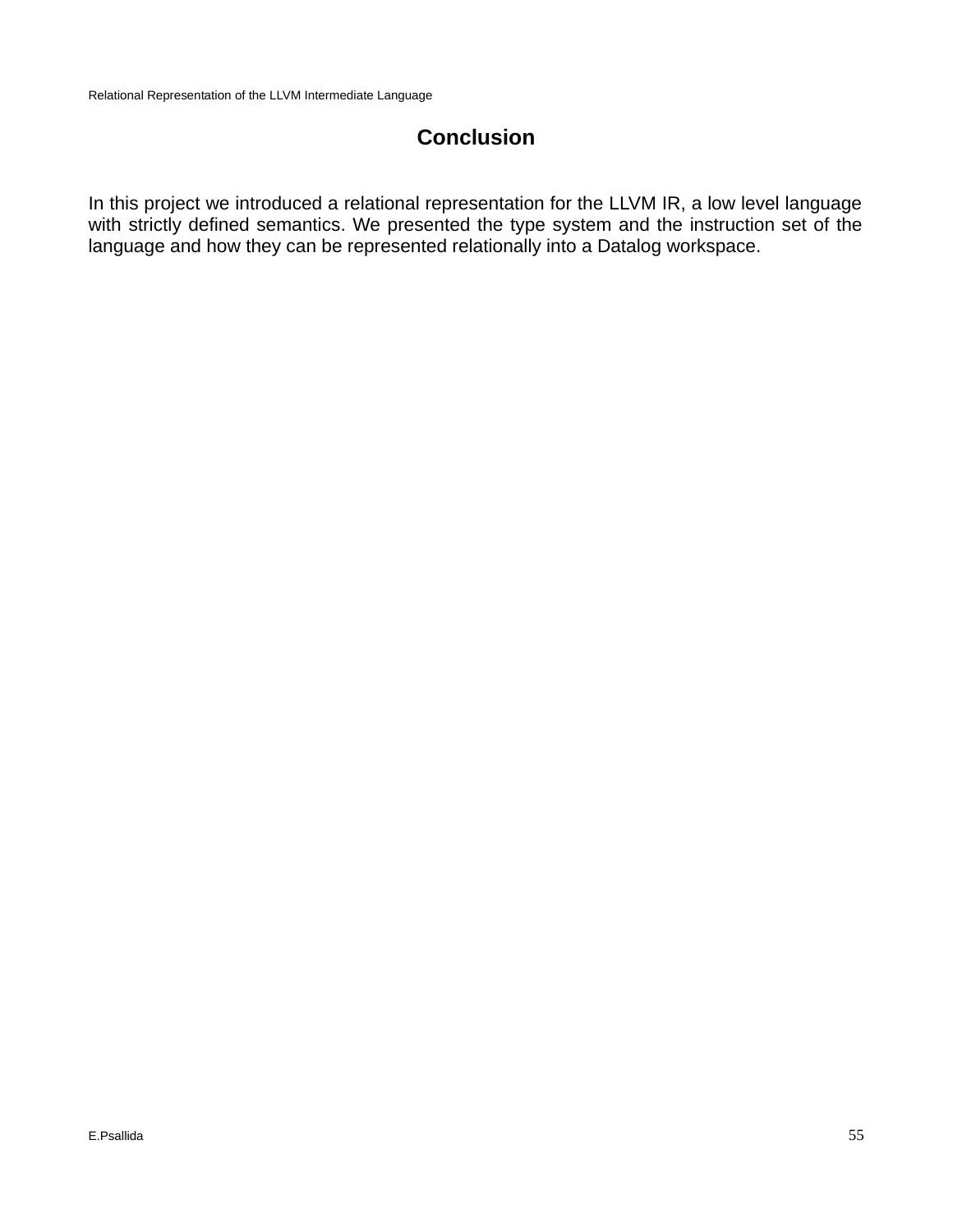## **Abbreviations**

| <b>SSA</b>  | <b>Static Single Assignment</b>            |
|-------------|--------------------------------------------|
| <b>SIMD</b> | Single Instruction Multiple Data           |
| <b>ACM</b>  | <b>Association for Computing Machinery</b> |
| IR          | Intermediate Representation                |
| <b>EDB</b>  | <b>Extensional Database</b>                |
| <b>IDB</b>  | Intentional Database                       |